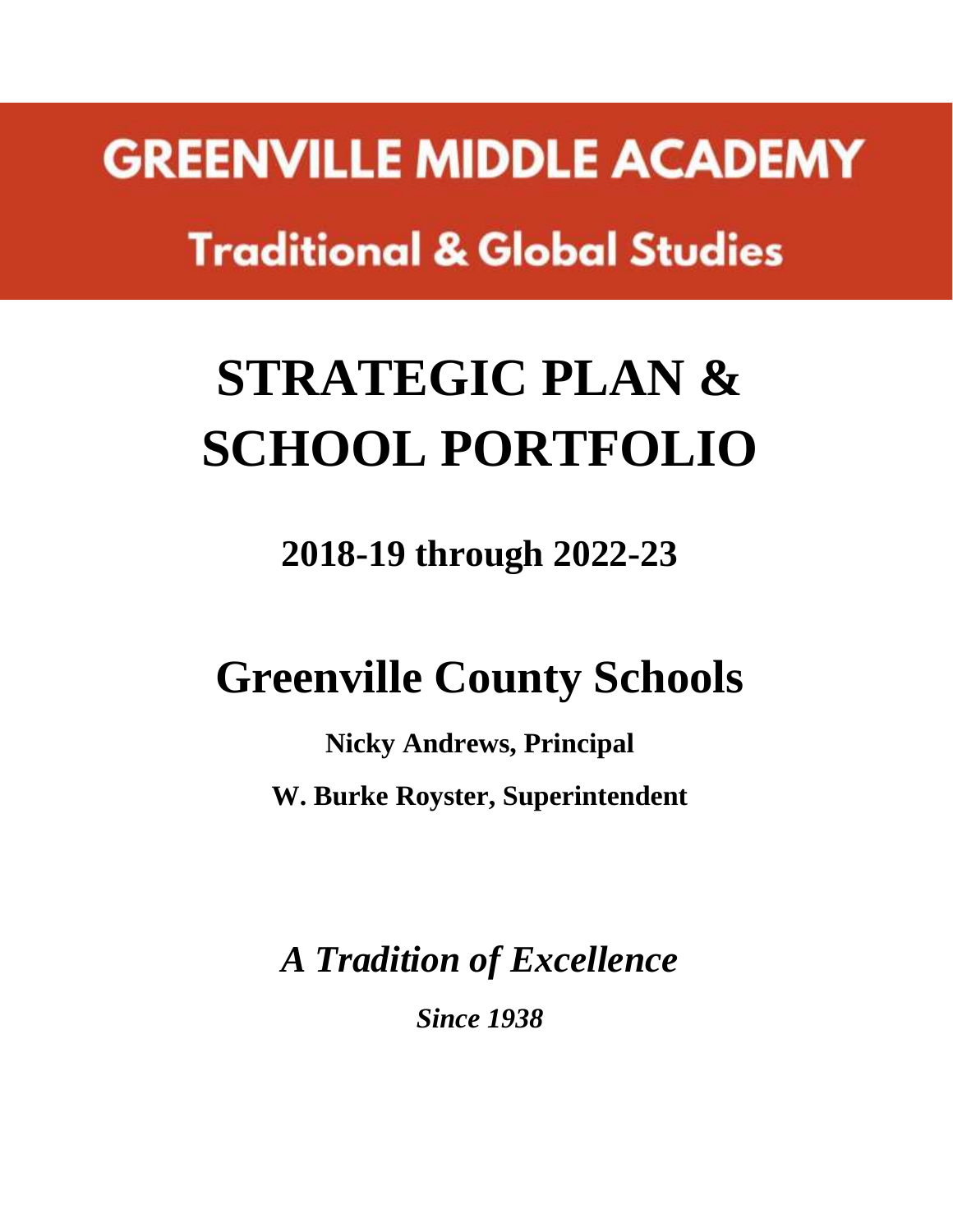#### **SCHOOL RENEWAL PLAN COVER PAGE**

#### **SCHOOL NAME: GREENVILLE MIDDLE ACADEMY OF TRADITIONAL & GLOBAL STUDIES**

#### **SCHOOL RENEWAL PLAN FOR YEARS 2018-19 through 2022-2023** *(five years)*

#### **SCHOOL RENEWAL ANNUAL UPDATE FOR 2021-2022** *(one year)*

#### **Required Signature Page**

The school renewal plan, or annual update, includes elements required by the Early Childhood Development and Academic Assistance Act of 1993 (Act 135) (S.C. Code Ann. §59-139-10 *et seq.* (Supp. 2004)), the Education Accountability Act of 1998 (EAA) (S.C. Code Ann. §59-18- 1300 *et seq.* (Supp. 2004)), and SBE Regulation 43-261. The signatures of the chairperson of the board of trustees, the superintendent, the principal, and the chairperson of the School Improvement Council, and the School Read to Succeed Literacy Leadership team lead are affirmation of active participation of key stakeholders and alignment with Act 135 and EAA requirements.

#### **Assurances for the School Renewal Plans**

The assurance pages following this page have been completed and the district superintendent's and school principal's signature below attests that the school/district complies with all applicable assurances requirements including ACT 135 assurance pages.

| <b>SUPERINTENDENT</b>                                   |                                                                          |             |
|---------------------------------------------------------|--------------------------------------------------------------------------|-------------|
| Dr. W. Burke Royster                                    | Wante Roystr                                                             | 4/26/2022   |
| <b>PRINTED NAME</b>                                     | <b>SIGNATURE</b>                                                         | <b>DATE</b> |
| <b>PRINCIPAL</b>                                        |                                                                          |             |
| Y.C. (Nicky) Andrews                                    | Y.C. Andrews                                                             | 4/26/2022   |
| <b>PRINTED NAME</b>                                     | <b>SIGNATURE</b>                                                         | <b>DATE</b> |
| <b>CHAIRPERSON, BOARD OF TRUSTEES</b>                   |                                                                          |             |
| Mr. Roger Meek                                          | Kogu D. Meet                                                             | 4/26/2022   |
| <b>PRINTED NAME</b>                                     | <b>SIGNATURE</b>                                                         | <b>DATE</b> |
| <b>CHAIRPERSON, SCHOOL IMPROVEMENT COUNCIL</b>          |                                                                          |             |
| <b>Jason Burton</b>                                     | Jason Burton                                                             | 4/26/2022   |
| <b>PRINTED NAME</b>                                     | <b>SIGNATURE</b>                                                         | <b>DATE</b> |
|                                                         | SCHOOL READ TO SUCCEED LITERACY LEADERSHIP TEAM LEAD                     |             |
| <b>Jody Allison</b>                                     | Jody Allison                                                             | 4/26/2022   |
| <b>PRINTED NAME</b>                                     | <b>SIGNATURE</b>                                                         | <b>DATE</b> |
| <b>SCHOOL ADDRESS:</b><br><b>SCHOOL TELEPHONE:</b>      | 339 Lowndes Avenue, Greenville, South Carolina 29607<br>$(864)$ 355-5600 |             |
| PRINCIPAL E-MAIL ADDRESS: yandrews@greenville.k12.sc.us |                                                                          |             |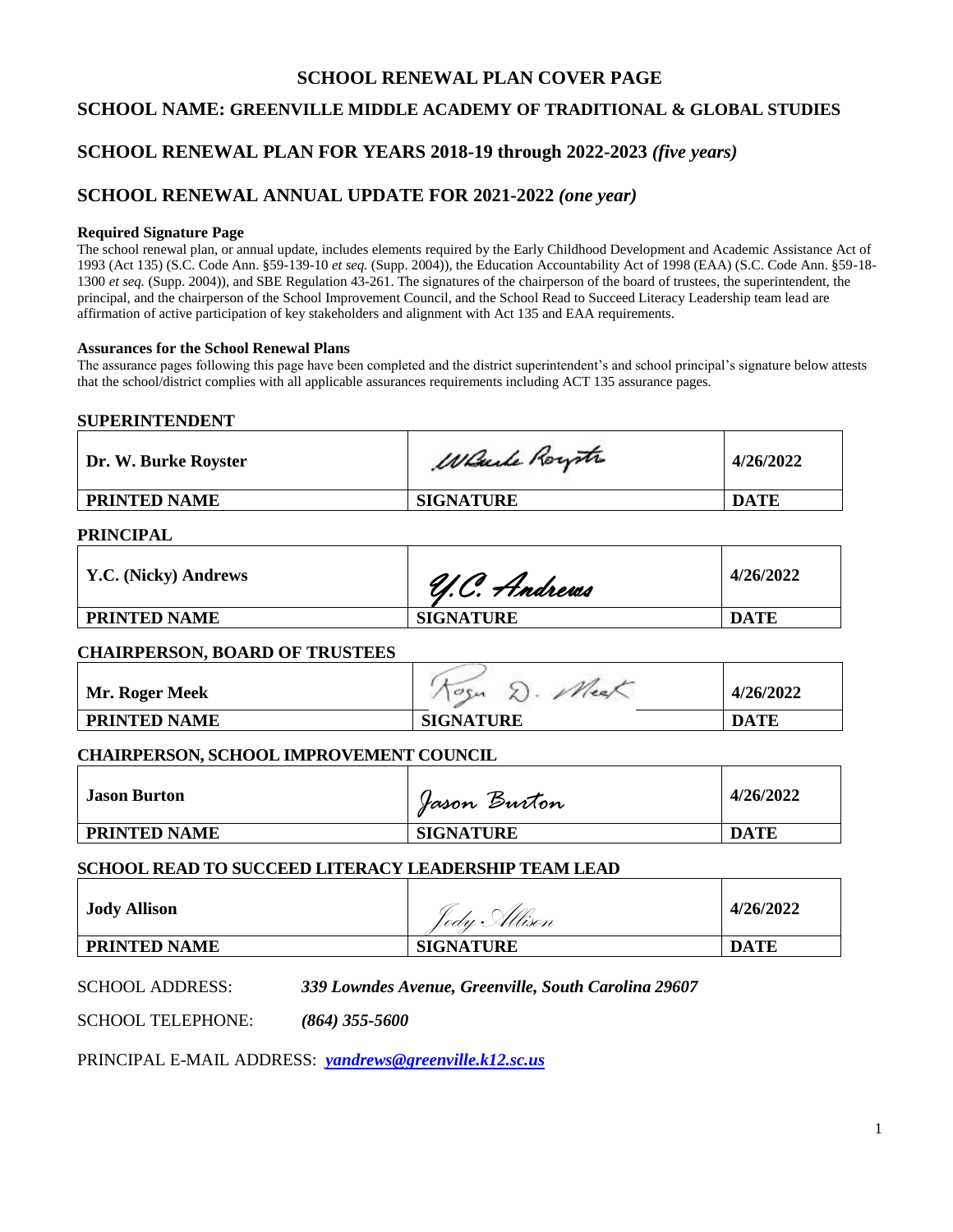#### **STAKEHOLDER INVOLVEMENT FOR SCHOOL PLAN**

(Mandated Component)

List the name of persons who were involved in the development of the school renewal plan. A participant for each numbered category is required.

|                | <b>POSITION</b>                                         | NAME                |
|----------------|---------------------------------------------------------|---------------------|
|                | <b>PRINCIPAL</b>                                        | Nicky Andrews       |
| $2^{\circ}$    | <b>TEACHER</b>                                          | Dr. Anna Hasenkamp  |
|                | 3. PARENT/GUARDIAN                                      | Jo Halmes           |
|                | 4. COMMUNITY MEMBER                                     | Alonda Rollison     |
| 5 <sup>7</sup> | <b>SCHOOL IMPROVEMENT COUNCIL</b>                       | <b>Jason Burton</b> |
|                | 6. Read to Succeed Reading Coach                        | <b>Jody Allison</b> |
|                | 7. School Read to Succeed Literacy Leadership Team Lead | Nicky Andrews       |

- 8. OTHERS\* (May include school board members, administrators, School Improvement Council members, students, PTO members, agency representatives, university partners, etc.)
- \*\* Must include the School Read to Succeed Literacy Leadership Team.

#### *POSITION NAME*

School Read to Succeed Literacy Leadership Team:

| Instructional Coach | Jody Allison            |
|---------------------|-------------------------|
| Program Coordinator | Susan Simpson           |
| Teacher             | <b>Benjamin Sinnett</b> |
| Teacher             | Michelle Miles          |
| Teacher             | Hailey Caldwell         |
| Teacher             | Tami Uria               |
| Teacher             | <b>Stacy Foster</b>     |
| Teacher             | Taki Johnson            |
| Student             | Charlie Billig          |

#### **\*REMINDER:**

If state or federal grant applications require representation by other stakeholder groups, it is appropriate to include additional stakeholders to meet those requirements and to ensure that the plans are aligned.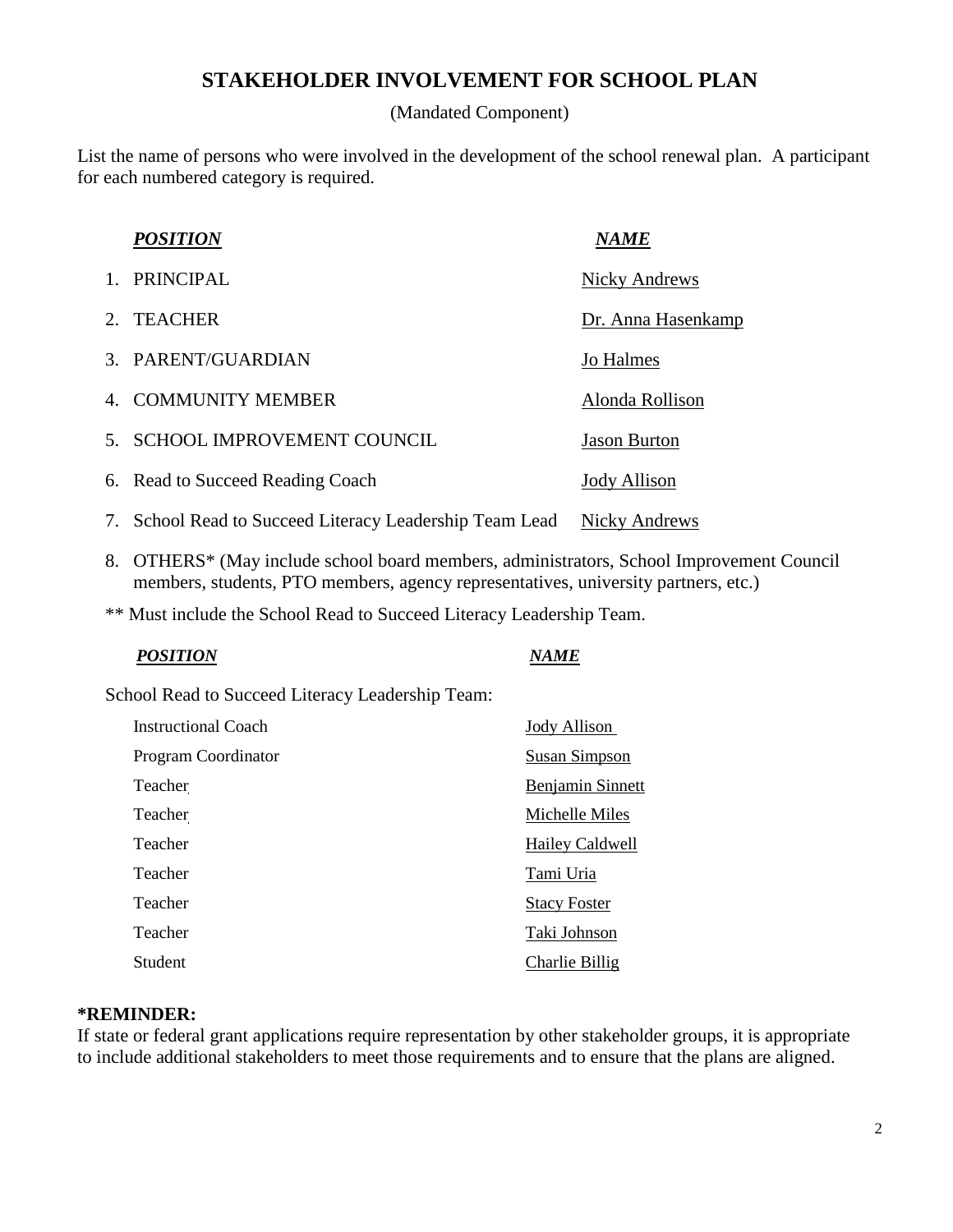#### **Early Childhood Development and Academic Assistance Act (Act 135) Assurances**

(S.C. Code Ann §59-139-10 *et seq.* (Supp. 2004))

| $\odot$                  | Yes<br>No<br>N/A             | Academic Assistance, PreK-3<br>The school makes special efforts to assist children in PreK–3 who demonstrate a need for extra<br>or alternative instructional attention (e.g., after-school homework help centers, individual<br>tutoring, and group remediation).                                                                                                                                                                                                                                                                                                                                                                                                                                                                                                                                                                                                                                                                                                                                          |
|--------------------------|------------------------------|-------------------------------------------------------------------------------------------------------------------------------------------------------------------------------------------------------------------------------------------------------------------------------------------------------------------------------------------------------------------------------------------------------------------------------------------------------------------------------------------------------------------------------------------------------------------------------------------------------------------------------------------------------------------------------------------------------------------------------------------------------------------------------------------------------------------------------------------------------------------------------------------------------------------------------------------------------------------------------------------------------------|
| $\odot$<br>O             | Yes<br>N <sub>o</sub><br>N/A | <b>Academic Assistance, Grades 4–12</b><br>The school makes special efforts to assist children in grades 4–12 who demonstrate a need for<br>extra or alternative instructional attention (e.g., after-school homework help centers, individual<br>tutoring, and group remediation).                                                                                                                                                                                                                                                                                                                                                                                                                                                                                                                                                                                                                                                                                                                         |
| $\widehat{\bullet}$      | Yes<br>$\rm No$<br>N/A       | <b>Parent Involvement</b><br>The school encourages and assists parents in becoming more involved in their children's<br>education. Some examples of parental involvement initiatives include making special efforts to<br>meet with parents at times more convenient for them; providing parents with their child's<br>individual test results and an interpretation of the results; providing parents with information on<br>the district's curriculum and assessment program; providing frequent, two way communication<br>between home and school; providing parents an opportunity to participate on decision making<br>groups; designating space in schools for parents to access educational resource materials;<br>including parent involvement expectations as part of the principal's and superintendent's<br>evaluations; and providing parents with information pertaining to expectations held for them by<br>the school system, such as ensuring attendance and punctuality of their children. |
|                          |                              |                                                                                                                                                                                                                                                                                                                                                                                                                                                                                                                                                                                                                                                                                                                                                                                                                                                                                                                                                                                                             |
|                          | Yes<br>No<br>N/A             | <b>Staff Development</b><br>The school provides staff development training for teachers and administrators in the teaching<br>techniques and strategies needed to implement the school/district plan for the improvement of<br>student academic performance. The staff development program reflects requirements of Act<br>135, the EAA, and the National Staff Development Council's revised Standards for Staff<br>Development.                                                                                                                                                                                                                                                                                                                                                                                                                                                                                                                                                                           |
| $\odot$                  | Yes<br>N <sub>o</sub><br>N/A | <b>Technology</b><br>The school integrates technology into professional development, curriculum development, and<br>classroom instruction to improve teaching and learning.                                                                                                                                                                                                                                                                                                                                                                                                                                                                                                                                                                                                                                                                                                                                                                                                                                 |
| $\widehat{\bullet}$<br>O | N <sub>o</sub><br>N/A        | Yes  Innovation<br>The school uses innovation funds for innovative activities to improve student learning and<br>accelerate the performance of all students.                                                                                                                                                                                                                                                                                                                                                                                                                                                                                                                                                                                                                                                                                                                                                                                                                                                |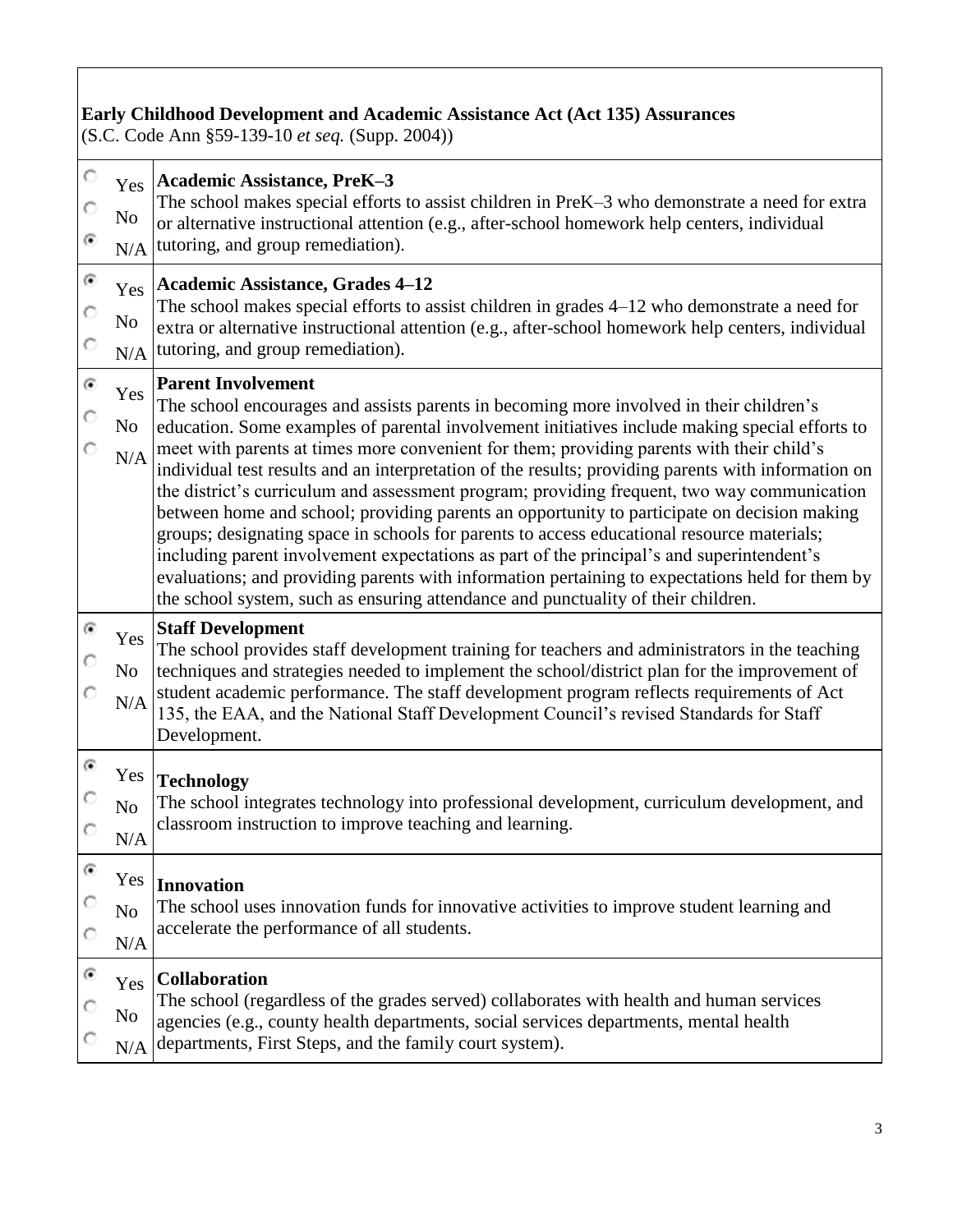|        | No<br>$\rm N/A$              | Yes Developmental Screening<br>The school ensures that the young child receives all services necessary for growth and<br>development. Instruments are used to assess physical, social, emotional, linguistic, and<br>cognitive developmental levels. This program normally is appropriate at primary and<br>elementary schools, although screening efforts could take place at any location.                                                                                                                                                                                                                                                                                                                                                                                                                                                                                                                                                                                                                                                                                                                                                                                                                                                                                                                                                                                                     |
|--------|------------------------------|--------------------------------------------------------------------------------------------------------------------------------------------------------------------------------------------------------------------------------------------------------------------------------------------------------------------------------------------------------------------------------------------------------------------------------------------------------------------------------------------------------------------------------------------------------------------------------------------------------------------------------------------------------------------------------------------------------------------------------------------------------------------------------------------------------------------------------------------------------------------------------------------------------------------------------------------------------------------------------------------------------------------------------------------------------------------------------------------------------------------------------------------------------------------------------------------------------------------------------------------------------------------------------------------------------------------------------------------------------------------------------------------------|
| Ō      | Yes<br>No<br>$\rm N/A$       | <b>Half-Day Child Development</b><br>The school provides half-day child development programs for four-year-olds (some districts<br>fund full-day programs). The programs usually function at primary and elementary schools.<br>However, they may be housed at locations with other grade levels or completely separate from<br>schools.                                                                                                                                                                                                                                                                                                                                                                                                                                                                                                                                                                                                                                                                                                                                                                                                                                                                                                                                                                                                                                                         |
| Ō<br>⊙ | Yes<br>N <sub>0</sub><br>N/A | Developmentally Appropriate Curriculum for PreK-3<br>The school ensures that the scope and sequence of the curriculum for PreK-3 are appropriate for<br>the maturation levels of students. Instructional practices accommodate individual differences in<br>maturation level and take into account the student's social and cultural context.                                                                                                                                                                                                                                                                                                                                                                                                                                                                                                                                                                                                                                                                                                                                                                                                                                                                                                                                                                                                                                                    |
| O      | Yes<br>No<br>N/A             | <b>Parenting and Family Literacy</b><br>The school provides a four component program that integrates all of the following activities:<br>interactive literacy activities between parents and their children (Interactive Literacy Activities);<br>training for parents regarding how to be the primary teachers for their children and how to be<br>full partners in the education of their children (parenting skills for adults, parent education);<br>parent literacy training that leads to economic self-sufficiency (adult education); and an age-<br>appropriate education to prepare children for success in school and life experiences (early<br>childhood education). Family Literacy is not grade specific, but is generally most appropriate<br>for parents of children at the primary and elementary school levels and below as well as for<br>secondary school students who are parents. Family Literacy program goals are to strengthen<br>parental involvement in the learning process of preschool children ages birth through five years;<br>to promote school readiness of preschool children; to offer parents special opportunities to<br>improve their literacy skills and education; to provide parents a chance to recover from<br>dropping out of school; and to identify potential developmental delays in preschool children by<br>offering developmental screening. |
| K.     | Yes<br>No<br>N/A             | Recruitment<br>The district makes special and intensive efforts to recruit and give priority to serving those<br>parents or guardians of children, ages birth through five years, who are considered at-risk of<br>school failure. "At-risk children are defined as those whose school readiness is jeopardized by<br>any of, but not limited to, the following personal or family situation(s): parent without a high<br>school graduation or equivalency, poverty, limited English proficiency, significant<br>developmental delays, instability or inadequate basic capacity within the home and/or family,<br>poor health (physical, mental, emotional) and/or child abuse and neglect.                                                                                                                                                                                                                                                                                                                                                                                                                                                                                                                                                                                                                                                                                                      |
|        | Yes<br>No<br>N/A             | <b>Coordination of Act 135 Initiatives with Other Federal, State, and District Programs</b><br>The district ensures as much program effectiveness as possible by developing a district-<br>wide/school-wide coordinated effort among all programs and funding. Act 135 initiatives are<br>coordinated with programs such as Head Start, First Steps, Title I, and programs for students<br>with disabilities.                                                                                                                                                                                                                                                                                                                                                                                                                                                                                                                                                                                                                                                                                                                                                                                                                                                                                                                                                                                    |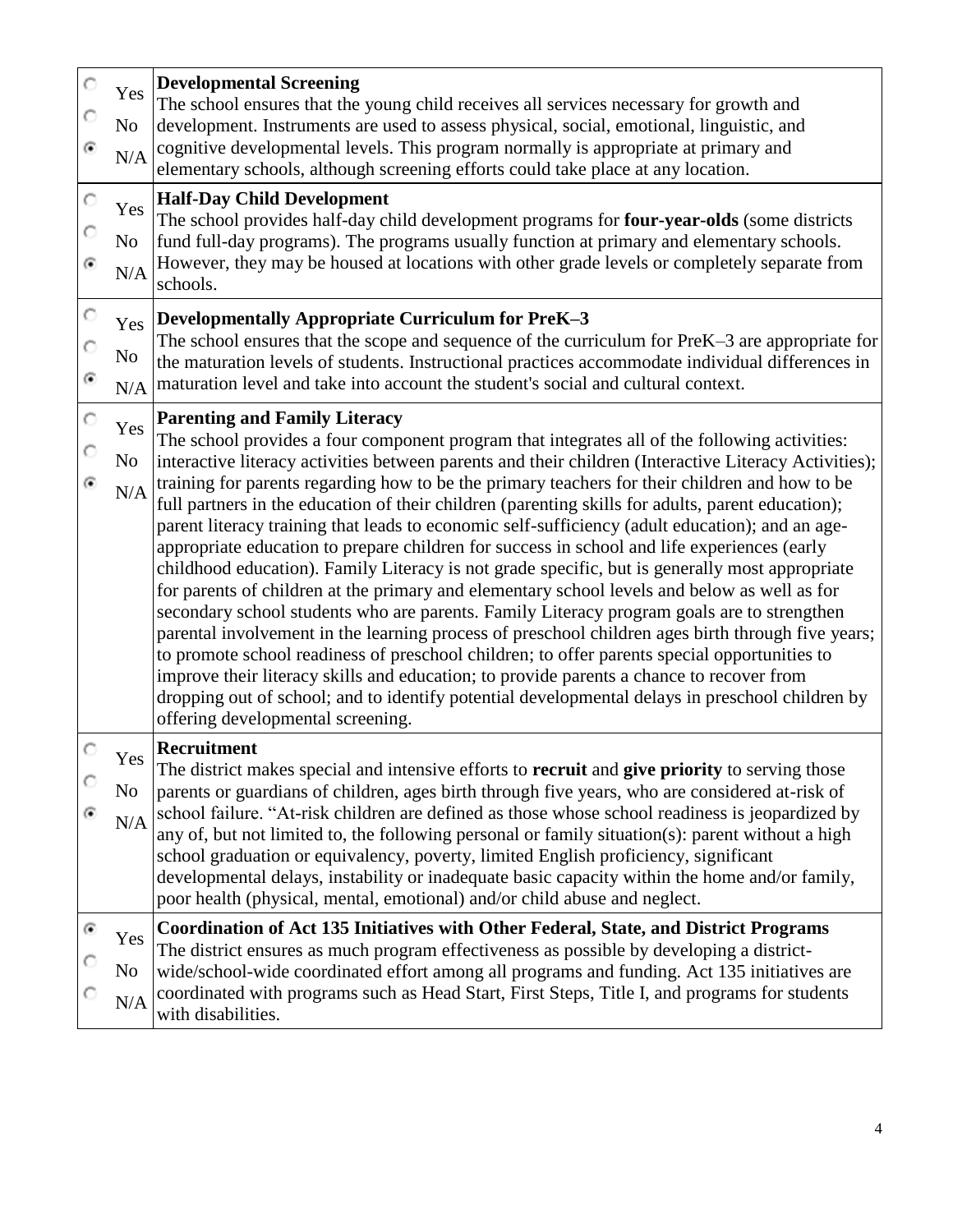# **TABLE OF CONTENTS**

| <b>COVER PAGE FOR SCHOOL PLANS</b>                      |    |
|---------------------------------------------------------|----|
| STAKEHOLDER INVOLVEMENT FOR SCHOOL PLANS                |    |
| <b>ASSURANCES FOR SCHOOL PLANS</b>                      |    |
| <b>TABLE OF CONTENTS</b>                                | 5  |
| <b>SECTION ONE: INTRODUCTION</b>                        | 6  |
| <b>SECTION TWO: EXECUTIVE SUMMARY</b>                   | 8  |
| <b>SECTION THREE: SCHOOL PROFILE</b>                    | 10 |
| <b>SECTION FOUR: MISSION, VISION, BELIEFS</b>           | 14 |
| <b>SECTION FIVE: DATA ANALYSIS AND NEEDS ASSESSMENT</b> | 17 |
| <b>STUDENT ACHIEVEMENT GOAL 1</b>                       | 17 |
| TEACHER/ADMINISTRATOR QUALITY GOAL 2                    | 19 |
| PROFESSIONAL DEVELOPMENT CALENDAR                       | 20 |
| <b>SCHOOL CLIMATE GOAL 3</b>                            | 21 |
| <b>SECTION SIX: SCHOOL RENEWAL PLAN</b>                 | 23 |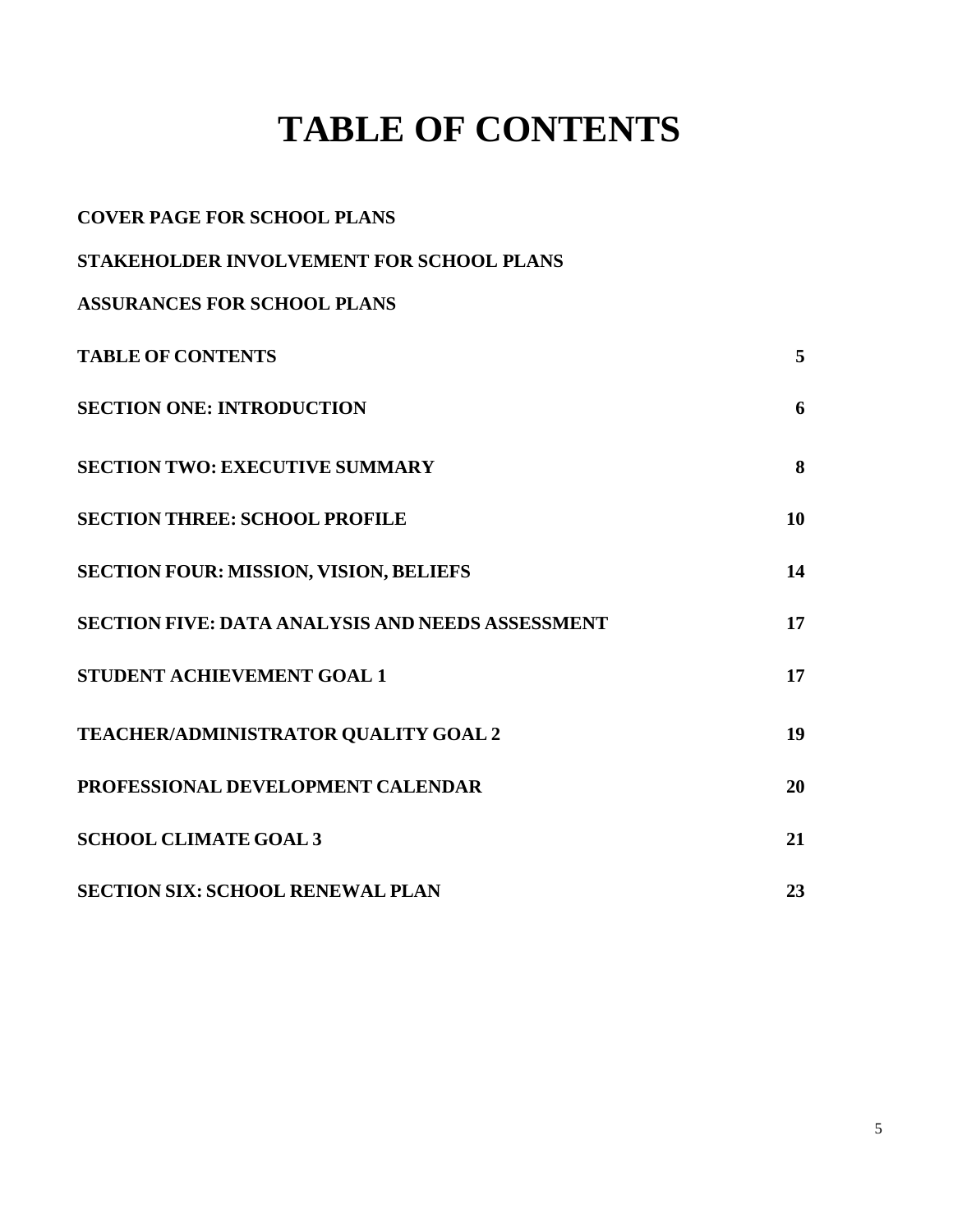## **SECTION ONE: INTRODUCTION**

The Greenville Middle Academy Strategic Plan was developed to guide our actions and document the changes and progress our school has made as we have sought to more effectively support student learning. It is our belief that the plan provides a vehicle for developing capacity, self-assessment, communication, and accountability that will lead to substantive school improvement. The plan is organized according to the standards set forth in Greenville County Schools Strategic Planning/Portfolio Checklist. It is our firm belief that the philosophies represented by the aforementioned guidelines will support Greenville Middle's efforts toward continuous school improvement.

An executive committee, consisting of the five Standards chairs, divided the stakeholders into subgroups to work in teams. The committees gathered data on Information and Communication/Values/Beliefs, Leadership, Curriculum and Instruction, Resources/Services, and Assessment/Data. As teams worked, they presented findings to the stakeholders in faculty and SIC meetings. The Committees used data to compile indicators for the Portfolio and AdvancED documents.

The Greenville County Portfolio process helped guide the AdvancED Self-Study. We analyzed data using Parent, Staff, Student Survey results, State Depart School Reports Cards, and ESEA Federal Accountability Ratings. The self-study was guided by State and District Technology Plans, National Professional Development Standards, the Greenville County Strategic Plan, and the Greenville County Portfolio process.

Greenville Middle School Academy is fully accredited by the South Carolina State Department of Education and AdvancED. We also meet all planning, implementation, evaluation and reporting requirements of the Educational Accountability Act and Act 135, and the Greenville County Strategic Plan.

Executive Committee members included chairs of each of the subcommittees. Each grade level team or the ELA, Math, Special Education, or Related Arts Department was represented. The committees included the following: Communication/Values/Beliefs, Leadership; Curriculum and Instruction, Resources/Services, and Assessment/Data.

#### **AdvancED Groups**

#### **Standard 1 – Communication/Values/Beliefs**

**Jenny Brosseau & Benjamin Sinnett--Chair** 

Sarah Ballentine Allison Berman Laura Black Jenna Connor Randy Jenkins Amy Knobel-Chester Kylie McRae Raegan Ramsey Sonia Serrata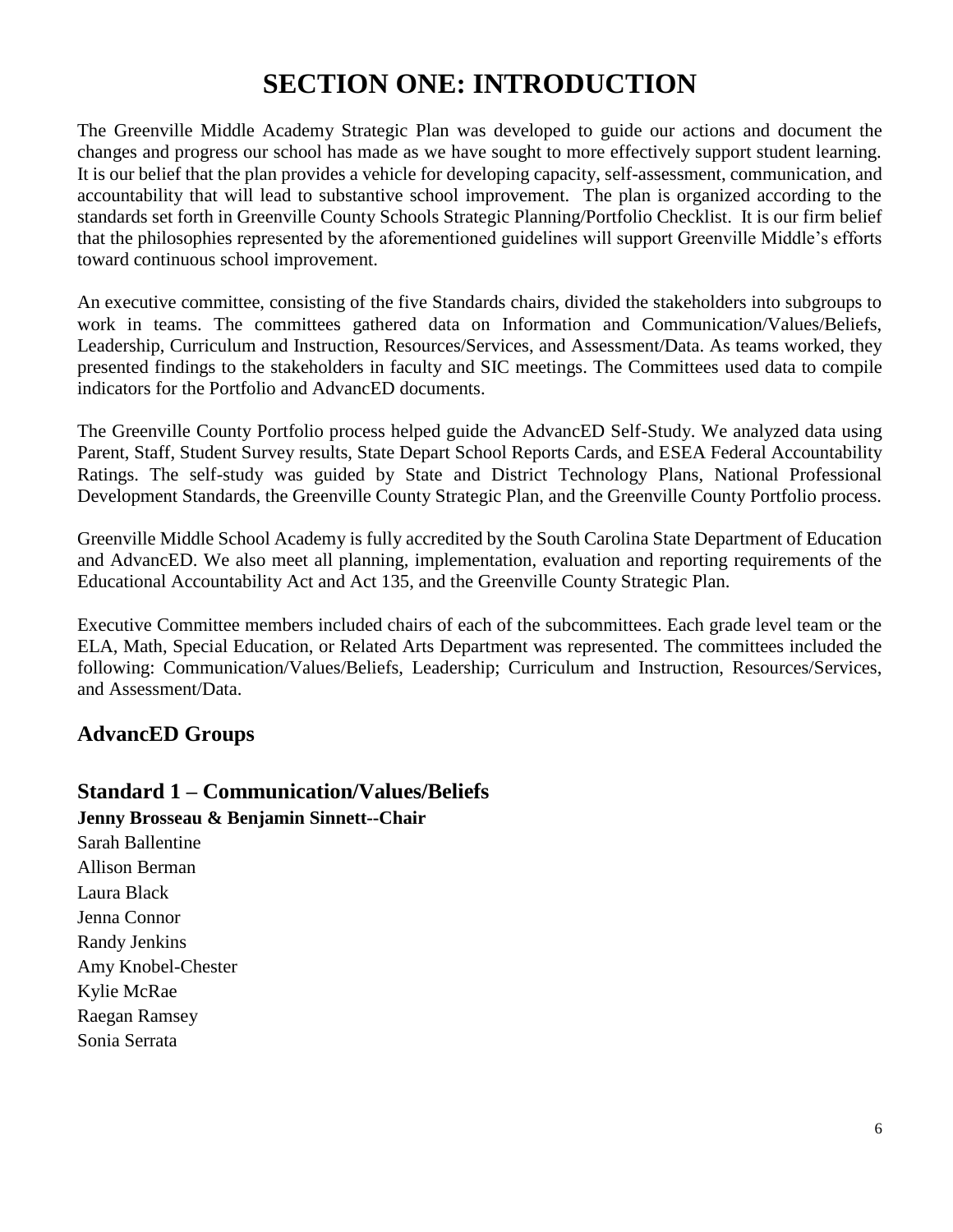#### **Standard 2 – Leadership**

#### **Hailey Caldwell & Graham Love—Chair**

Hunter Allen Brynn Anderson Charlie Forrester Stephan Hergatt Ralph Mason Dianna Painter Natha Simmons Jordan Sisic Kim Townsend

#### **Standard 3 – Curriculum and Instruction**

#### **Anna Hasenkamp & Hillary Looper--Chair**

Nicky Andrews Claire Aubert Teka Bowens Kathleen Carey Clea Garner Nick Hall Robin LaRosa Megan Miller Susan Simpson Lauren Vierling

#### **Standard 4 -- Resources/Services**

#### **Stacy Foster & Taki Johnson--Chair**

Pamela Cao Megan Giordani Debbie Goulart Darrah Heinold Gayle Howard Janie Jones Michelle Miles Hunter Stockton Heidi Templeton-Kellett Katie West

#### **Standard 5 – Assessment/Data**

**Jody Allison & Tara Grudzielanek--Chair** Kim Henderson Kristen Gibson Kelsey Harris John Henikman Sophie Krist Caitlin McCaustland Samantha Slover Blaise Simonetti Tom Wheat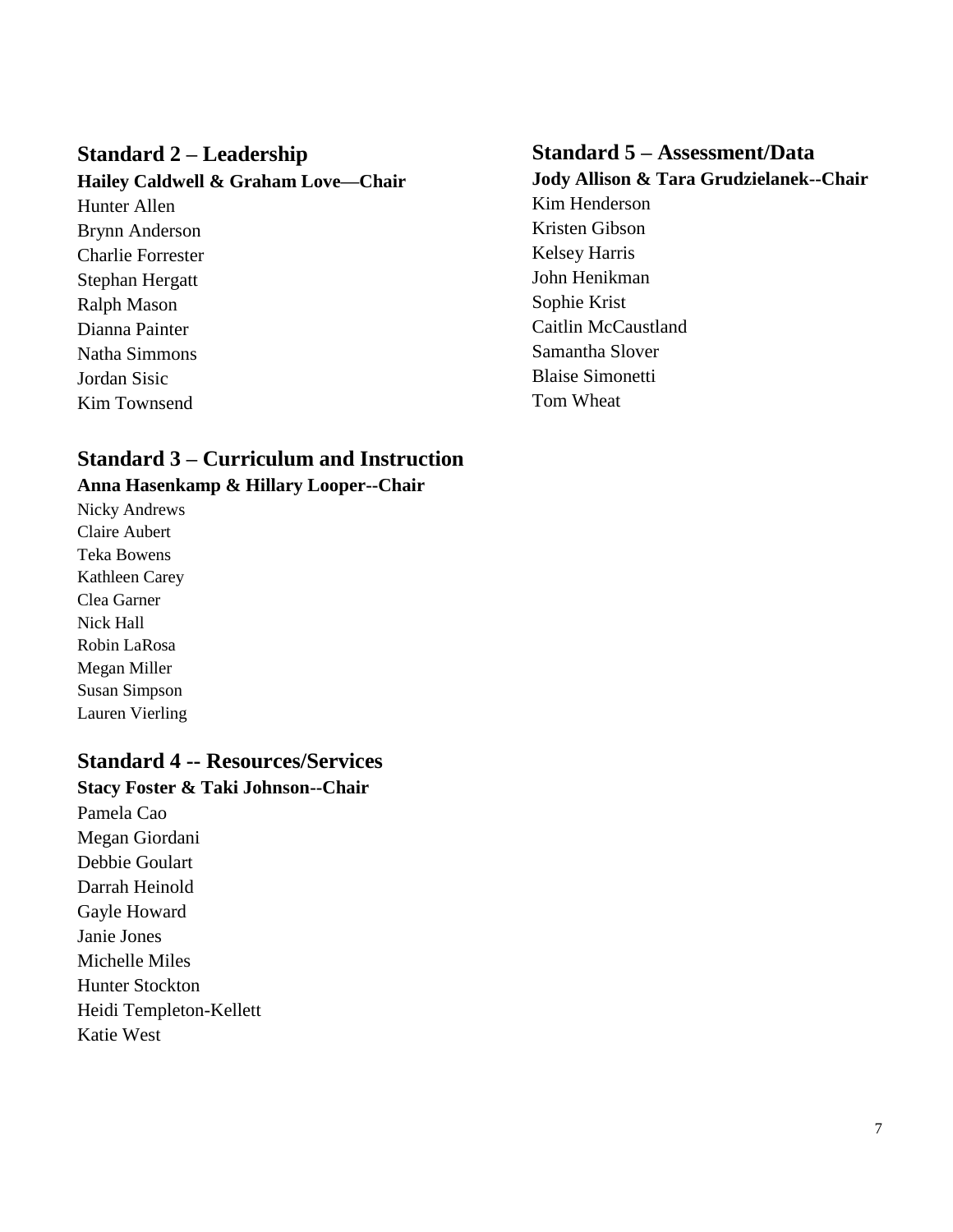# **SECTION TWO: EXECUTIVE SUMMARY OF NEEDS**

#### **Needs Assessment**

In the area of *Student Achievement*, to raise the academic challenge and performance of each student in all minority groups has been our most significant challenge. Achievement is discussed in the Data Analysis for Goal 1. Greenville Middle needs to:

- Focus on maintaining school writing performance as measured by SC READY.
- Increase overall school ELA performance each year, as determined by school goals.
- Increase overall school Math performance each year, as determined by school goals.
- Increase overall school Science performance each year, as determined by school goals.
- Increase overall school Social Studies performance each year, as determined by school goals.
- Focus on raising minority student performance (African-Americans and Hispanics and Students with Disabilities) in all subject areas.

In the area of *Teacher/Administrative Quality*, goal two focuses on maintaining quality instructional and administrative personnel. We need to:

- Maintain in-house Professional Development to improve instruction in reading and writing across the curriculum and Global integrated studies.
- Incorporate innovative student-centered activities and increase student engagement.
- Continue reading/writing/vocabulary across the curriculum.
- Continue data analysis and incentives.

*School Climate,* goal three, addresses several delineated items regarding Greenville Middle: attendance; expulsion rate; and parent, student, and teacher survey results regarding learning environment and safety at school. Although survey results are generally high in all areas, several concerns were identified. We need to:

- Create and expand transition support from elementary school and to high school.
- Introduce schoolwide and classroom SEL (social and emotional) Program.
- Enhance Career Education Program.
- Initiate parent academy workshops during the year.

#### **Academic Programs and Features**

Greenville Middle School Academy of Traditional and Global Studies maintains an emphasis on reading, writing, and vocabulary development across the curriculum with a strong liberal arts interdisciplinary curriculum. Our program also includes a global focus which incorporates skills identified by the *Partnership for the 21<sup>st</sup> Century.* Because 21<sup>st</sup> Century Skills include "world languages," Greenville Middle will continue to expand our foreign language program. Our school currently offers Spanish and French for exploratory classes and high school credit. Our challenge is to maintain this high level of achievement.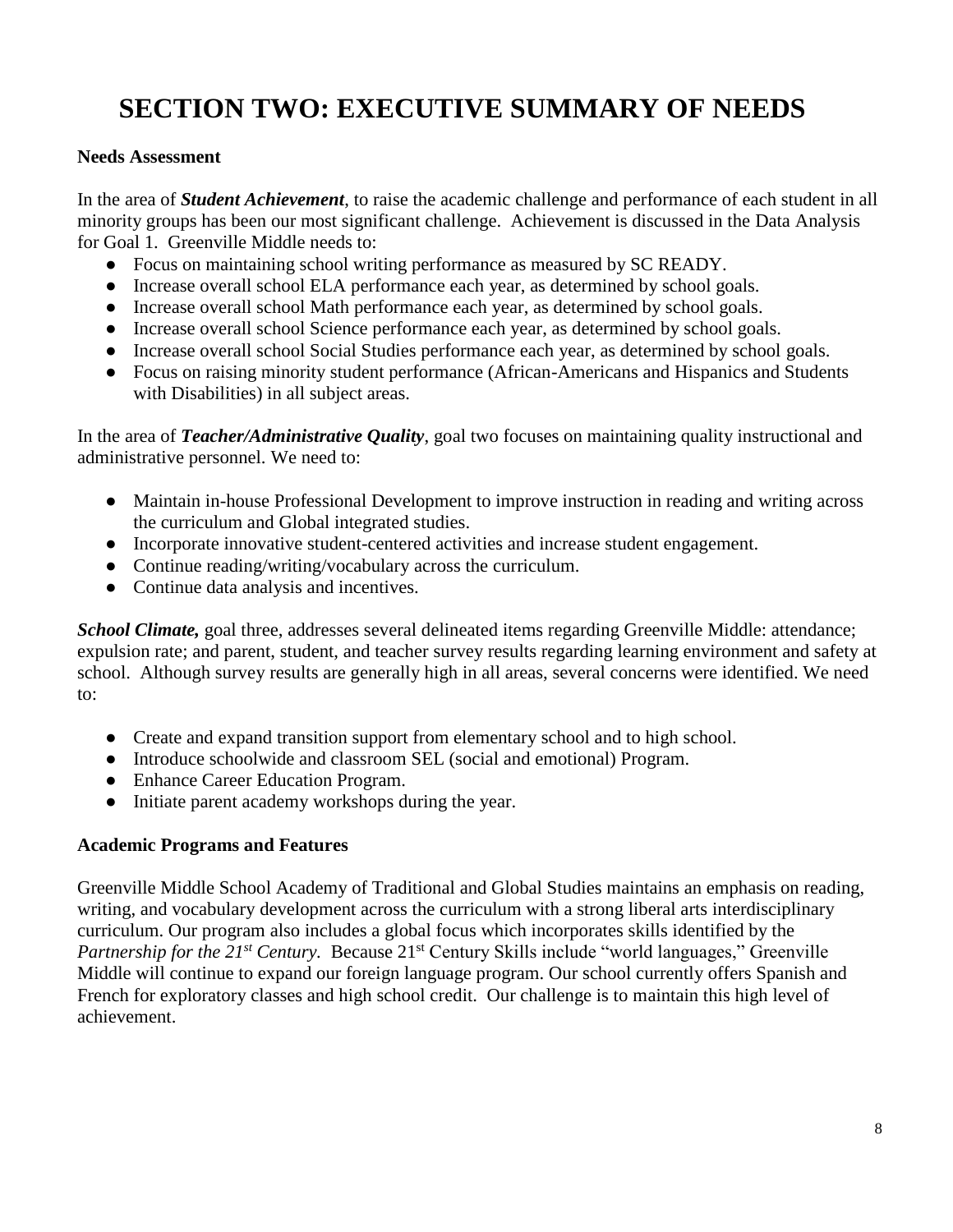Some features of Greenville Middle School, Academy of Traditional and Global Studies are:

- Magnet School for Traditional and Global Studies
- High School Credit Awarded for Algebra I, Geometry, Honors English I, Spanish I, French I and II and Computer Science
- Greenville County's Middle School French Immersion Program
- Global Studies Classes and Interdisciplinary School-Wide Curriculum Projects
- Latin/Greek Stems Vocabulary Development Program
- Library/Media Center—over 25,000 Titles for Student Check-out
- 1:1 Chromebooks for Students
- Related Arts Courses: Band, Strings, Chorus, Art, Yearbook, Creative Writing, Spanish, French, Physical Education, Global Studies, Google Technology, Media Literacy, Gateway to Technology, Peer Mentors
- Gifted and Talented Program
- National Junior Beta Club and National Junior Honor Society
- Interscholastic and Intramural Sport Teams

Greenville Middle Academy and its students receive district, state, and national recognition:

- Test Scores above District and State averages #1 Writing Middle School (SC READY 2019)
- Palmetto's Finest School
- Music Showcase Festival Superior Rating
- Multiple Award-Winning PTA
- Junior Scholars/Duke Tip
- Student Awards and Recognition Program
- Multiple State/National PTA Reflections Winners
- State Beta Club Officers and State Competition Winners
- National Award for Guidance and Career Exploration Programs
- National Board Certified Teachers
- District Teacher of the Year finalists for 2014, 2015, 2016, 2017, 2019, 2020, 2021
- Met State and National Adequate Yearly Progress Criteria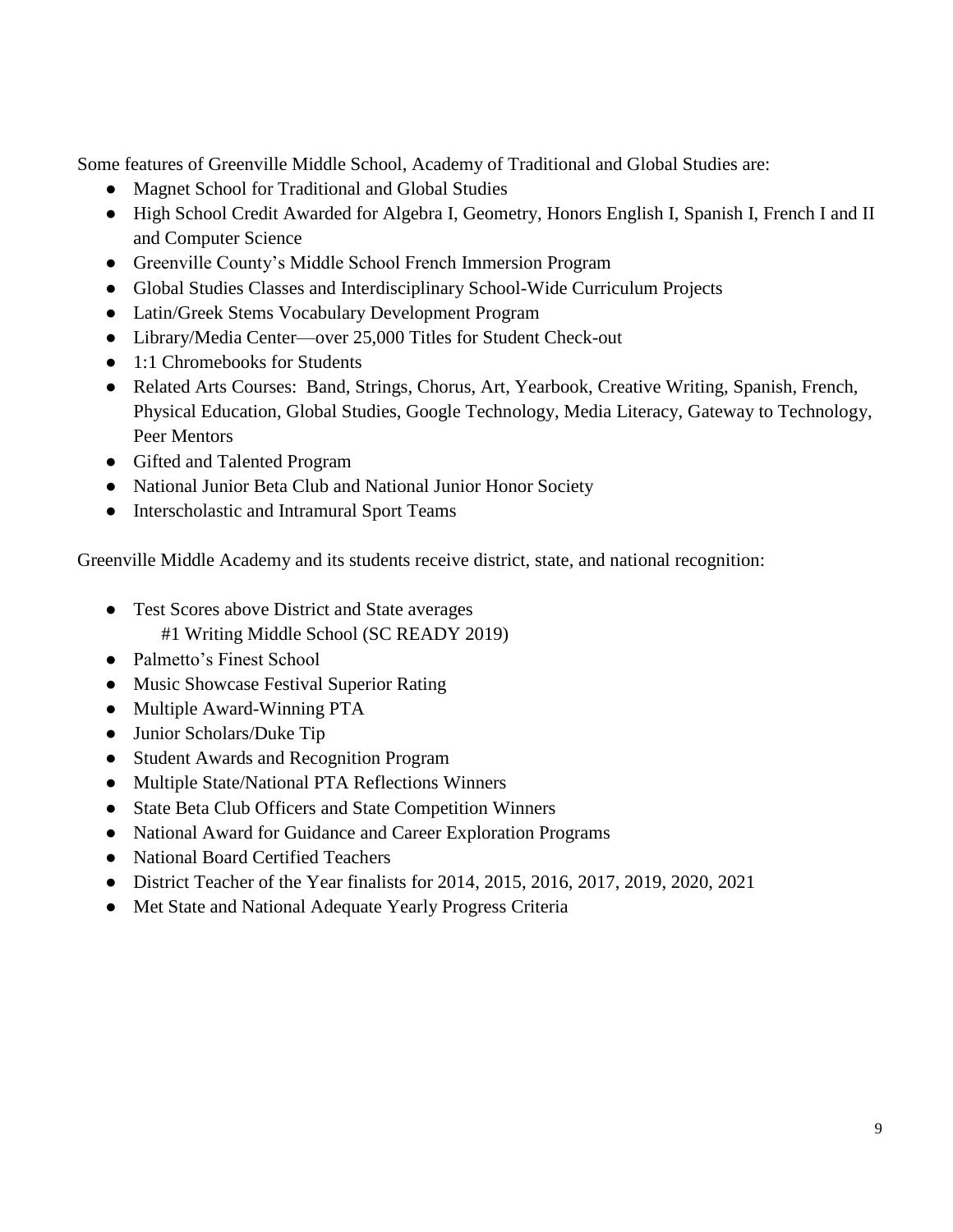## **SECTION THREE: SCHOOL PROFILE**

#### **History**

Greenville Middle School began in 1938 as Greenville Junior High School in the building that had been Greenville High School. It was located on Prospect Hill at the head of what is now known as McBee Avenue. Originally constructed in 1888, the facility was the first public school building in the city.

Greenville Junior High School served the community from 1938 until 1965 at this location. During this period, the 82 separate school districts in Greenville County were consolidated into one unified district. By 1949, the school's population had increased to 1600 students. In the fall of 1965, Greenville Junior High moved to the current facility. When the school district implemented the middle school concept, Greenville Junior High School became Greenville Middle School. Because of declining population, in 1997 Greenville Middle School became a Select School, Greenville Middle Academy, with a focus on reading, writing, and vocabulary across the curriculum.

Select School status impacts our school program in two major ways. As a Select School, we are allowed to recruit students from all attendance areas of the school district— students who are interested in our academic focus on "Reading, Writing, and Vocabulary Development across the Curriculum." Students have chosen to attend Greenville Middle Academy from approximately twenty other public and private middle schools. The school district also budgets extra funds to support Select School programs. Our budget has funded hardware and software for a Writing Lab, a lab manager/technology coordinator, a program coordinator, a journalism teacher, and instructional supplies to support our school-wide focus.

Beginning 2007-2008, Greenville Middle proposed a rebirth from "Traditional Studies" to "Traditional Studies: A Global Perspective." This new Renaissance for our "flat world" learner must include expanding our study of the English Language Arts of Reading, Writing, and Vocabulary across the Curriculum by including the other two Language Arts as defined in the state Standards—Listening/Speaking and Thinking. At the same time, we plan to expand our study of language to examine cultural norms, analyze ways of thinking and problem-solving, and explore global culture while at the same time, delve more deeply into our own complex and diverse cultures. Our recent School Portfolio process identified a need for focus on academic achievement for all students and for minority students in particular. In 2010, Greenville Middle met Adequate Yearly Progress as defined by the SC Department of Education. GMA was the first middle level school in the district to attain that goal. We are proud of our tradition of excellence.

#### **Teacher and Administrator Quality**

Greenville Middle Academy has a highly qualified staff. 50% of teachers have ten or more years' experience. 67% of staff members hold advanced degrees. Six teachers (12%) are National Board Certified.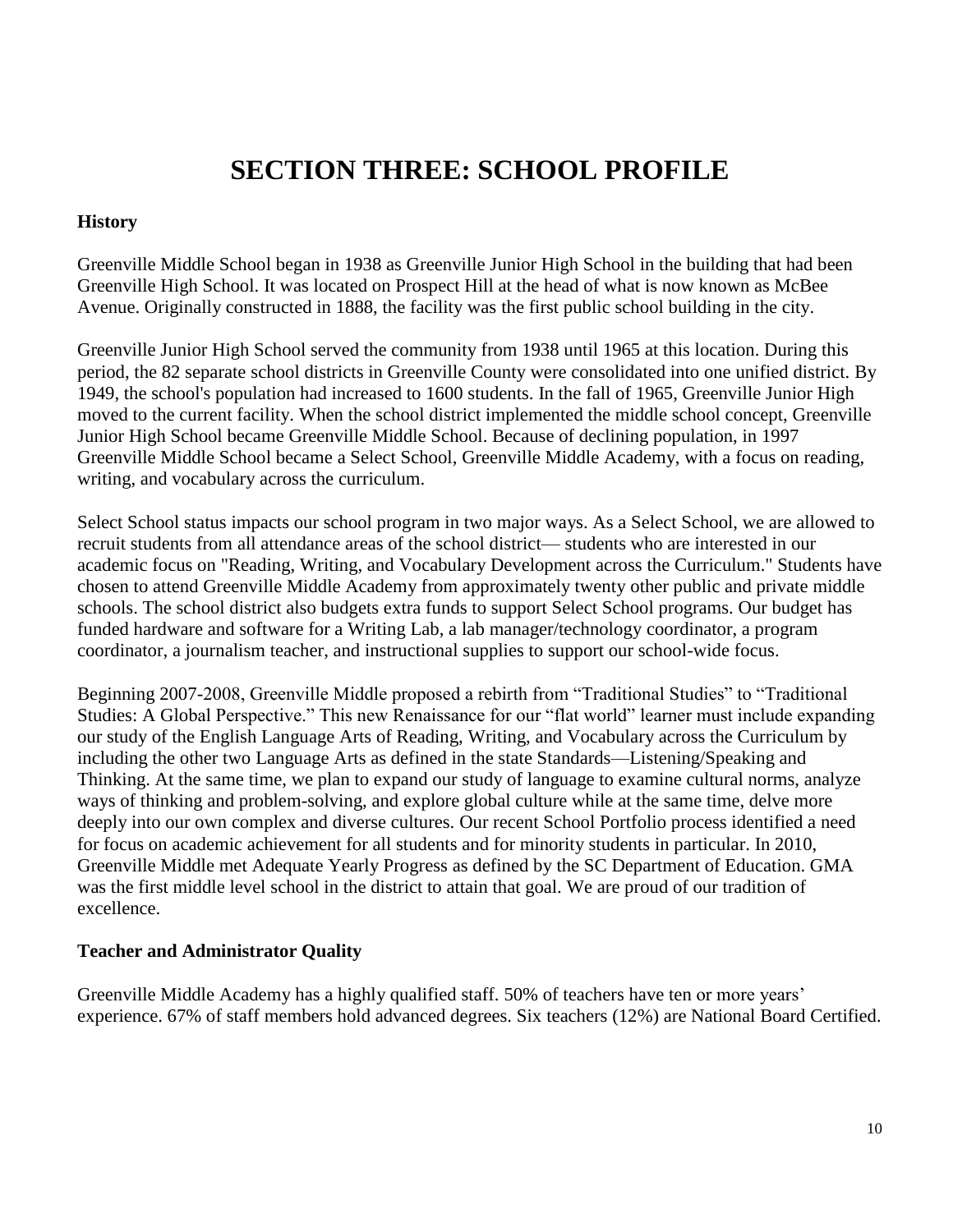#### **School Leadership**

#### **Administrators**

Our school is led by Nicky Andrews, our principal, who has been at Greenville Middle Academy for five years. We also have to assistant administrators, Debbie Goulart, assistant principal, and Randy Jenkins, administrative assistant, who comprise our administrative leadership team.

#### **Teaching/Support Staff**

We have a supportive team at Greenville Middle, comprised of: 55 teachers (core, related arts, and special education) 1 ESOL: Tami Uria 4 school counselors: Taki Johnson, Pamela Cao, Megan Giordani, Darrah Heinold 3 clerks for data, guidance, and attendance: Sherry Coleman, Sonya Sullivan, Nikki Thomas Secretary/bookkeeper: Jill Foster Program Director: Susan Simpson Instructional Coach: Jody Allison

Our school PTA is routinely involved in the operation of our school. Without them, many of the efforts we initiate would not be possible. Currently, we send out a form at the beginning of the school year to determine the volunteer skills available. Parents, teachers, and administrators are very involved in our School Improvement Council. They meet quarterly and discuss opportunities to support our school. They are currently seeking ways to help our school maintain a high level of instruction.

Greenville Middle School currently has an Instructional Leadership Team made up of grade level team leaders, special area team leaders, and administrators. They meet with the principal frequently during the school year to share and discuss school-wide issues.

Instructional Leadership Team (ILT): 6<sup>th</sup> grade: Jenny Brosseau, Benjamin Sinnett 7<sup>th</sup> grade: Tara Grudzielanek, Michelle Miles 8<sup>th</sup> grade: Hailey Caldwell, Graham Love Math: Jenna Bryant Science: Caitlin McCaustland Social Studies: Hillary Looper English/Language Arts: Anna Hasenkamp Special Education: Stacy Foster Guidance: Taki Johnson Related Arts: Tami Uria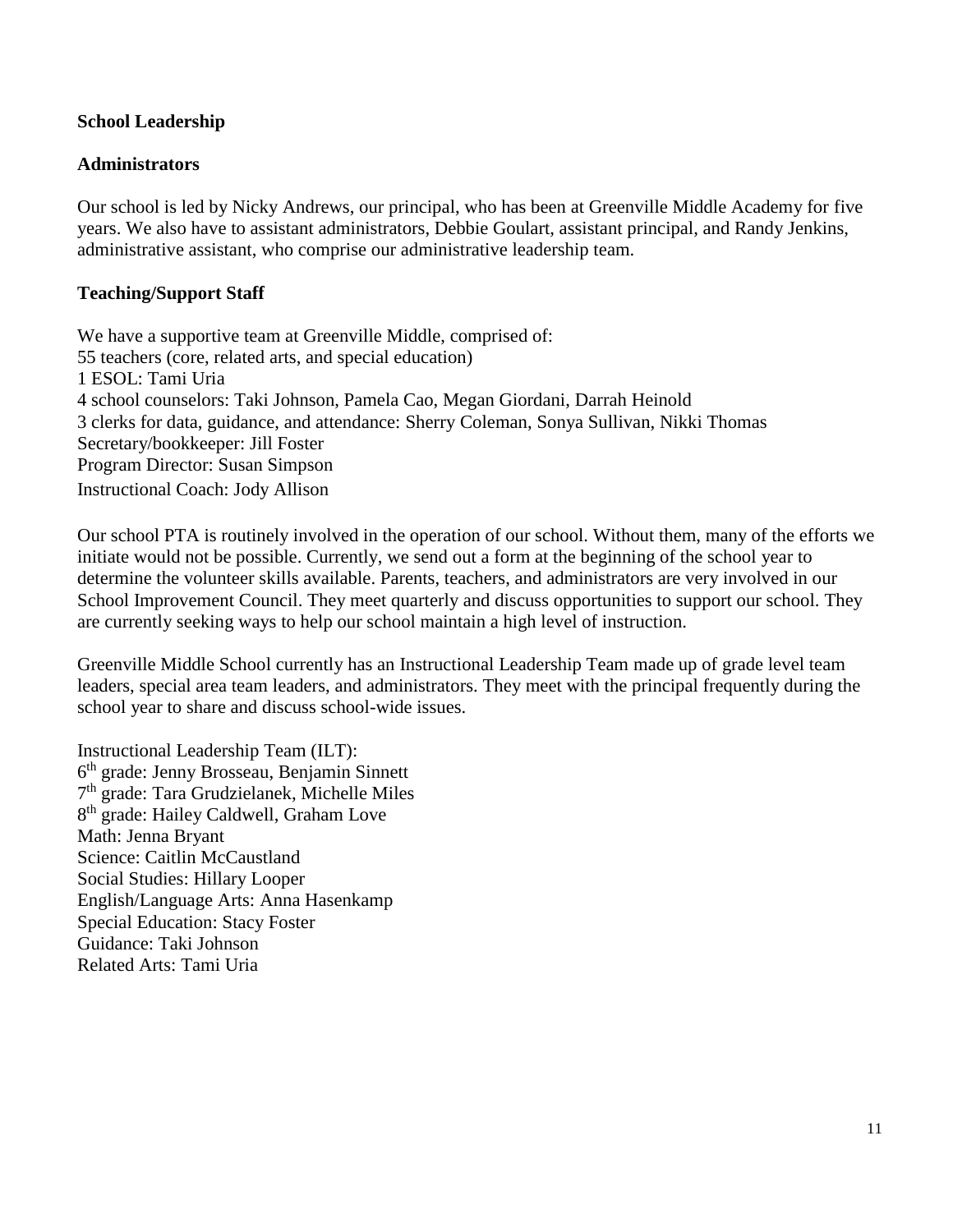#### **Student Demographic Data**

Greenville Middle is an inner-city school, located near Greenville's downtown. From 1988 to 1996 as families began to leave the downtown area and relocate in suburban areas, enrollment dropped from 832 students to 654. In 1996, Greenville Middle applied to become a "Select School" and in 1997 became Greenville Middle School Academy of Traditional Studies. The popularity and economic development of Greenville and the downtown area have contributed to a resurgence in surrounding neighborhoods. Currently, we serve 790 in-person, home-based and magnet students, who represent nearly every elementary school in the county.

|                                    | 2017-18  | 2018-19                 | 2019-2020 | 2020-2021 | 2021-2022 | 2022-2023 |
|------------------------------------|----------|-------------------------|-----------|-----------|-----------|-----------|
| <b>Enrollment</b>                  | 830      | 851                     | 855       | 794       | 787       |           |
| Gender (M/F)                       | 419/412  | 413/438                 | 419/436   | 386/408   | 380/407   |           |
| <b>Caucasian</b>                   | 54       | 73                      | 50        | 51        | 398       |           |
| <b>African-American</b>            | 22       | 15                      | 25        | 24        | 191       |           |
| <b>Hispanic</b>                    | 15       | 8                       | 17        | 17        | 138       |           |
| Other                              | 9        | $\overline{\mathbf{4}}$ | 8         | 9         | 60        |           |
| <b>FARMS</b> (Free & Reduced Only) | 42%      | 46%                     | 26%       | 33%       | 35%       |           |
| <b>Special Education</b>           | 13%      | 10%                     | 13%       | 14%       | 10%       |           |
| <b>Gifted @ Talented</b>           | 35.8%    | 36%                     | 36%       | 35%       | 36%       |           |
| <b>Limited English Proficient</b>  | $16.6\%$ | 17.4%                   | 8.8%      | 6.8%      | 17.9%     |           |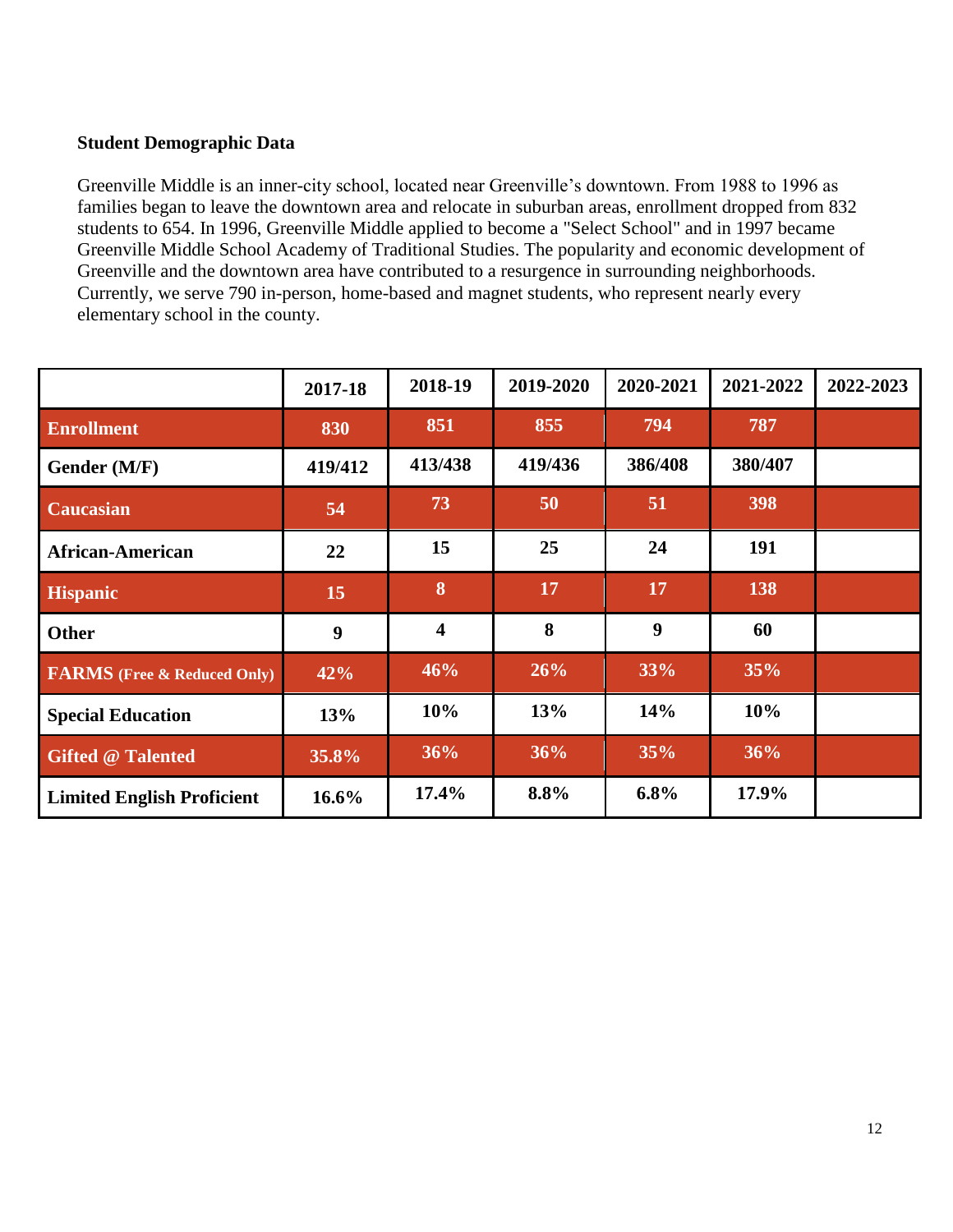#### **Magnet**

The Greenville Middle Magnet Program (Traditional and Global Studies and French Immersion) currently has a district-determined ceiling in all three grades and maintains a waiting list of candidates.

Greenville Middle School Academy of Traditional and Global Studies maintains an emphasis on reading, writing, and vocabulary development across the curriculum with a strong liberal arts interdisciplinary curriculum. Our program also includes a global focus which incorporates skills identified by the *Partnership for the 21<sup>st</sup> Century.* Because 21<sup>st</sup> Century Skills include "world languages," Greenville Middle will continue to expand our foreign language program. Our school currently offers Spanish and French for exploratory classes and high school credit.

Some features of Greenville Middle School, Academy of Traditional and Global Studies are:

- Magnet School for Traditional and Global Studies
- High School Credit Awarded for Algebra I, Geometry, Honors English I, Google Basics/Multimedia, PE I, Spanish I, French I and II, and a French Immersion Program
- Global Studies Classes and Interdisciplinary School-Wide Curriculum Projects
- Latin/Greek Stems Vocabulary Development Program
- Library/Media Center—over 25,000 Titles for Student Check-out
- Media Literacy Computer Lab, 20 Station Research Lab, 10 Portable Chromebook Carts
- Related Arts Courses: Band, Strings, Chorus, Art, Yearbook, Media Literacy/Journalism, Spanish, French, Physical Education, Global Studies, Speech and Debate, Gateway to Technology, Google **Basics**
- National Junior Beta Club and National Junior Honor Society, Duke Tip, Junior Scholars
- State PTA Teacher of the Year, State PTA Principal of the Year, District Rising Principal of the Year, State Cooperating Teacher of the Year, GCS Spirit of Einstein Science Teacher
- MathCounts, International Club, Geography Bee, Quiz Bowl, Battle of the Books, Mock Trial, Robotics, Drama/Debate Club, Radio Broadcasting, Interscholastic and Intramural Sports Teams, Youth in Government, Drama Society, Ram Radio on iTunes
- Palmetto Gold Awards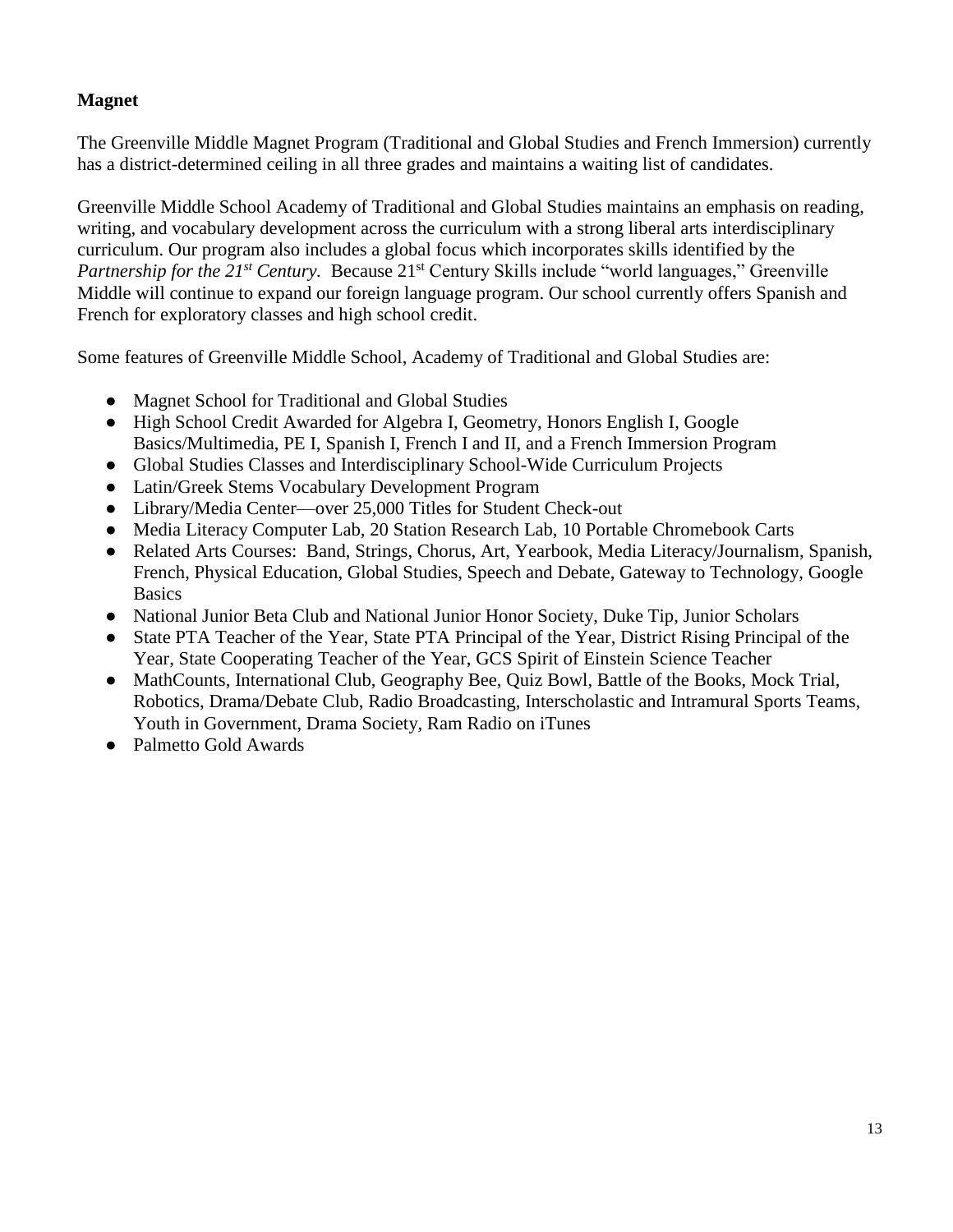# **SECTION FOUR: MISSION, VISION, BELIEFS**

This comprehensive process to build consensus involved all school stakeholders: teachers, administrators, support staff, parents, students, the School Improvement Committee and the local PTA Board. A core group of faculty met to begin the process to clarify our values and beliefs, purpose, mission, vision, and goals. Study groups examined the school's current mission and vision statements. We then answered the following questions about Greenville Middle:

- What does GMA do very well? What are the most important things we want to communicate to the community?
- Is there anything we need to change about what we already do?
- What are several ways we can reach out to the community?

#### **Values and Beliefs**

We understand the necessity for preparing students for increasingly rigorous higher order thinking and performance, a mastery of 21st Century Skills, and our need to prepare them to compete in a global society. Our students will face career challenges and participate in a globally competitive workforce.

We believe...

- The student is the center of the educational process.
- Education is the shared responsibility of the student, home, school, and community.
- All students can progress.
- Each student is a valued individual with unique intellectual, physical, social, and emotional needs.
- Students learn best in a safe, orderly, and inviting environment that provides opportunities for success.
- Students learn best when they accept responsibility for being actively engaged with the teacher in the learning process.
- Positive relationships and mutual respect among and between students and staff enhance students' self-esteem.
- Students learn in different ways and should be provided with a variety of curricula, instructional approaches, activities, and assessments to support their learning.
- A unified focus with state and international standards should integrate international content through all subject areas.
- The school should provide career awareness and experiences for all students.
- Children need opportunities to connect with international communities.
- High expectations for all students and teachers should guide the development of curriculum and instructional strategies.
- Students should have opportunities to study one or more world languages.
- The school should provide educational experiences that actively engage students and enable them:

to demonstrate understanding of essential knowledge and skills to communicate effectively to solve problems competently to think critically and creatively

to act responsibly to apply learning in meaningful contexts to produce quality work.

Commitment to continuous improvement is critical for all students to achieve their maximum potential.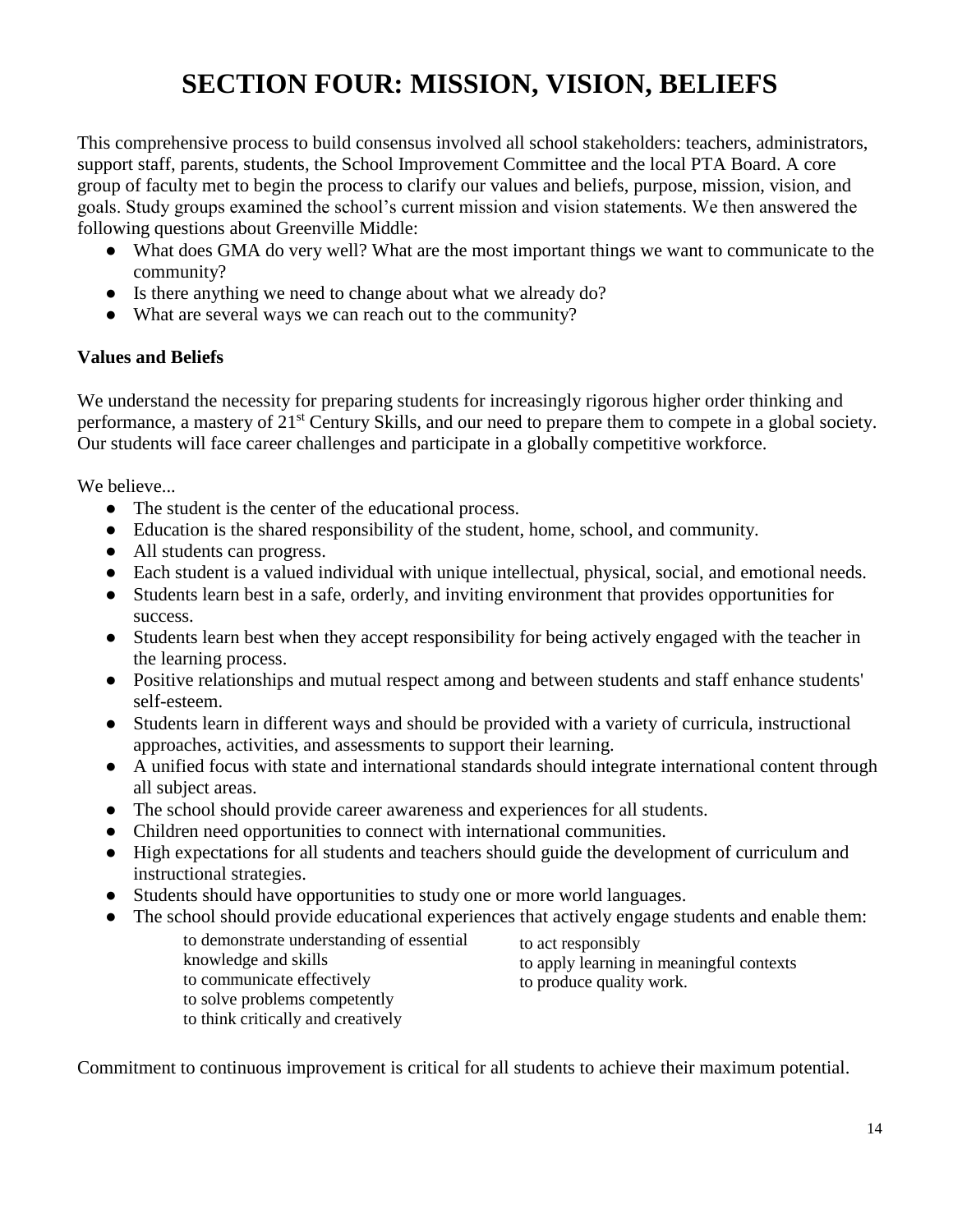#### **Mission**

The mission of Greenville Middle Academy is to prepare adolescents to become self-directed, confident, lifelong learners who participate productively in a 21st century global society.

Our school tagline is:  $E=MC<sub>2</sub>$  (Education = Making Children Count).

### **Shared Vision**

The following are the curriculum, instruction, assessment, and environmental strategies to support effective learning for Greenville Middle School students:

#### *Curriculum*

- Organize teaching to address state standards.
- Integrate standards into our Magnet School interdisciplinary focus.
- Provide a variety of instructional methods to accommodate learning styles.
- Emphasize reading and writing across the curriculum as a means of accessing, organizing, and communicating information in all disciplines.
- Focus on Latin and Greek stems to enhance vocabulary development.
- Teach specific Global Knowledge and Skills.
- Offer a capstone course devoted to global knowledge and skills.
- Provide a comprehensive career awareness program.
- Align instruction and assessment.
- Offer a challenging curriculum.

#### *Instruction*

- Employ current research-based methodology.
- Maintain high expectations for teachers and students.
- Vary expectations to address all learning styles and abilities.
- Provide hands-on, interactive, student-centered learning.
- Implement a technologically advanced communication and learning program. Allow flexibility in grouping students for instruction.
- Design lessons for students to learn to work cooperatively.
- Employ research-based methods that engage students in authentic learning experiences.
- Maintain a range of ages, experiences, and backgrounds of staff members.
- Group students and teachers to allow for teaming and time for team planning.
- Foster independent learning techniques in students.
- Focus staff development to address identified instructional needs.

#### *Assessment*

- Utilize district benchmarks (TE21) to make instructional decisions related to student learning.
- Use multiple assessment formats—portfolios, performances, rubrics, teacher created assessments, and student created self-assessments.
- Use assessments to identify areas for re-teaching.
- Vary assessments according to ability levels.
- Design objective and alternative types of assessments.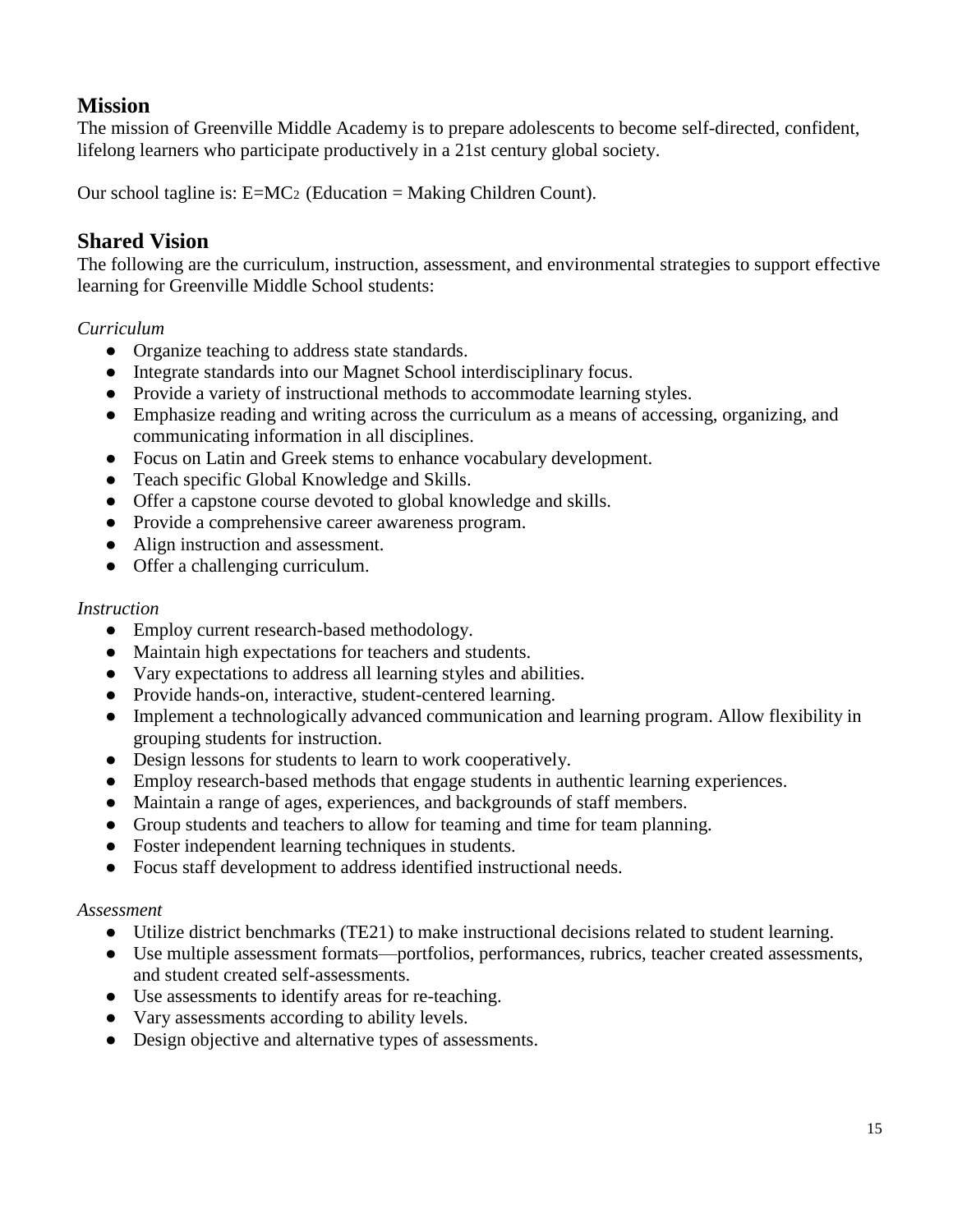#### *Environment*

- Ensure an environment that is
	- o safe
	- o healthy
	- o supportive
	- o engaging
	- o challenging.
- Maintain and consistently enforce a strong school-wide discipline plan.
- Maintain a comfortable temperature.
- Continue a strong and supportive PTA relationship.
- Maintain a supportive and visible administration.
- Value school, student, and teacher achievement.

#### **Vision**

Our vision is to be the best middle school in our state and provide the best middle school experience for ALL students in our school. We offer a strong Traditional and Global Studies program as a choice for Greenville County students. The academic program encompasses diverse, academically challenging opportunities focusing on reading, writing, and vocabulary development, acquiring 21<sup>st</sup> Century skills, and global understanding as a means of accessing, organizing, and communicating knowledge in all subject areas. The staff of GMA plans to prepare adolescents to become self-directed, confident, lifelong learners who participate productively in a 21st century global society.

We understand the necessity for preparing students for increasingly rigorous higher education coursework in order for them to compete in a global society. Our students will face career challenges and participate in a globally competitive workforce.

#### **Goals**

- **Goal l: Raise student achievement** Raise student performance by offering an academically challenging curriculum focused on reading, writing, and vocabulary development in all curricular areas.
- **Goal 2: Ensure quality personnel in all positions** Provide the best teaching candidates for our students.
- **Goal 3: Provide a school environment supportive of learning** Support learning by ensuring our students have an environment where they are safe, healthy, supported, engaged, and challenged.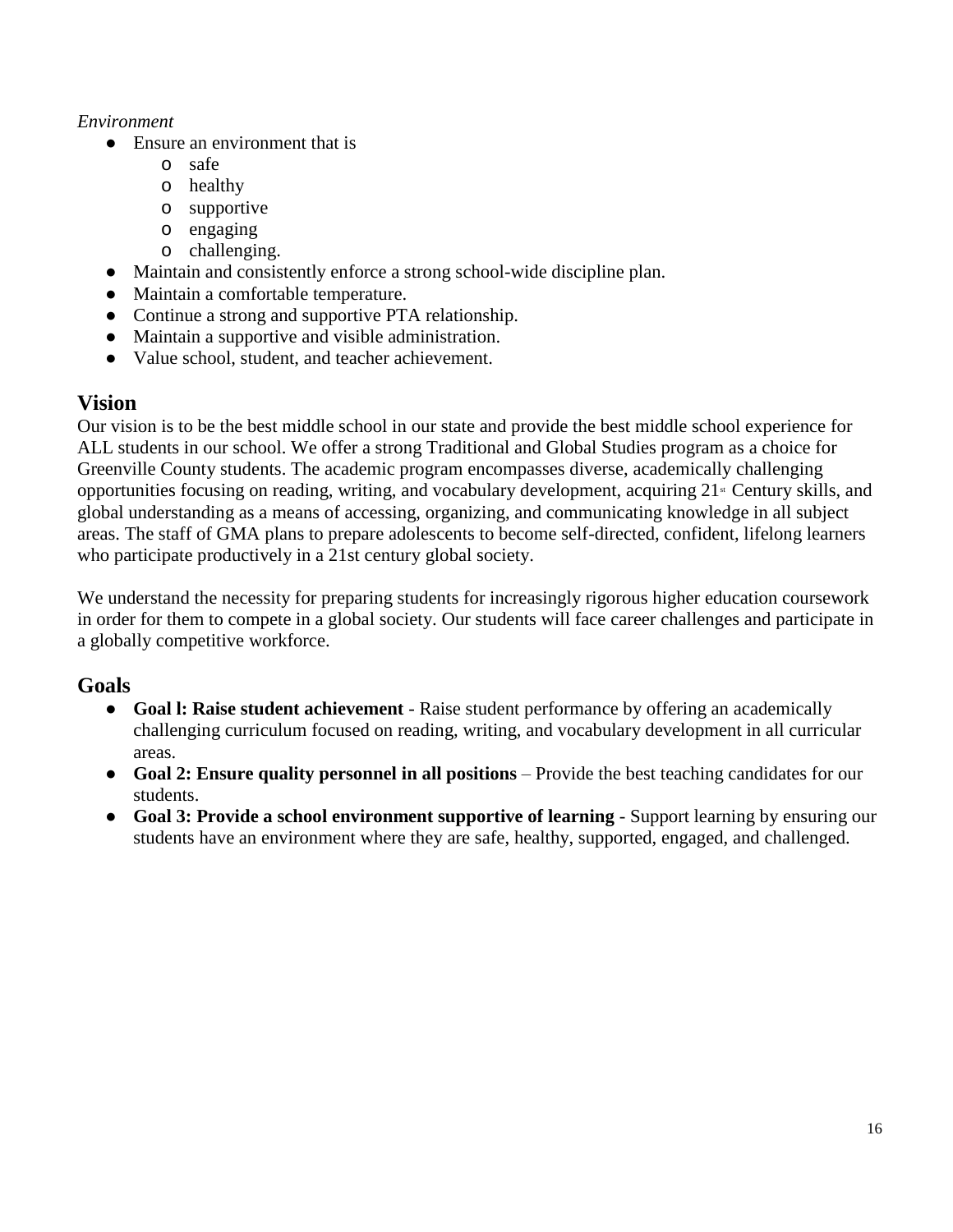# **SECTION FIVE: DATA ANALYSIS/NEEDS ASSESSMENT**

#### **Student Achievement – Goal 1**

#### **Student Achievement Needs Assessment**

For the needs assessment, the graphs below show SC READY and SC PASS by grade. Further, we looked at attendance data for students and staff. We also reviewed data collected from staff, students, and parents.

#### **SC READY 2021**

|                     | SC READY ELA 2021 - All Students |                   |                   |      |
|---------------------|----------------------------------|-------------------|-------------------|------|
|                     | Does Not Meet and<br>Approaches  | Meets and Exceeds |                   |      |
|                     | Count                            | %                 | Count             | %    |
| <b>All Students</b> | 116                              | 127               | 52.2              |      |
|                     | SC READY ELA 2021 - By Grade     |                   |                   |      |
|                     |                                  |                   |                   |      |
|                     | Does Not Meet and<br>Approaches  |                   | Meets and Exceeds |      |
|                     | Count                            | $\%$              | Count             | $\%$ |
| Grade 8             | 108                              | 36.1              | 166               | 63.9 |
| Grade 7             | 95                               | 40.2              | 141               | 59.7 |

|              | <b>SC READY Math 2021 - All Students</b> |                   |       |                   |  |
|--------------|------------------------------------------|-------------------|-------|-------------------|--|
|              | Does Not Meet and<br>Approaches          | Meets and Exceeds |       |                   |  |
|              | Count                                    | Count             | %     |                   |  |
| All Students |                                          |                   |       |                   |  |
|              | SC READY Math 2021 - By Grade            |                   |       |                   |  |
|              | Does Not Meet and<br>Approaches          |                   |       | Meets and Exceeds |  |
|              | Count<br>$\%$                            |                   | Count | %                 |  |
| Grade 8      | 67                                       | 26.3              | 121   | 47.5              |  |
| Grade 7      | 68<br>28.9                               |                   | 99    | 42.3              |  |
| Grade 6      | 103<br>70<br>28.3<br>43.5                |                   |       |                   |  |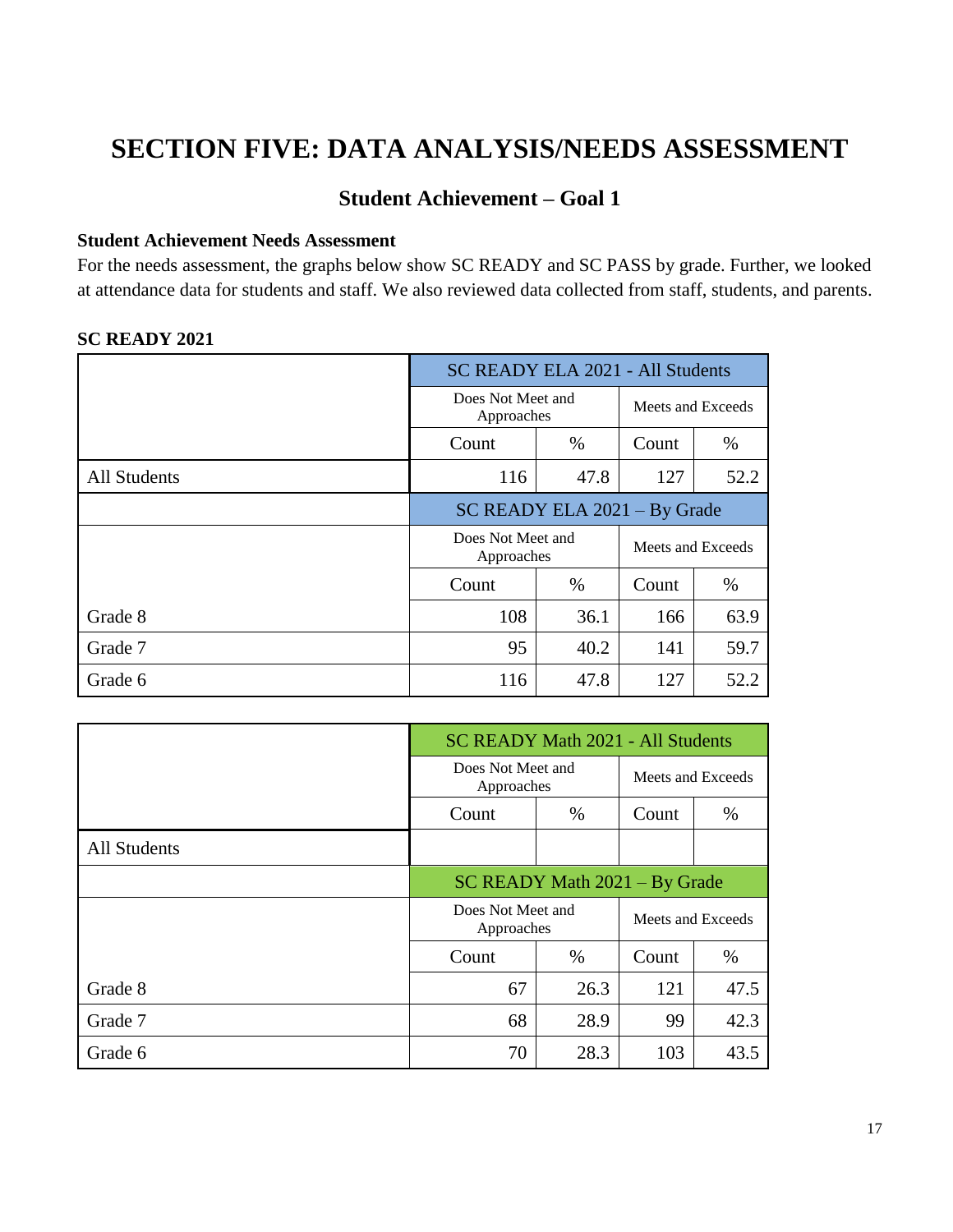#### **SCPASS Science 2021**

|         | SCPASS Science 2021 - By Grade  |      |                   |      |  |
|---------|---------------------------------|------|-------------------|------|--|
|         | Does Not Meet and<br>Approaches |      | Meets and Exceeds |      |  |
|         | $\%$<br>Count                   |      | Count             | $\%$ |  |
| Grade 6 | 123                             | 52.1 | 113               | 47.8 |  |

#### **Analysis/Response**

**Test Data**: SC READY and SCPASS Data from 2016 will establish a baseline for annual measurement for ELA and math and science and social studies.

**Attendance:** Attendance of both students and teachers is necessary for all students to achieve consistently. Both groups must be present for optimal academic achievement.

**Response**: Achievement data reflects a need for targeted interventions for students who are underperforming. Implementation of Professional Learning Communities will strengthen school teams and ensure effective student engagement and depth of content understanding. A full inclusion model with co- teaching components has been implemented and will be refined to address gradelevel standards-based instruction with special education students using appropriate differentiation strategies and accommodations. Systematic intervention including Read 180/System 44 as well as Language Live and literacy instruction will structure clear expectations and opportunities for the success for all students. A continuation of common planning, common assessments, and collaborative analysis will strengthen classroom instruction.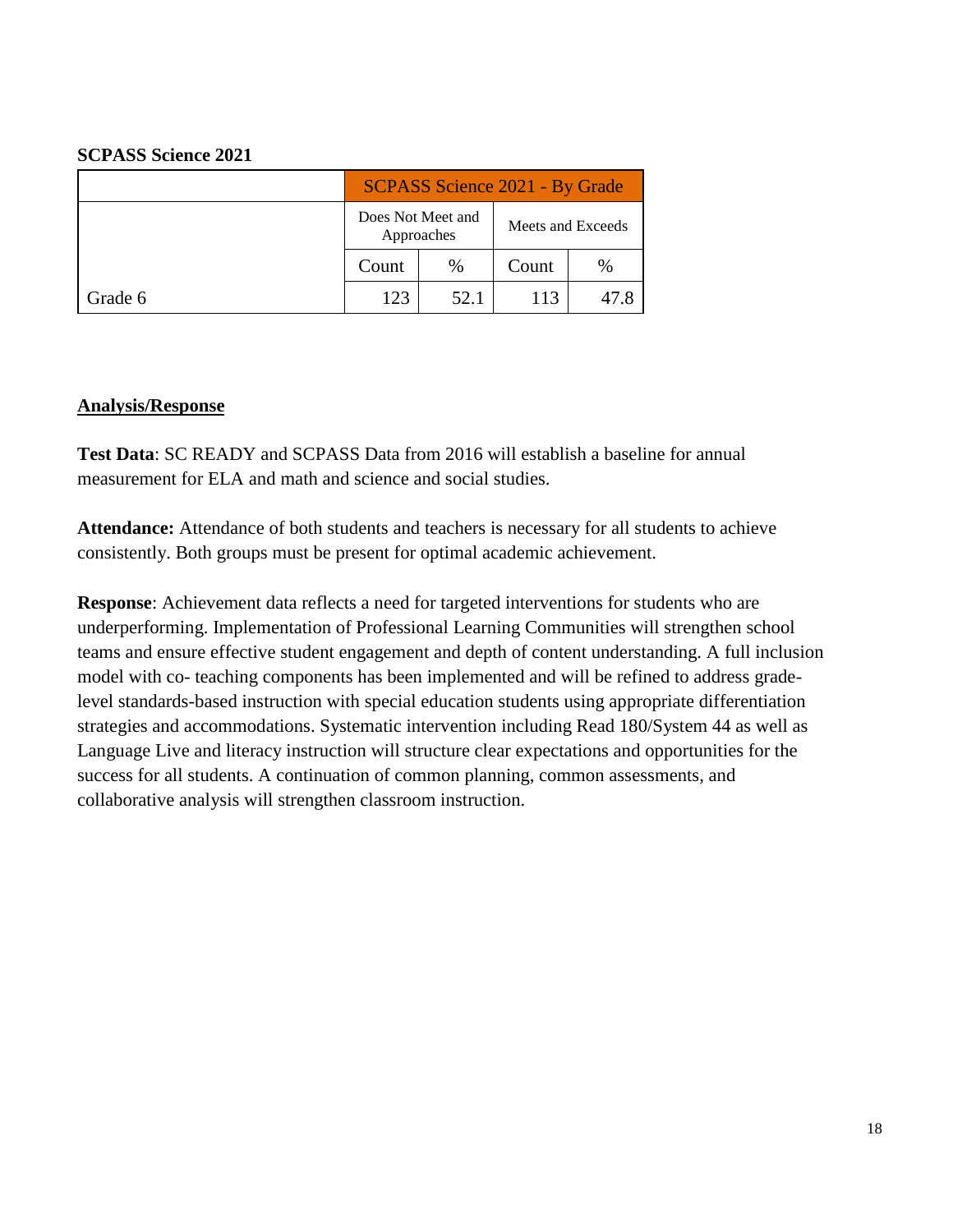#### **Teacher and Administrator Quality – Goal 2**

The second goal addresses in-house professional development at Greenville Middle Academy. Since the magnet focus at Greenville Middle is reading, writing, vocabulary across the curriculum and Global studies, professional development has been recursive covering these topics on a continuous basis.

Teachers are offered specific professional development weekly through Greenville Middle and the county. Monthly Curriculum Meetings focus on teaching skills in reading and writing for all teachers. Specific data analysis for individuals, grades, departments, and the whole school is implemented every fall in order to find strengths and weaknesses. Also, technology workshops are used to promote integration of new programs in the curriculum. Monthly afternoon workshops are offered to share expertise in various areas. Some teachers also attend conferences and other out of building offerings using professional development days offered by the district. The district encourages staff to visit other classrooms within the building as well as in other schools.

Offerings are often planned according to issues that arise during each year. Teachers are given opportunities to lead these workshops and to share ideas and worries in all gatherings.

The Professional Development Calendar lists all in-house PD for this year. Not listed are teacher classroom visits and attendance at conferences. The Professional Development calendar is listed below.

#### **NEEDS ASSESSMENT**

The preceding discussion identified the following needs:

- Continue opportunities for the use of technology and Personalized Learning implementation (SAM-R Model).
- Revisit 21st Century Skills and increasing student engagement.
- Revisit the teaching of reading, writing, and vocabulary across the curriculum yearly.
- Continue data analysis and incentives for growth/progress.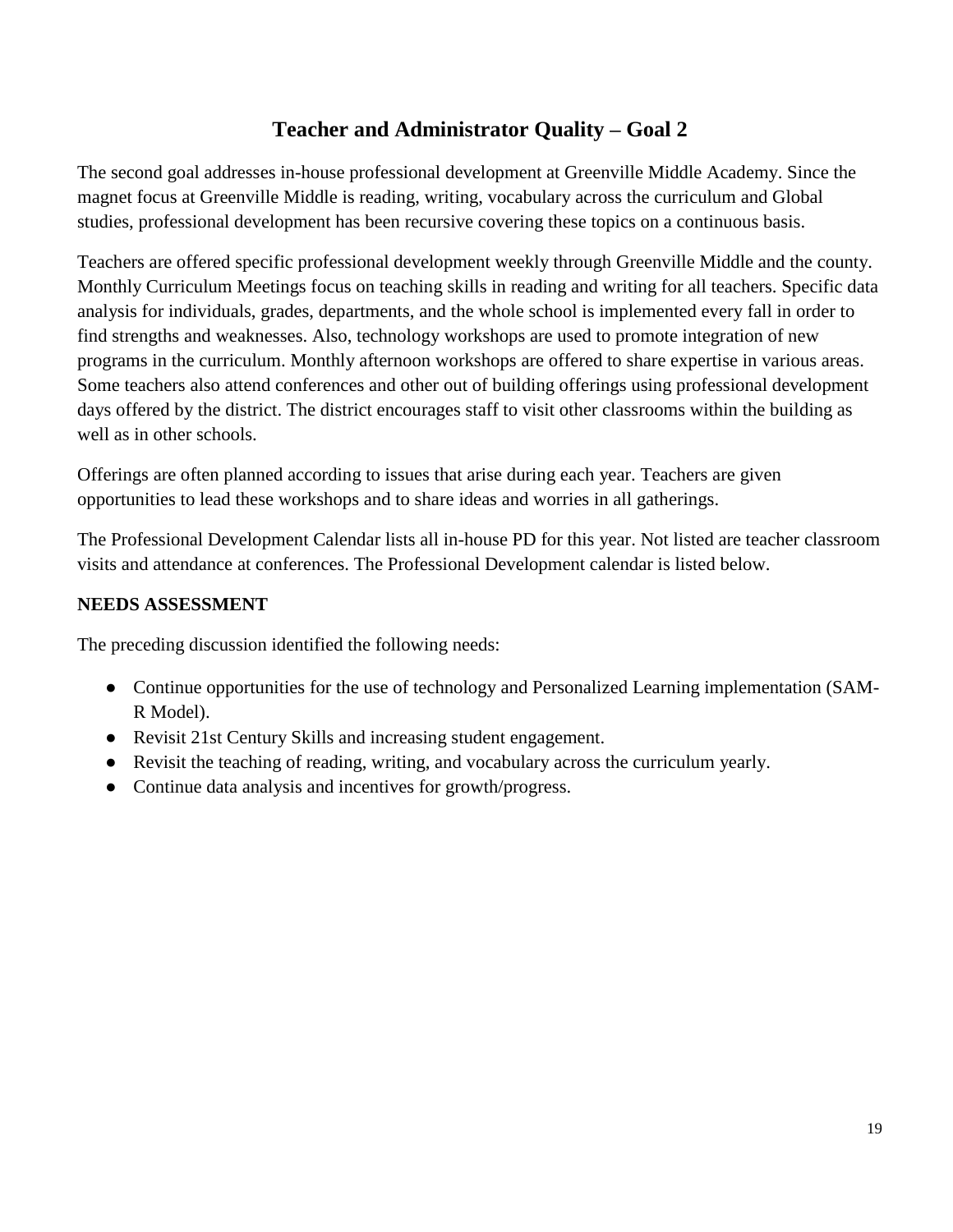### **Greenville Middle Academy Professional Development Plan 2021-2022**

| Passion Priority Project V2 - Pathways Grid<br>YOU DECIDE: Complete throughout the YEAR, QUARTER, or SEMESTER (not year long if you do NOT want it to be) |                                                                                                                                                                                                                                                                                                                                                                                                                                                                                                                                                                                                                                                                                                                                                                                          |                                                                                                                                                                                                          |                                                                                                                                                                                                           |                                                                                                                                                                           |  |  |  |
|-----------------------------------------------------------------------------------------------------------------------------------------------------------|------------------------------------------------------------------------------------------------------------------------------------------------------------------------------------------------------------------------------------------------------------------------------------------------------------------------------------------------------------------------------------------------------------------------------------------------------------------------------------------------------------------------------------------------------------------------------------------------------------------------------------------------------------------------------------------------------------------------------------------------------------------------------------------|----------------------------------------------------------------------------------------------------------------------------------------------------------------------------------------------------------|-----------------------------------------------------------------------------------------------------------------------------------------------------------------------------------------------------------|---------------------------------------------------------------------------------------------------------------------------------------------------------------------------|--|--|--|
|                                                                                                                                                           | Feedback<br><b>Student Conferencing</b><br><b>Goal Setting</b>                                                                                                                                                                                                                                                                                                                                                                                                                                                                                                                                                                                                                                                                                                                           | Grading<br><b>Assessment</b><br><b>Learning Achieved</b>                                                                                                                                                 | <b>SEL</b><br><b>Building Relationships</b><br><b>Classroom Management</b>                                                                                                                                | <b>Disciplinary Literacy</b><br><b>Schaffer Model</b>                                                                                                                     |  |  |  |
| <b>DISCOVER</b><br>October 13th<br><b>Faculty Meeting</b><br>PD/Exchange HR                                                                               | <b>Complete Self-Assessment</b><br><b>Analyze Results</b><br>Name/ Resource to Padlet<br><b>Session #174426</b>                                                                                                                                                                                                                                                                                                                                                                                                                                                                                                                                                                                                                                                                          | <b>Complete Self-Assessment</b><br><b>Analyze Results</b><br>Name/ Resource to Padlet<br><b>Session #174426</b>                                                                                          | <b>Complete Self-Assessment</b><br><b>Analyze Results</b><br>Name/ Resource to Padlet<br><b>Session #174426</b>                                                                                           | <b>Complete Self-Assessment</b><br><b>Analyze Results</b><br>Name/ Resource to Padlet<br><b>Session #174426</b>                                                           |  |  |  |
| November (PD)<br>Check-in/Data Dive                                                                                                                       |                                                                                                                                                                                                                                                                                                                                                                                                                                                                                                                                                                                                                                                                                                                                                                                          | CHECK-IN / Data Dive #1 During week of 11/8 (sign-up schedule will be sent at the end of October)<br>Be prepared to share resource for your pathway & discuss BM/Common Assessment Data. Session #174480 |                                                                                                                                                                                                           |                                                                                                                                                                           |  |  |  |
| <b>INVESTIGATE</b><br>November 30th=<br>PD/Exchange HR<br><b>Session #174482</b>                                                                          | #1 Schaffer Model<br>#1 Read / Watch / Listen<br>#1 Read / Watch / Listen<br>#1 Read / Watch / Listen<br>Select one from options below:<br>Select one from options below:<br>Select one from options below:<br><b>Review Slides</b><br>$\bullet$<br>Option 1 (podcast/article)<br>Option 1 (podcast/article)<br>Option 1 (recorded webinar)<br>Schedule & complete an<br>$\bullet$<br>$\bullet$<br>٠<br>observation of ELA<br>Option 2 (blog/links)<br>Option 2 (video)<br>Option 2 (podcast)<br>$\bullet$<br>$\bullet$<br>٠<br>teacher teaching writing<br>Option 3 (article)<br>Option 3 (articles)<br>Option 3 (article/links)<br>$\bullet$<br>$\bullet$<br>٠<br>Complete Form or Meet w/IC<br>Complete Form or Meet w/IC<br>Complete Form or Meet w/IC<br>Complete Form or Meet w/IC |                                                                                                                                                                                                          |                                                                                                                                                                                                           |                                                                                                                                                                           |  |  |  |
| December 1st<br><b>Faculty Mtg</b>                                                                                                                        |                                                                                                                                                                                                                                                                                                                                                                                                                                                                                                                                                                                                                                                                                                                                                                                          | CHECK-IN #2 Meet by Pathway During Faculty Meeting - PD/Exchange HR<br><b>Session #174485</b>                                                                                                            |                                                                                                                                                                                                           |                                                                                                                                                                           |  |  |  |
| January 31st =<br>PD/Exchange HR<br><b>Session#174488</b>                                                                                                 | # 2 Read / Watch / Listen<br>Select one from options below:<br>Option 1 (podcast/article<br>٠<br>Option 2 (blog/links)<br>$\bullet$<br>Option 3 (article)<br>$\bullet$<br>Complete Form or Meet w/IC                                                                                                                                                                                                                                                                                                                                                                                                                                                                                                                                                                                     | # 2 Read / Watch / Listen<br>Select one from options below:<br>Option 1 (podcast/article)<br>$\bullet$<br>Option 2 (video)<br>٠<br>Option 3 (articles)<br>٠<br>Complete Form or Meet w/IC                | # 2 Read / Watch / Listen<br>Select one from options below:<br>Option 1 (recorded webinar)<br>٠<br>Option 2 (podcast)<br>$\bullet$<br>Option 3 (article/links)<br>$\bullet$<br>Complete Form or Meet w/IC | #2 Disciplinary Literacy<br><b>Read Article</b><br>٠<br>Answer prompt using<br>٠<br><b>Schaffer Model</b><br>Self-assess (Rubric)<br>$\bullet$<br>Email work to IC & Form |  |  |  |
| <b>IMPLEMENT</b><br><b>February 28th</b><br>Data Dive (2/23)                                                                                              | Put what you have learned into<br>practice. Implement your goal.<br>Evidence due to GC assignment 1.<br><b>Session #174543</b>                                                                                                                                                                                                                                                                                                                                                                                                                                                                                                                                                                                                                                                           | Put what you have learned into<br>practice. Implement your goal.<br>Evidence due to GC assignment 1.<br><b>Session #174543</b>                                                                           | Put what you have learned into<br>practice. Implement your goal.<br>Evidence due to GC assignment 1.<br><b>Session #174543</b>                                                                            | Put what you have learned into<br>practice. Implement your goal.<br>Evidence due to GC assignment 1<br><b>Session #174543</b>                                             |  |  |  |
| March $31st =$<br>PD/Exchange HR                                                                                                                          | Reflect/Adjust & implement<br>Reflect/Adjust & implement<br>Reflect/Adjust & implement<br>Reflect/Adjust & implement<br>again. GC assignment 2.<br>again. GC assignment 2.<br>again. GC assignment 2.<br>again. GC assignment 2.<br><b>Session #174544</b><br><b>Session #174544</b><br><b>Session #174544</b><br><b>Session #174544</b>                                                                                                                                                                                                                                                                                                                                                                                                                                                 |                                                                                                                                                                                                          |                                                                                                                                                                                                           |                                                                                                                                                                           |  |  |  |
| <b>REFLECT</b><br>April 30th=<br>PD/Exchange HR<br>Data Dive (3/30)                                                                                       | <b>Personal Reflection</b><br>Video / Form / Meet w/IC<br>*Directions in form to submit<br>video. Session #174545                                                                                                                                                                                                                                                                                                                                                                                                                                                                                                                                                                                                                                                                        | <b>Personal Reflection</b><br>Video / Form / Meet w/IC<br>*Directions in form to submit<br>video. Session #174545                                                                                        | Personal Reflection<br>Video / Form / Meet w/IC<br>*Directions in form to submit<br>video. Session #174545                                                                                                | <b>Personal Reflection</b><br>Video / Form / Meet w/IC<br>*Directions in form to submit<br>video. Session #174545                                                         |  |  |  |
| June 2nd (PD)                                                                                                                                             | PPP Reflection by PATHWAY / Celebration - Choiceboard<br><b>Session # TBD</b>                                                                                                                                                                                                                                                                                                                                                                                                                                                                                                                                                                                                                                                                                                            |                                                                                                                                                                                                          |                                                                                                                                                                                                           |                                                                                                                                                                           |  |  |  |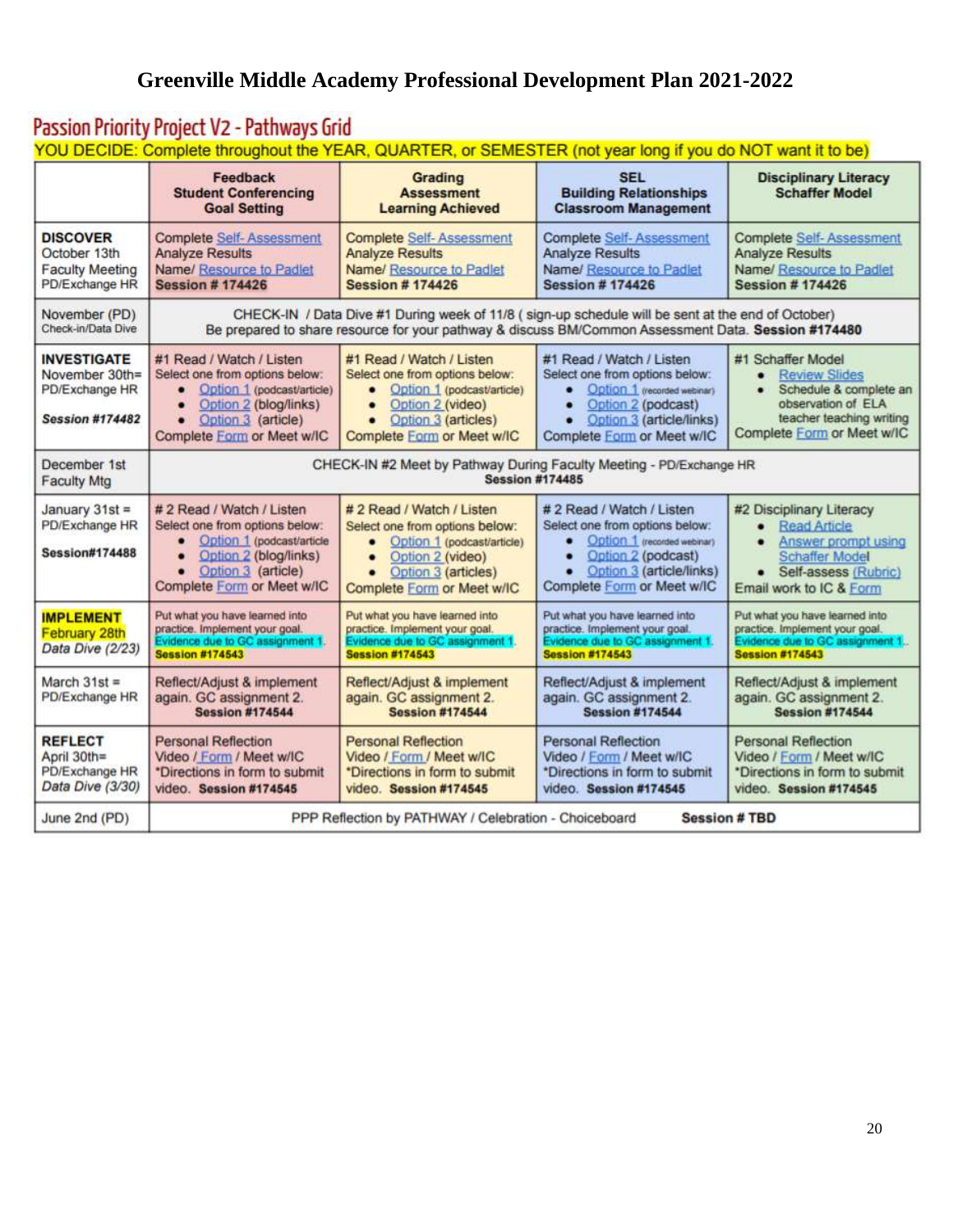### **School Climate – Goal 3**

The third goal, School Climate, concerns several delineated items regarding Greenville Middle: attendance; expulsion rate; and parent, student, and teacher survey results regarding learning environment and safety at school.

The state Report Card can be accessed here:

<https://screportcards.com/overview/?q=eT0yMDIxJnQ9TSZzaWQ9MjMwMTA1OQ>

Over the past five years, Greenville Middle has focused on increasing the number of student opportunities for Global experiences in order to improve several factors especially attendance and learning environment. Offerings include the following:

- Global Studies Exploratory Class for all grades and all students
- French Exploratory Class for all grades and all students
- Spanish I  $&$  French I
- International Club
- Student opportunities for summer World Travel (France, China, Costa Rica, Europe)
- French Immersion Classes
- Grade level Integrated Global Units
- French II
- Google Basics/Multimedia Basics
- Gateway to Technology

#### **School Climate Needs Assessment**

#### **Student Behavior**

|                     | 2016-17 | 2017-18 | 2018-19 | 2019-20 | 2020-21 | 2021-22 | 2022-23 |
|---------------------|---------|---------|---------|---------|---------|---------|---------|
| Other Male          | 29      | 44      | 38      | 13      | 21      |         |         |
| <b>Black Male</b>   | 43      | 67      | 46      | 83      | 33      |         |         |
| Other Female        |         | 14      | 2       |         | 10      |         |         |
| <b>Black Female</b> | 24      | 26      | 20      | 27      | 12      |         |         |
| <b>TOTAL</b>        | 98      | 151     | 106     | 132     | 76      |         |         |

#### **Unduplicated Out-of-School Suspensions over Time**

#### **Support/Communication**

Report Card survey results for students and teachers show a decrease in overall satisfaction with the learning environment, the social/physical environment, and the home-school relations. These results provide Greenville Middle with an opportunity for growth.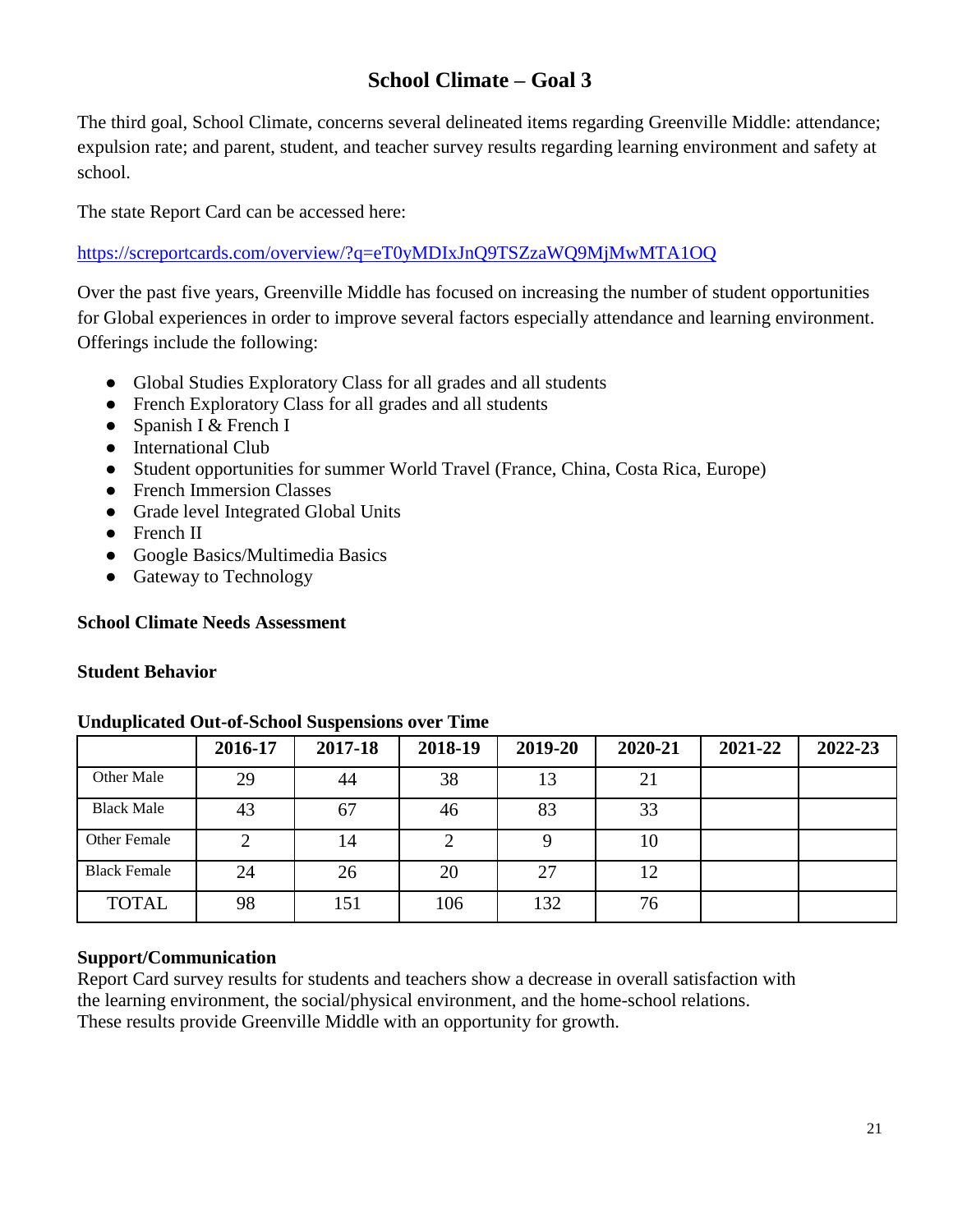#### **Survey Data from the Annual Report Card Survey**

| Survey Data from the Annual Report Card Survey - Teachers       |      |      |      |      |      |      |      |  |  |  |  |
|-----------------------------------------------------------------|------|------|------|------|------|------|------|--|--|--|--|
|                                                                 | 2017 | 2018 | 2019 | 2020 | 2021 | 2022 | 2023 |  |  |  |  |
| Satisfied with learning environment                             | 100  | 81.6 | 91.1 | N/A  | 96.7 |      |      |  |  |  |  |
| Satisfied with social and physical environment                  | 100  | 79.6 | 97.7 | N/A  | 96.7 |      |      |  |  |  |  |
| Satisfied with home-school relations                            | 97.8 | 85.7 | 95.5 | N/A  | 100  |      |      |  |  |  |  |
| Survey Data from the Annual Report Card Survey - Students       |      |      |      |      |      |      |      |  |  |  |  |
|                                                                 | 2017 | 2018 | 2019 | 2020 | 2021 | 2022 |      |  |  |  |  |
| Satisfied with learning environment                             | 87.1 | 79   | 81   | N/A  | 83   |      |      |  |  |  |  |
| Satisfied with social and physical environment                  | 87.6 | 82.3 | 82.3 | N/A  | 85.3 |      |      |  |  |  |  |
| Satisfied with home-school relations                            | 93.3 | 87.9 | 85.8 | N/A  | 87.6 |      |      |  |  |  |  |
| <b>Survey Data from the Annual Report Card Survey - Parents</b> |      |      |      |      |      |      |      |  |  |  |  |
|                                                                 | 2017 | 2018 | 2019 | 2020 | 2021 | 2022 |      |  |  |  |  |
| Satisfied with learning environment                             | 98.3 | 91.9 | 93.8 | N/A  | 88.5 |      |      |  |  |  |  |
| Satisfied with social and physical environment                  | 94.2 | 86.5 | 86.8 | N/A  | 81.8 |      |      |  |  |  |  |
| Satisfied with home-school relations                            | 78.5 | 78.1 | 79.9 | N/A  | 75   |      |      |  |  |  |  |

#### **Attendance**

| Year            | 2017 | 2018 | 2019  | 2020 | 2021 | 2022 | 2023 |
|-----------------|------|------|-------|------|------|------|------|
| <b>Students</b> | 95.8 | 94.9 | 95.95 | N/A  | 95.7 |      |      |
| <b>Teachers</b> | 91.5 | 93.3 | 93    | N/A  | 93.2 |      |      |

#### **NEEDS ASSESSMENT**

From this discussion the staff has identified the following list of next steps.

- Revise our School-wide Expectations and revise RAM Card.
- Introduce SEL Program and Career Education Program.
- Utilize teacher leaders and Instructional Leadership Team (ILT) to solicit ideas and strategies to build school culture.
- Review Safety procedures throughout the year.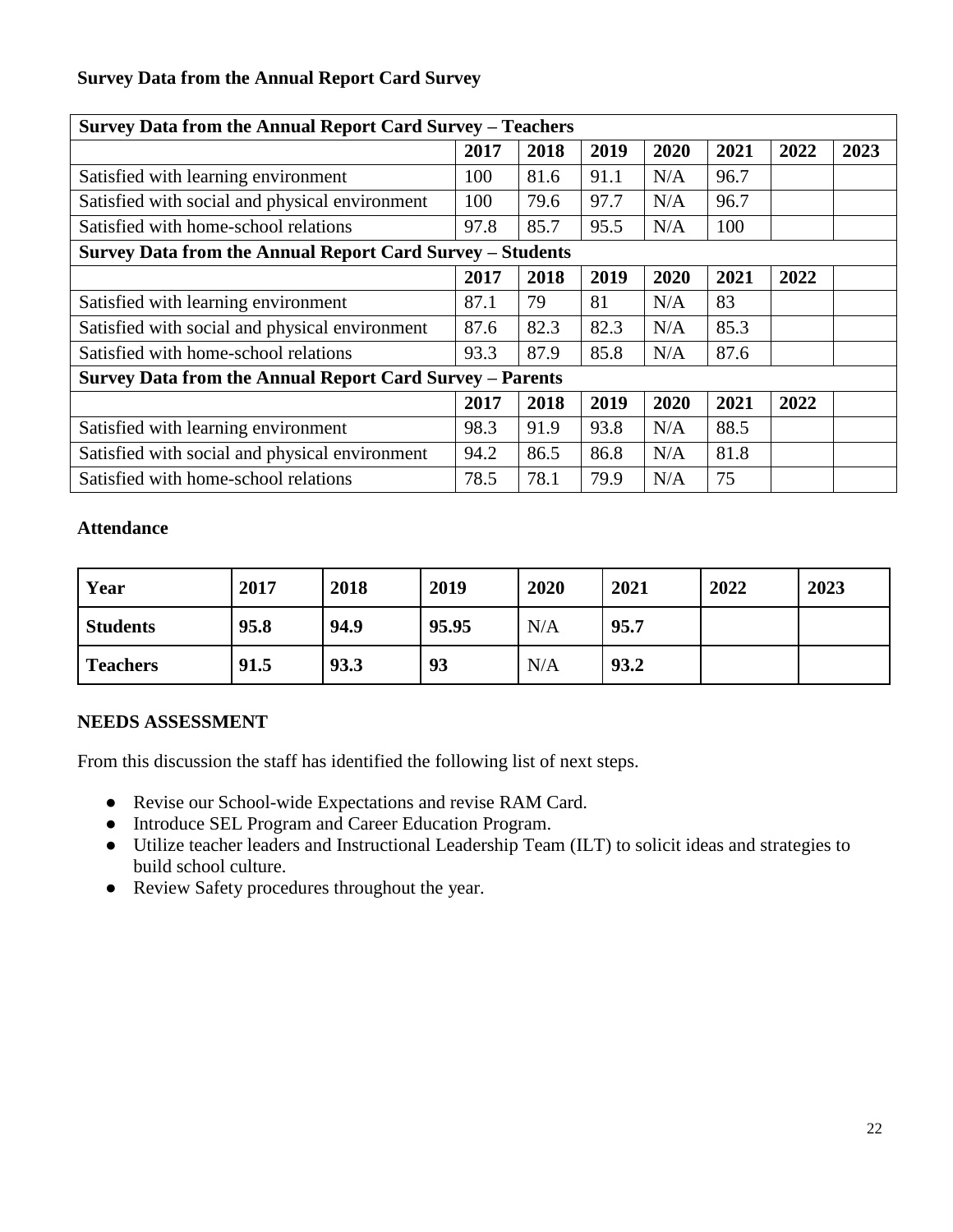#### **Impact of COVID-19:**

On March 27, 2020, the U.S. Department of Education approved the SC Department of Education's request to waive statewide assessment, accountability, and reporting requirements of in the Elementary and Secondary Education Act (ESEA) for the 2019-2020 school year due to widespread school closures related to COVID-19.

For spring 2020, South Carolina did not administer any of the following assessment programs:

- SC READY (English language arts and mathematics in grades 3–8);
- SCPASS (science in grades 4 and 6);
- End-of-Course Examination Program (English, Algebra, Biology, United States History
- and the Constitution) the requirement that these examinations count 20 percent has been
- waived:
- Prekindergarten assessments 4-year-old kindergarten (Phonological Awareness
- Literacy Screening (PALS Pre-K™), Individual Growth and Development Indicators
- (myIGDIs<sup>TM</sup>), and Teaching Strategies® GOLD); and
- Alternate Assessments some students have already taken the alternate assessments.

The following assessments were unable to be administered due to COVID-19 and required a waiver

- Grade 10 PSAT
- Ready to Work
- ACT, SAT
- AP, IB, Cambridge International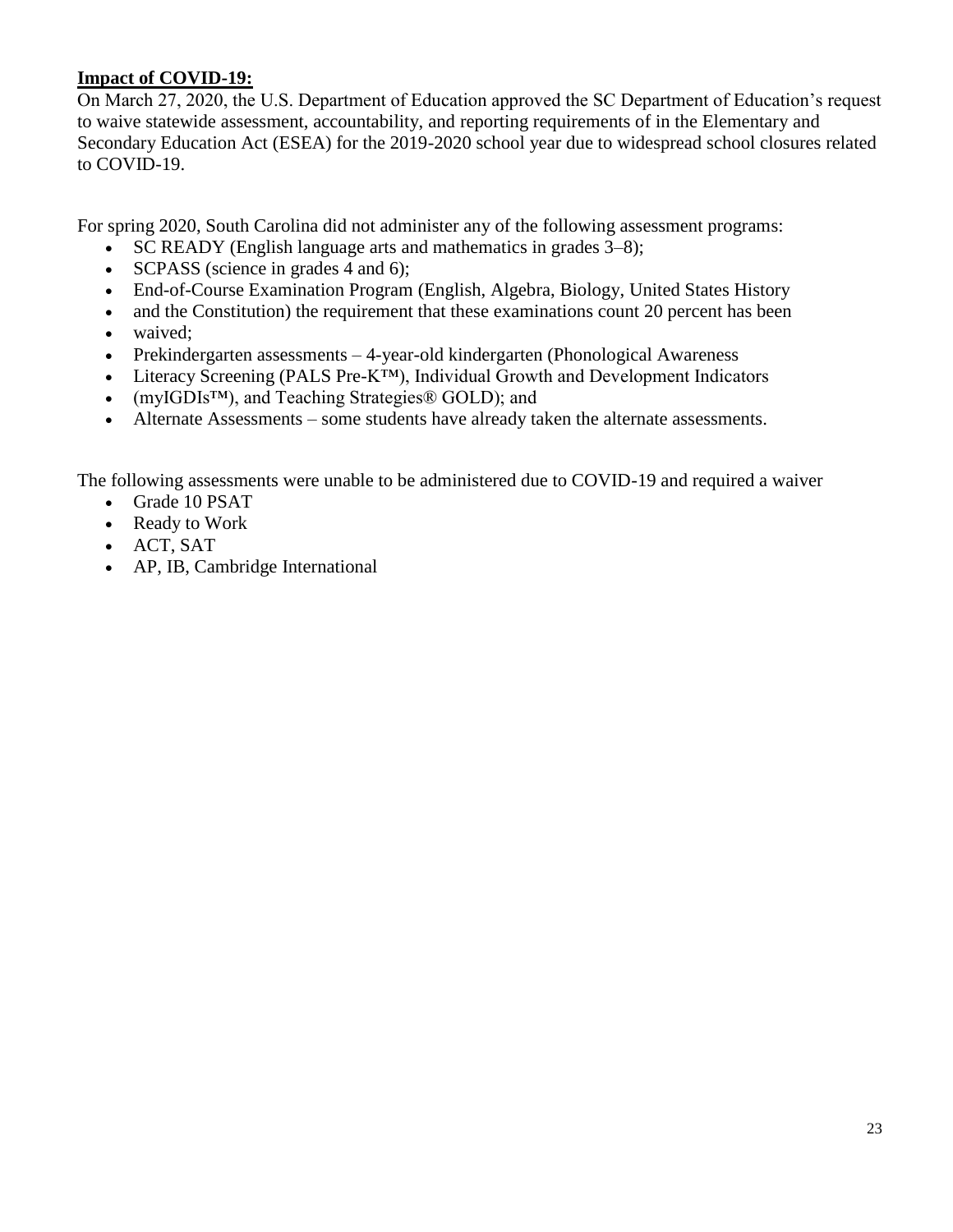#### **SC READY ELA**

Performance Goal Area: **⊠**Student Achievement\* □Teacher/Administrator Quality\* □School Climate (Parent Involvement, Safe and Healthy Schools, etc.)\* *(\* required)* ☐District Priority

Gifted and Talented Requires □ Gifted and Talented: Academic □ Gifted and Talented: Artistic □ Gifted and Talented: Social and Emotional *1 Academic Goal and 1 Additional Goal* ☐Gifted and Talented: Other

**PERFORMANCE GOAL: 1** The percentage of students scoring Meets Expectations and Exceeds Expectations on SC READY ELA will increase from 61.5% in 2016-17 to 70% in 2022-23.

*Per SBE Regulation 43-261, measurable performance goals, written in five-year increments, shall be developed to address the major areas of discrepancy found in the needs assessment in key areas reported in the district and school report cards.*

SMART goal must include: WHO will do WHAT, as measured by HOW and WHEN.

**INTERIM PERFORMANCE GOAL:** The percentage of students scoring Meets Expectations and Exceeds Expectations on SC READY ELA will increase by 2% annually.

| <b>DATA</b><br>SOURCE(s):                                          | <b>AVERAGE</b><br><b>BASELINE</b><br>2016-17                            | 2017-18                                       | 2018-19 | $2019 - 20$   | $2020 - 21$ | $2021 - 22$ | $2022 - 23$ |
|--------------------------------------------------------------------|-------------------------------------------------------------------------|-----------------------------------------------|---------|---------------|-------------|-------------|-------------|
| <b>SC READY ELA</b><br><b>SDE</b> Website<br>School Report<br>Card | 60% Meets<br>Expectations and<br>Exceeds<br>Expectations<br>$(2016-17)$ | <b>School</b><br>Projected<br><b>Middle</b>   | 60      | 62            | 64          | 66          | 68          |
|                                                                    |                                                                         | <b>School Actual</b><br><b>Middle</b><br>58   | 61      | <b>Waiver</b> | 59          |             |             |
| <b>SC READY ELA</b><br><b>SDE</b> Website<br>School Report<br>Card | 43% Meets<br>Expectations and<br>Exceeds<br>Expectations<br>$(2016-17)$ | <b>District</b><br>Projected<br><b>Middle</b> | 46      | 49            | 52          | 55          | 58          |
|                                                                    |                                                                         | <b>District Actual</b><br><b>Middle</b><br>44 | 49      | <b>Waiver</b> | 47          |             |             |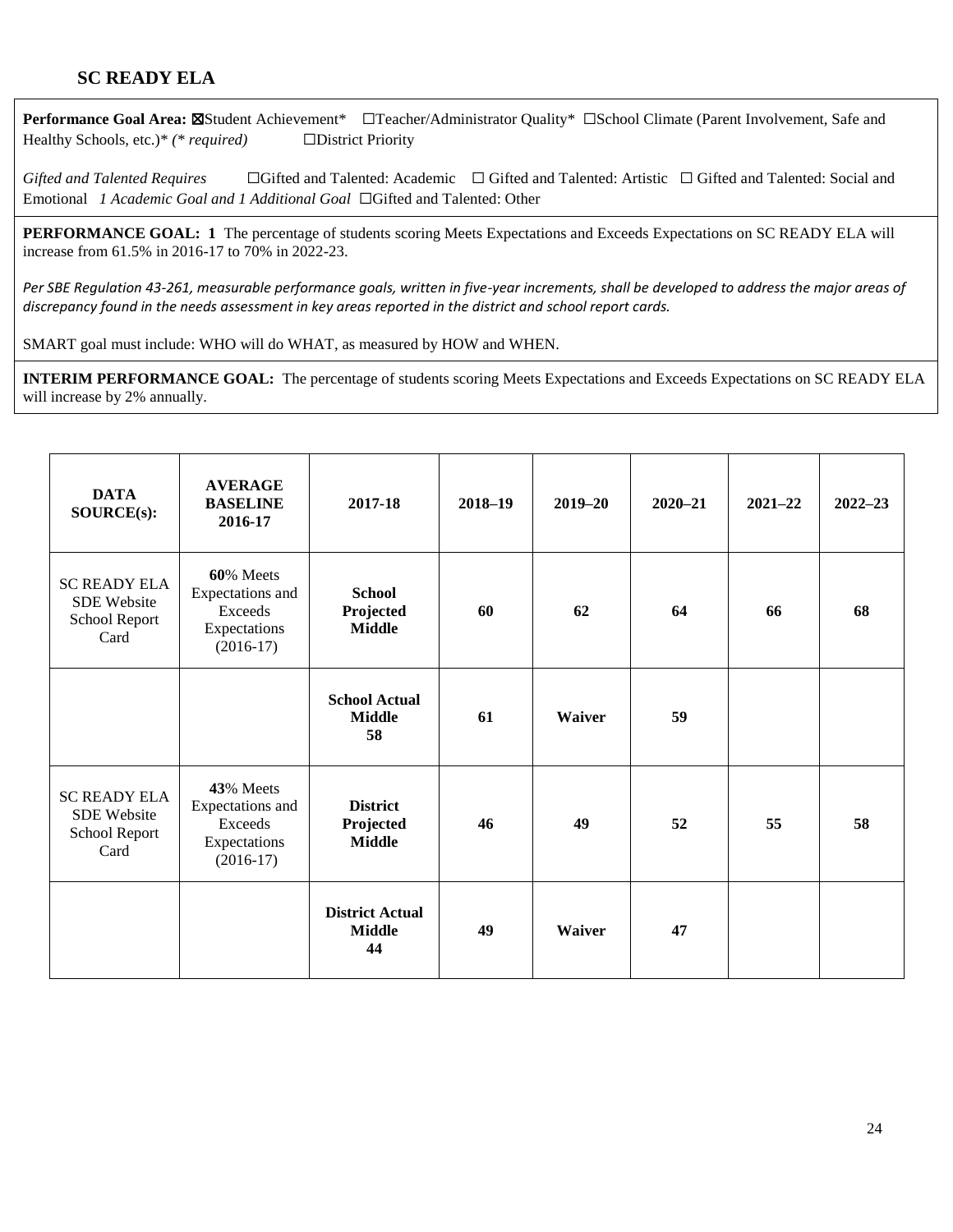| <b>ACTION PLAN FOR STRATEGY #1:</b> Increase content and skills mastery learning at all levels while<br>emphasizing growth mindset.                                                                       |                                              | <b>EVALUATION</b>                             |                                 |                                 |                                                                                                             |
|-----------------------------------------------------------------------------------------------------------------------------------------------------------------------------------------------------------|----------------------------------------------|-----------------------------------------------|---------------------------------|---------------------------------|-------------------------------------------------------------------------------------------------------------|
| <b>ACTIVITY</b>                                                                                                                                                                                           | <b>TIMELINE</b><br>(Start and End)<br>Dates) | <b>PERSON</b><br><b>RESPONSIBLE</b>           | <b>ESTIMATED</b><br><b>COST</b> | <b>FUNDING</b><br><b>SOURCE</b> | <b>INDICATORS</b><br>OF<br><b>IMPLEMENTA</b><br><b>TION</b>                                                 |
| 1. Effectively use formative<br>assessments to inform<br>instruction at a rigorous<br>level.                                                                                                              | 2018-2023                                    | Instructional<br>Coach,<br>Administrators     | $\boldsymbol{0}$                | N/A                             | MasteryConnect<br>usage data<br>(benchmarks and<br>formatives).<br>Teacher<br>Observation<br>Data; SLO Data |
| 2. Continue implementation<br>of magnet focus (reading,<br>writing, vocabulary<br>development) across the<br>curriculum.                                                                                  | 2018-2023                                    | Instructional<br>Coach, Magnet<br>Coordinator | $\theta$                        | N/A                             | Copies of lesson<br>plans and<br>student work<br>samples.                                                   |
| 3. Increase instructional<br>capacity through utilization<br>of district and school<br>supports (i.e. PLC, PLI/<br>Discovery Education,<br>Summer Academy,<br>Professional Development<br>opportunities). | 2018-2023                                    | Instructional<br>Coach, Principal             | $\boldsymbol{0}$                | N/A                             | Attendance<br>reports from<br>school and<br>district<br>professional<br>development<br>offerings.           |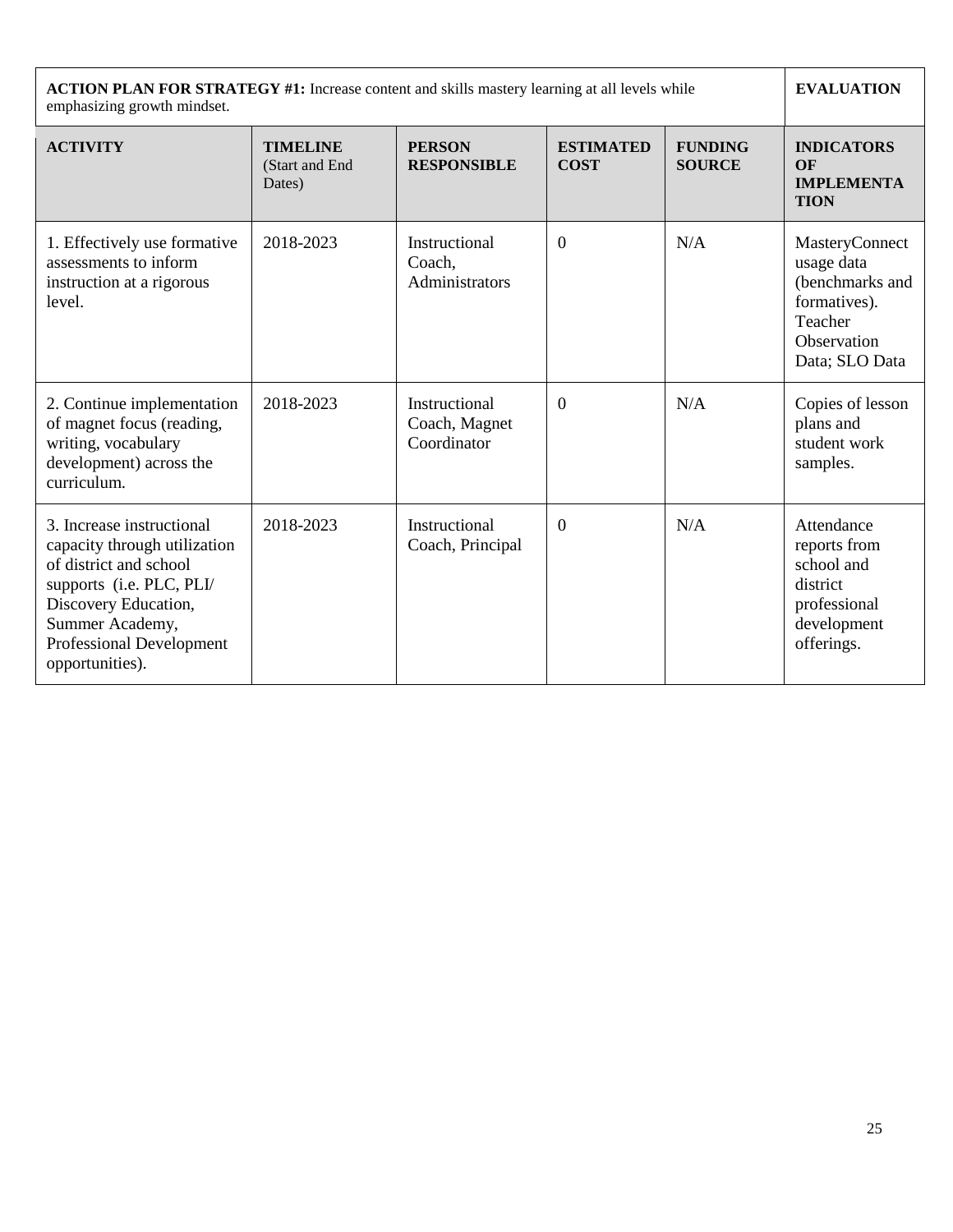#### **SC READY MATH**

Performance Goal Area: ⊠Student Achievement\* □Teacher/Administrator Quality\* □School Climate (Parent Involvement, Safe and Healthy Schools, etc.)\* *(\* required)* ☐District Priority

Gifted and Talented Requires □Gifted and Talented: Academic □Gifted and Talented: Artistic □Gifted and Talented: Social and Emotional *1 Academic Goal and 1 Additional Goal* ☐Gifted and Talented: Other

**PERFORMANCE GOAL: 2** The percentage of students scoring Meets Expectations and Exceeds Expectations on SC READY Math will increase from 45.1% in 2016-17 to 70% in 2022-23.

**INTERIM PERFORMANCE GOAL:** The percentage of students scoring Meets Expectations and Exceeds Expectations on SC READY Math will increase by 2% annually.

| <b>DATA</b><br>SOURCE(s):                                           | <b>AVERAGE</b><br><b>BASELINE</b><br>2016-17                            | 2017-18                                       | 2018-19 | $2019 - 20$ | $2020 - 21$ | $2021 - 22$ | $2022 - 23$ |
|---------------------------------------------------------------------|-------------------------------------------------------------------------|-----------------------------------------------|---------|-------------|-------------|-------------|-------------|
| <b>SC READY Math</b><br><b>SDE</b> Website<br>School Report<br>Card | 43% Meets<br>Expectations and<br>Exceeds<br>Expectations<br>$(2016-17)$ | <b>School</b><br>Projected<br><b>Middle</b>   | 45      | 47          | 49          | 51          | 53          |
|                                                                     |                                                                         | <b>School Actual</b><br><b>Middle</b><br>43   | 50      | Waiver      | 44          |             |             |
| <b>SC READY Math</b><br><b>SDE</b> Website<br>School Report<br>Card | 40% Meets<br>Expectations and<br>Exceeds<br>Expectations<br>$(2016-17)$ | <b>District</b><br>Projected<br><b>Middle</b> | 43      | 46          | 49          | 52          | 55          |
|                                                                     |                                                                         | <b>District Actual</b><br><b>Middle</b><br>43 | 44      | Waiver      | 35          |             |             |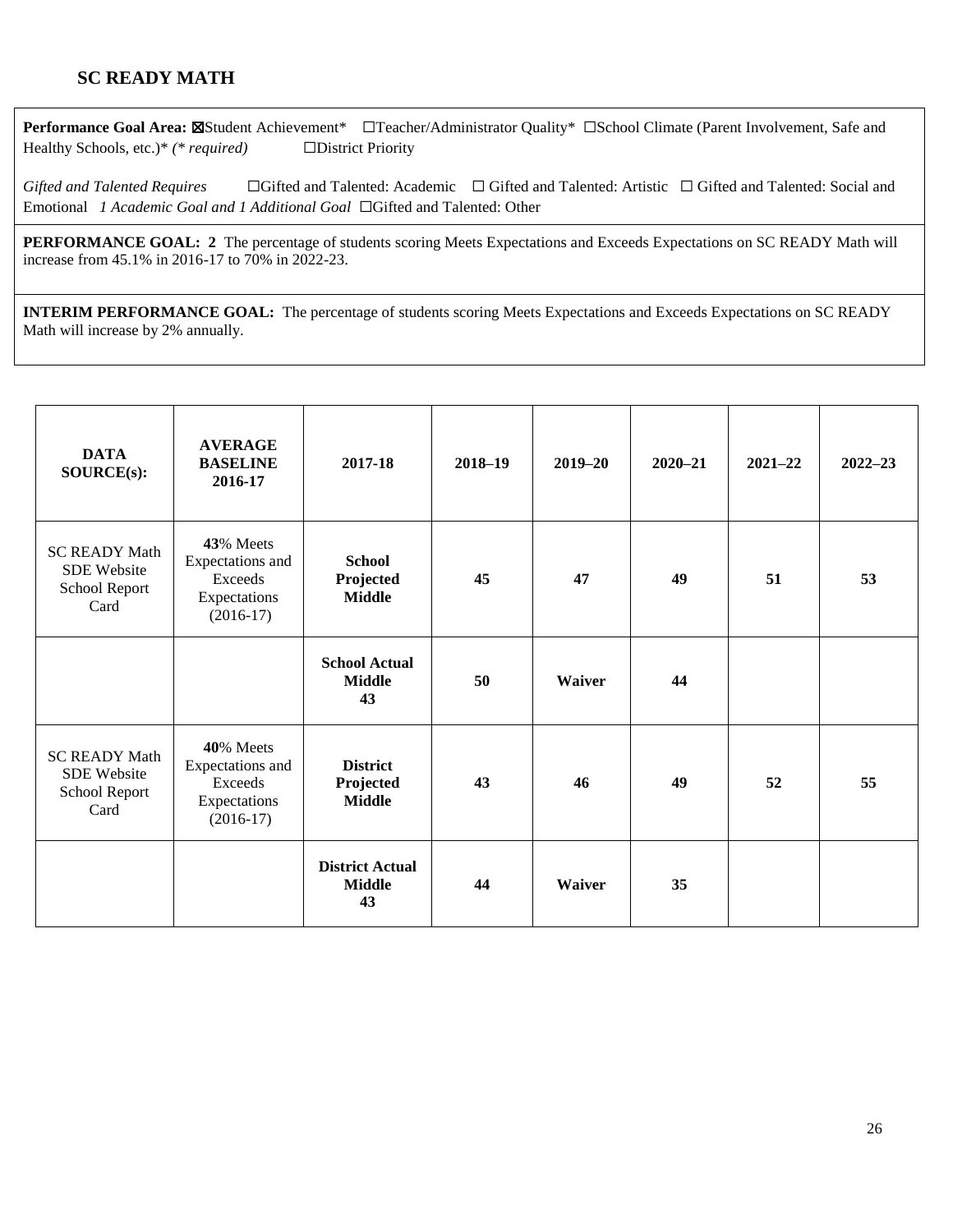**ACTION PLAN FOR STRATEGY #1:** Provide consistent targeted core mathematics instruction to meet identified student needs. **EVALUATION ACTIVITY TIMELINE** (Start and End Dates) **PERSON RESPONSIBLE ESTIMATED COST FUNDING SOURCE INDICATORS OF IMPLEMENTATION** 1. Implement Carnegie Learning to strengthen rigor and mathematical concepts. 2018-2023 Instructional Coach, Principal 0  $N/A$  Observations. professional development, Coaching Cycles 2. Enhance student understanding of mathematical concepts through intentional and authentic use of learning targets and content vocabulary. 2018-2023 Instructional **Coach** 0 N/A Dbservations, lesson plans, professional development, classroom evidence of content vocabulary instruction 3. Use formative assessments to inform remediation and enrichment for the purpose of increasing DOK. 2018-2023 Instructional Coach, Principal 0 N/A Mastery Connect/TE21 Coaching Cycles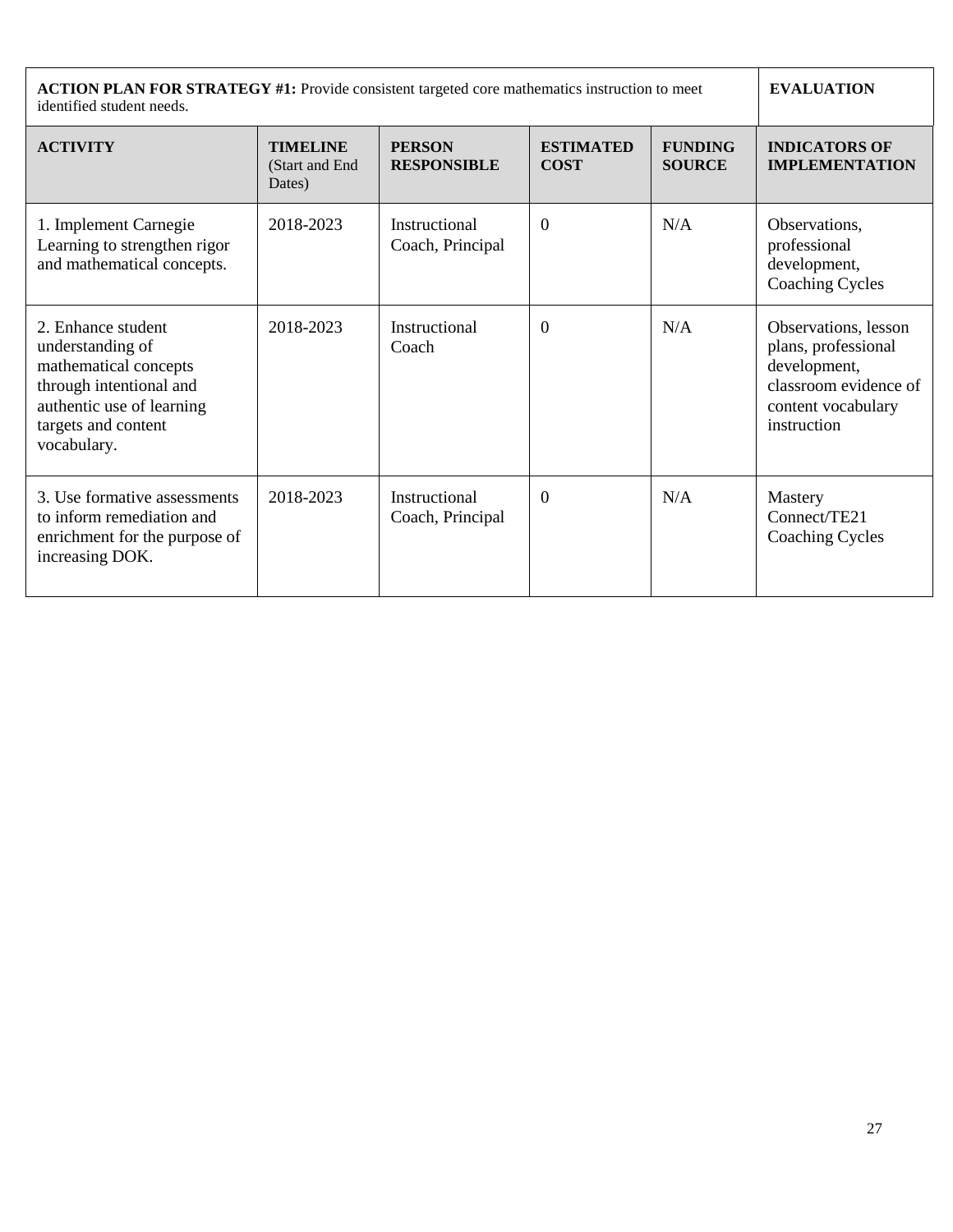#### **SC PASS SCIENCE**

Performance Goal Area: **⊠**Student Achievement\* □Teacher/Administrator Quality\* □School Climate (Parent Involvement, Safe and Healthy Schools, etc.)\* *(\* required)* ☐District Priority

Gifted and Talented Requires □ Gifted and Talented: Academic □ Gifted and Talented: Artistic □ Gifted and Talented: Social and Emotional *1 Academic Goal and 1 Additional Goal* ☐Gifted and Talented: Other

**PERFORMANCE GOAL: 3** The percentage of students scoring Meets Expectations and Exceeds Expectations on SCPASS Science will meet or exceed the state and federal accountability standard annually from 2018-19 through 2022-23.

**INTERIM PERFORMANCE GOAL:** The percentage of students scoring Meets Expectations and Exceeds Expectations on SCPASS Science will increase by 2% annually.

| <b>DATA</b><br>SOURCE(s):                                     | <b>AVERAGE</b><br><b>BASELINE</b>                                       | 2017-18                                       | $2018 - 19$ | $2019 - 20$ | $2020 - 21$ | $2021 - 22$ | $2022 - 23$ |
|---------------------------------------------------------------|-------------------------------------------------------------------------|-----------------------------------------------|-------------|-------------|-------------|-------------|-------------|
| <b>SCPASS</b> Science<br>SDE Website<br>School Report<br>Card | Baseline will be<br>established in<br>2017-18<br>Grades 6 and 8<br>only | <b>School</b><br>Projected<br><b>Middle</b>   | 60          | 62          | 64          | 66          | 68          |
|                                                               |                                                                         | <b>School Actual</b><br><b>Middle</b><br>58   | 61          | Waiver      | 48          |             |             |
| <b>SCPASS Science</b><br>SDE Website<br>School Report<br>Card | Baseline will be<br>established in<br>2017-18<br>Grades 6 and 8<br>only | <b>District</b><br>Projected<br><b>Middle</b> | 56          | 59          | 62          | 65          | 68          |
|                                                               |                                                                         | <b>District Actual</b><br><b>Middle</b><br>53 | 53          | Waiver      | 46          |             |             |

\*Beginning in 2017-18, grades 4, 6, and 8 will take SCPASS Science.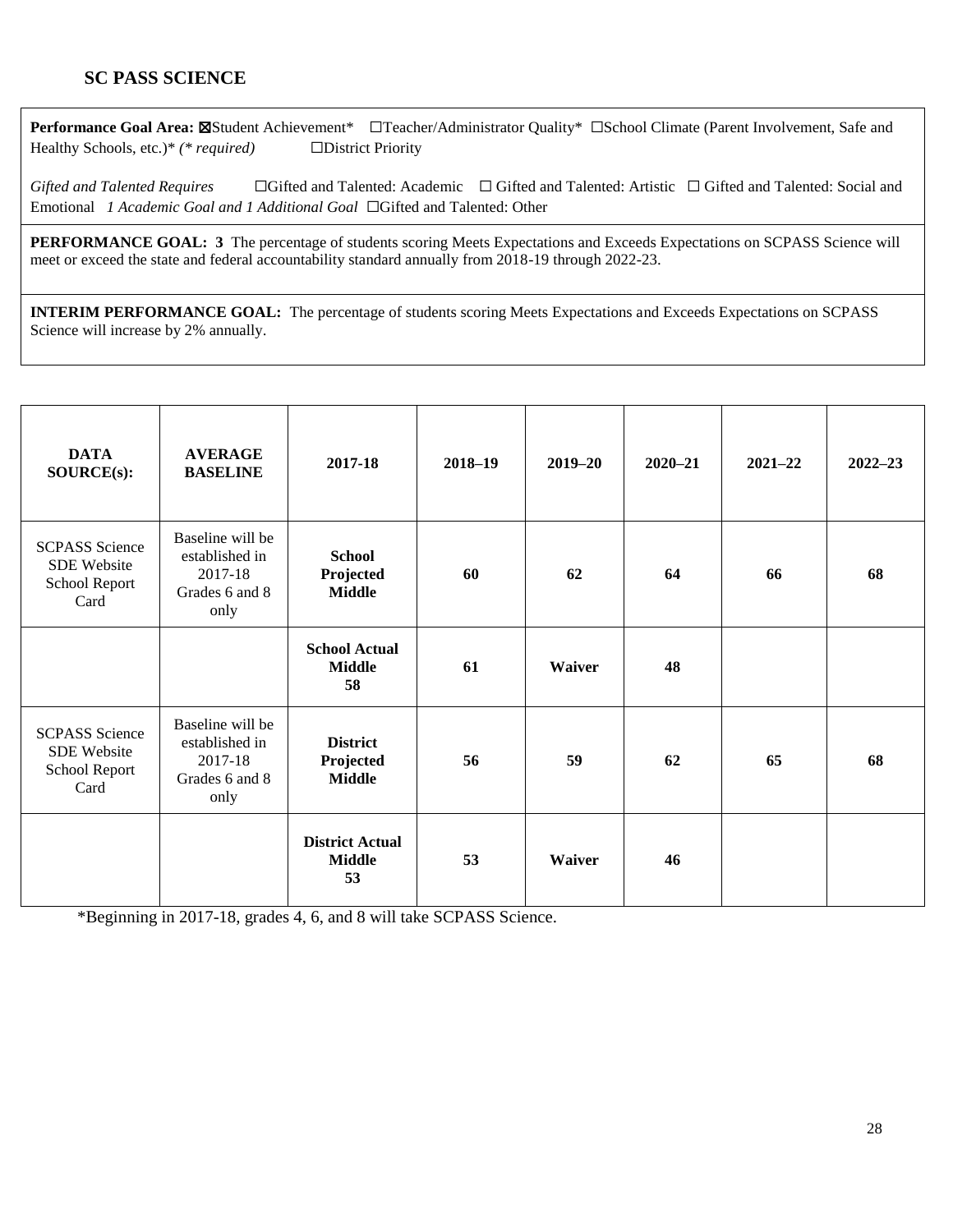| <b>ACTION PLAN FOR STRATEGY #1:</b> Increase the effectiveness of data-based core instruction |                                              | <b>EVALUATION</b>                                   |                                 |                                 |                                                                                                                                              |
|-----------------------------------------------------------------------------------------------|----------------------------------------------|-----------------------------------------------------|---------------------------------|---------------------------------|----------------------------------------------------------------------------------------------------------------------------------------------|
| <b>ACTIVITY</b>                                                                               | <b>TIMELINE</b><br>(Start and End)<br>Dates) | <b>PERSON</b><br><b>RESPONSIBLE</b>                 | <b>ESTIMATED</b><br><b>COST</b> | <b>FUNDING</b><br><b>SOURCE</b> | <b>INDICATORS OF</b><br><b>IMPLEMENTATION</b>                                                                                                |
| 1. Implement Professional<br>Learning Community<br>protocol through Science<br>Department.    | 2018-2023                                    | Instructional<br>Coach, Science<br>Department Chair | $\Omega$                        | N/A                             | Strong implementation<br>of professional learning<br>communities as<br>evidenced by<br>observations, lesson<br>plans and Coaching<br>Cycles. |
| 2. Effectively use formative<br>assessments to inform<br>instruction at a rigorous<br>level.  | 2018-2023                                    | Instructional<br>Coach,<br>Administrators           | $\theta$                        | N/A                             | MasteryConnect usage<br>data (benchmarks and<br>formatives). Teacher<br><b>Observation Data; SLO</b><br>Data                                 |
|                                                                                               |                                              |                                                     |                                 |                                 |                                                                                                                                              |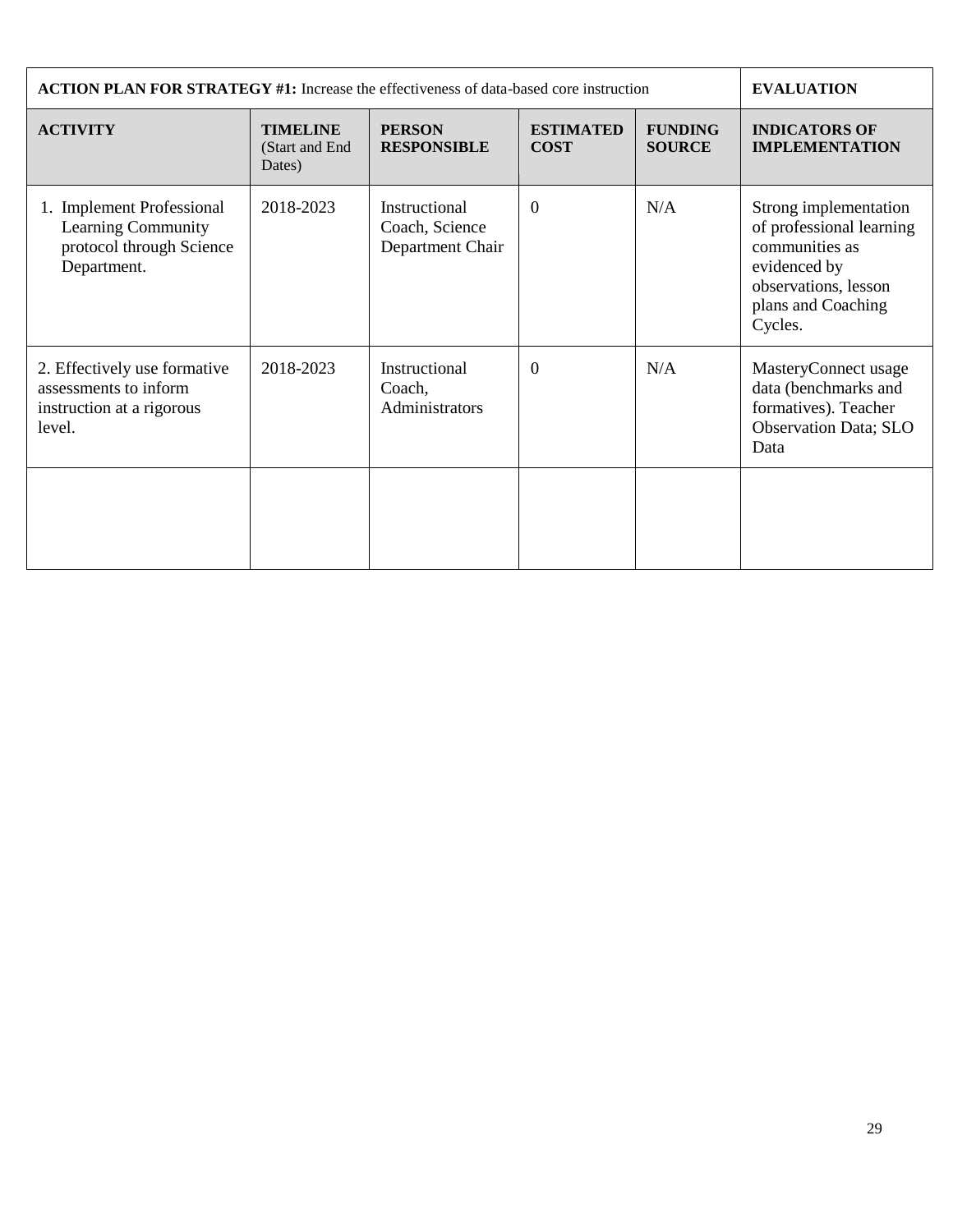#### **UNDERPERFORMING DEMOGRAPHIC GROUPS**

**Performance Goal Area: ⊠Student Achievement\*** □Teacher/Administrator Quality\* □School Climate (Parent Involvement, Safe and Healthy Schools, etc.)\* *(\* required)* ☐District Priority

Gifted and Talented Requires □Gifted and Talented: Academic □Gifted and Talented: Artistic □Gifted and Talented: Social and Emotional *1 Academic Goal and 1 Additional Goal* ☐Gifted and Talented: Other

**PERFORMANCE GOAL: 5** Annually increase learning outcomes for traditionally underperforming student demographic groups across the performance goals as measured by gap data for each standardized tests in English Language Arts and Math (Hispanic – Hispanic/Latino, AA - Black/African-American, SWD - Disabled, LEP - Limited English Proficient, SIP - Students in Poverty).

| <b>DATA</b><br>SOURCE(s):                    | 2016-17                                                      | 2017-18                                                   | $2018 - 19$ | $2019 - 20$ | $2020 - 21$ | $2021 - 22$ | $2022 - 23$ |
|----------------------------------------------|--------------------------------------------------------------|-----------------------------------------------------------|-------------|-------------|-------------|-------------|-------------|
| <b>SC READY ELA</b><br><b>SC SDE Website</b> | 53% Meets<br>Expectations and<br><b>Exceeds Expectations</b> | <b>School</b><br>Projected<br>Hispanic                    | 40          | 41          | 42          | 43          | 44          |
|                                              |                                                              | <b>School</b><br>Actual<br>Hispanic<br>39                 | 48          | Waiver      | 45          |             |             |
| <b>SC READY ELA</b><br><b>SC SDE Website</b> | 33% Meets<br>Expectations and<br><b>Exceeds Expectations</b> | <b>District</b><br>Projected<br>Hispanic<br>36            | 36          | 39          | 42          | 45          | 48          |
|                                              |                                                              | <b>District</b><br><b>Actual</b><br><b>Hispanic</b><br>34 | 40          | Waiver      | 33          |             |             |
| <b>SC READY ELA</b><br><b>SC SDE Website</b> | 35% Meets<br>Expectations and<br><b>Exceeds Expectations</b> | <b>School</b><br>Projected<br>AA                          | 24          | 26          | 28          | 30          | 32          |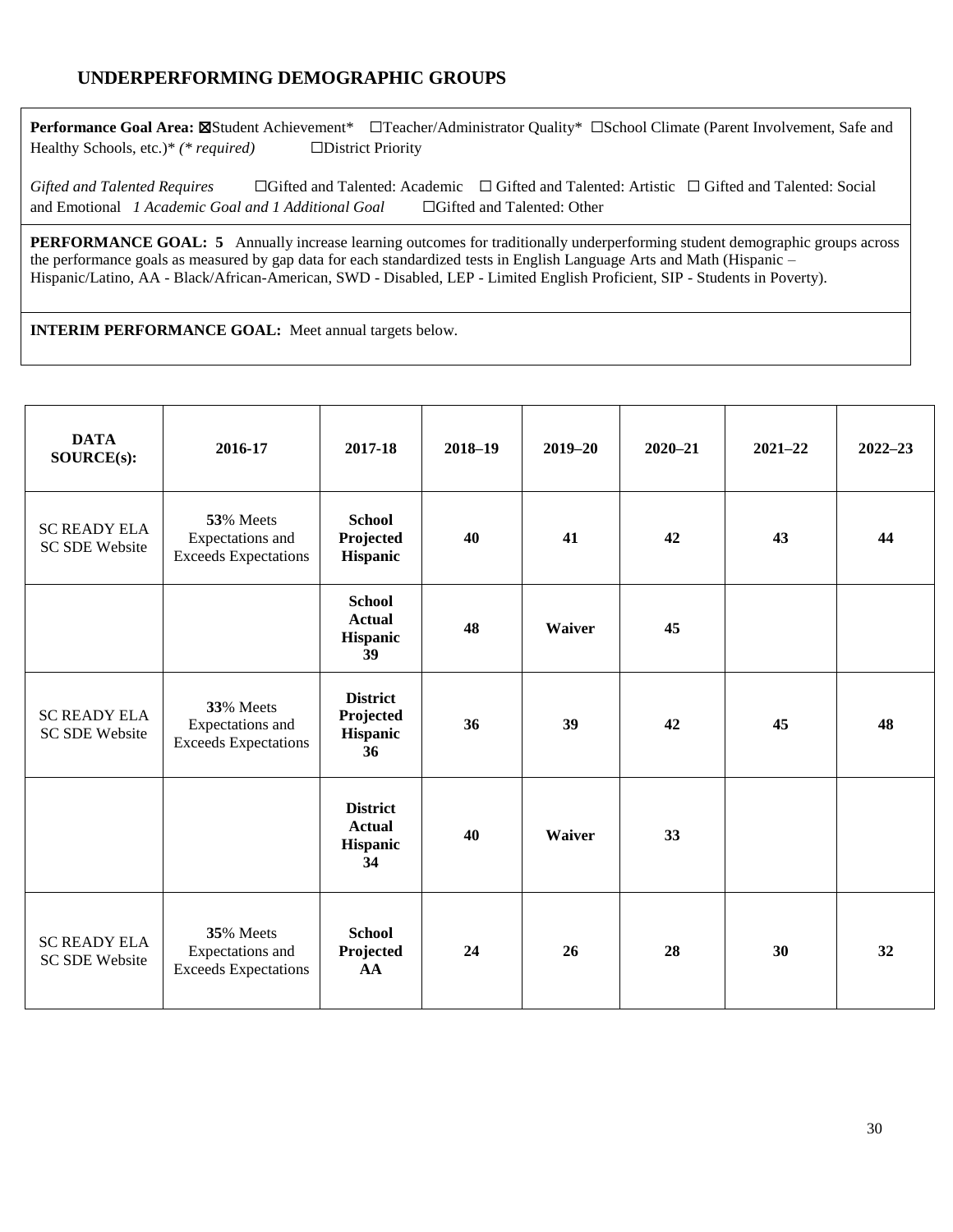|                                       |                                                              | <b>School</b><br><b>Actual</b><br>AA<br>23           | 26      | Waiver           | 38      |    |    |
|---------------------------------------|--------------------------------------------------------------|------------------------------------------------------|---------|------------------|---------|----|----|
| <b>SC READY ELA</b><br>SC SDE Website | 22% Meets<br>Expectations and<br><b>Exceeds Expectations</b> | <b>District</b><br>Projected<br>AA<br>25             | 25      | 28               | 31      | 34 | 37 |
|                                       |                                                              | <b>District</b><br><b>Actual AA</b><br>25            | 31      | Waiver           | 24      |    |    |
| <b>SC READY ELA</b><br>SC SDE Website | 10% Meets<br>Expectations and<br><b>Exceeds Expectations</b> | <b>School</b><br>Projected<br><b>SWD</b>             | $\bf 8$ | $\boldsymbol{9}$ | 10      | 11 | 12 |
|                                       |                                                              | <b>School</b><br><b>Actual</b><br><b>SWD</b><br>8    | $\bf 8$ | Waiver           | 13      |    |    |
| <b>SC READY ELA</b><br>SC SDE Website | 11% Meets<br>Expectations and<br><b>Exceeds Expectations</b> | <b>District</b><br>Projected<br><b>SWD</b>           | 14      | 17               | 20      | 23 | 26 |
|                                       |                                                              | <b>District</b><br><b>Actual</b><br><b>SWD</b><br>12 | 21      | Waiver           | $\bf 8$ |    |    |
| <b>SC READY ELA</b><br>SC SDE Website | 28% Meets<br>Expectations and<br><b>Exceeds Expectations</b> | <b>School</b><br>Projected<br><b>LEP</b>             | 32      | 33               | 34      | 35 | 36 |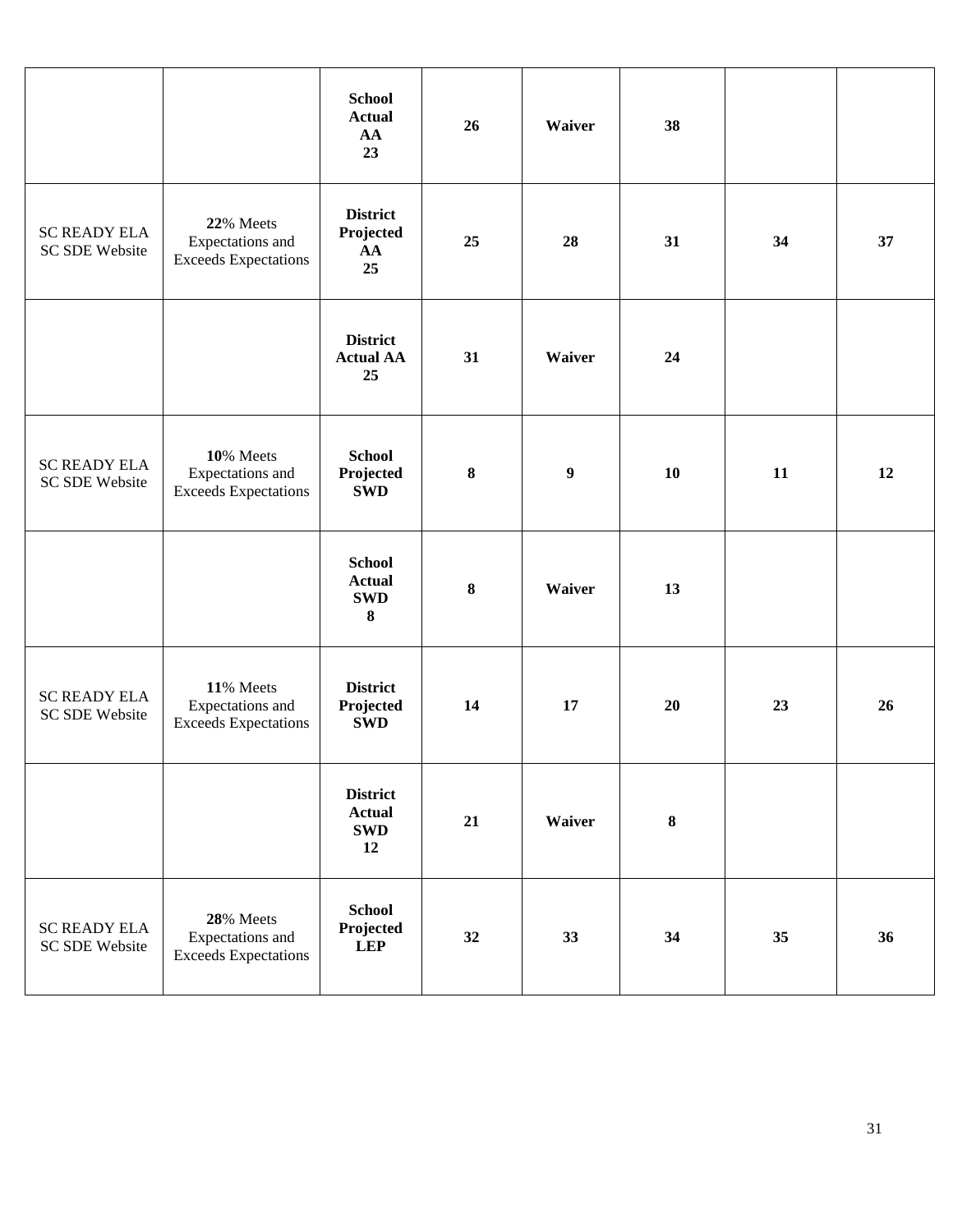|                                        |                                                              | <b>School</b><br><b>Actual LEP</b><br>32   | 40 | Waiver | 42 |    |    |
|----------------------------------------|--------------------------------------------------------------|--------------------------------------------|----|--------|----|----|----|
| <b>SC READY ELA</b><br>SC SDE Website  | 32% Meets<br>Expectations and<br><b>Exceeds Expectations</b> | <b>District</b><br>Projected<br><b>LEP</b> | 35 | 38     | 41 | 44 | 47 |
|                                        |                                                              | <b>District</b><br><b>Actual LEP</b><br>33 | 44 | Waiver | 29 |    |    |
| <b>SC READY ELA</b><br>SC SDE Website  | 35% Meets<br>Expectations and<br><b>Exceeds Expectations</b> | <b>School</b><br>Projected<br>SIP          | 35 | 36     | 37 | 38 | 39 |
|                                        |                                                              | <b>School</b><br><b>Actual SIP</b><br>34   | 40 | Waiver | 43 |    |    |
| <b>SC READY ELA</b><br>SC SDE Website  | 35% Meets<br>Expectations and<br><b>Exceeds Expectations</b> | <b>District</b><br>Projected<br>SIP<br>38  | 38 | 41     | 44 | 47 | 50 |
|                                        |                                                              | <b>District</b><br><b>Actual SIP</b><br>33 | 45 | Waiver | 33 |    |    |
| <b>SC READY Math</b><br>SC SDE Website | 29% Meets<br>Expectations and<br><b>Exceeds Expectations</b> | <b>School</b><br>Projected<br>Hispanic     | 28 | 31     | 33 | 35 | 37 |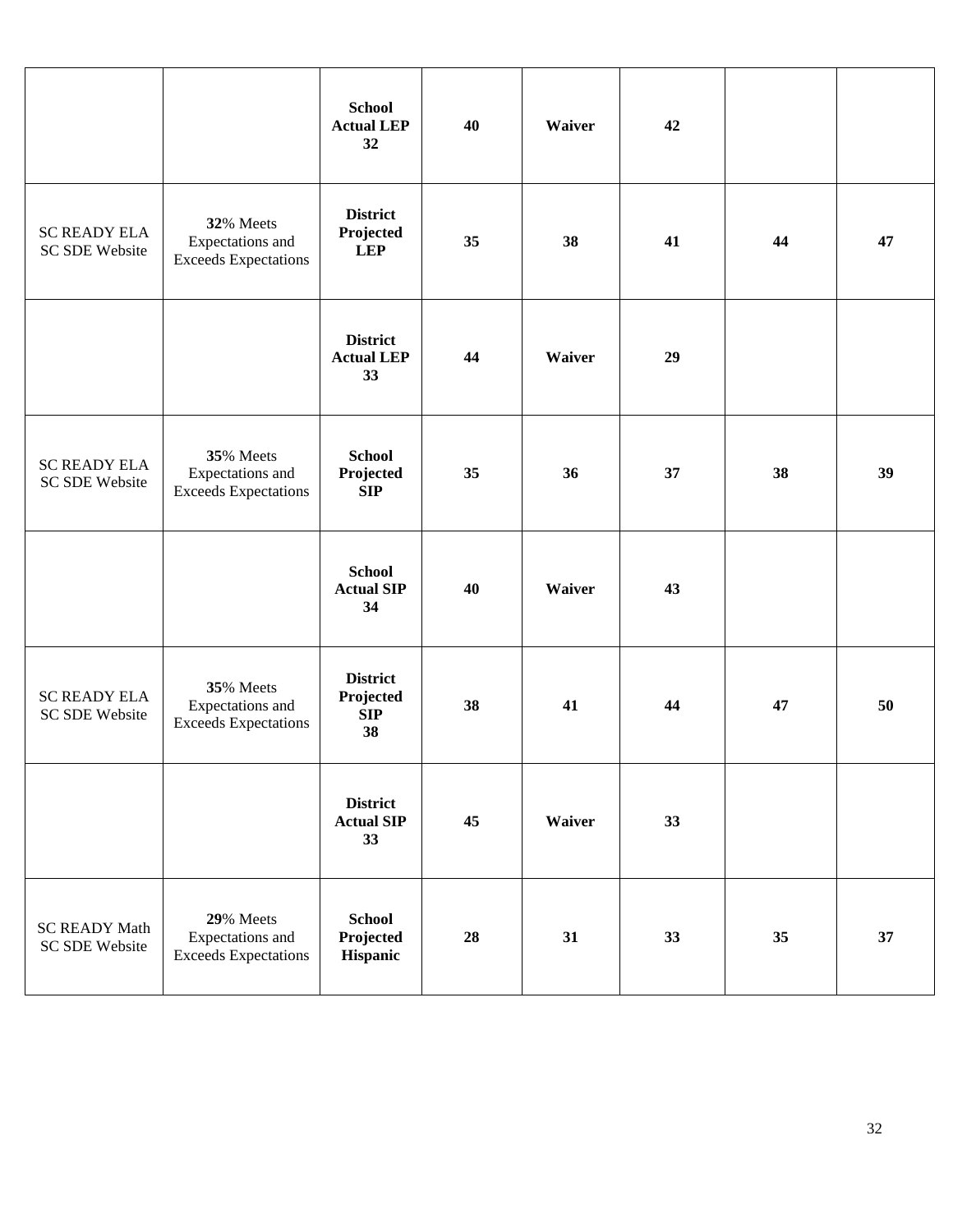| <b>SC READY Math</b><br>SC SDE Website        |                                                              | <b>School</b><br><b>Actual</b><br>Hispanic<br>28   | 38        | Waiver | 34 |    |    |
|-----------------------------------------------|--------------------------------------------------------------|----------------------------------------------------|-----------|--------|----|----|----|
| <b>SC READY Math</b><br><b>SC SDE Website</b> | 36% Meets<br>Expectations and<br><b>Exceeds Expectations</b> | <b>District</b><br>Projected<br>Hispanic<br>39     | 39        | 42     | 45 | 48 | 51 |
| <b>SC READY Math</b><br><b>SC SDE Website</b> |                                                              | <b>District</b><br><b>Actual</b><br>Hispanic<br>42 | 43        | Waiver | 22 |    |    |
| <b>SC READY Math</b><br><b>SC SDE Website</b> | 17% Meets<br>Expectations and<br><b>Exceeds Expectations</b> | <b>School</b><br>Projected<br>AA                   | 11        | 13     | 15 | 17 | 19 |
| <b>SC READY Math</b><br>SC SDE Website        |                                                              | <b>School</b><br><b>Actual AA</b><br>11            | 12        | Waiver | 18 |    |    |
| <b>SC READY Math</b><br><b>SC SDE Website</b> | 24% Meets<br>Expectations and<br><b>Exceeds Expectations</b> | <b>District</b><br>Projected<br>AA<br>27           | 27        | 30     | 33 | 36 | 39 |
| <b>SC READY Math</b><br>SC SDE Website        |                                                              | <b>District</b><br><b>Actual AA</b><br>28          | 30        | Waiver | 11 |    |    |
| <b>SC READY Math</b><br>SC SDE Website        | 5% Meets<br>Expectations and<br><b>Exceeds Expectations</b>  | <b>School</b><br>Projected<br><b>SWD</b>           | ${\bf 8}$ | 10     | 12 | 14 | 16 |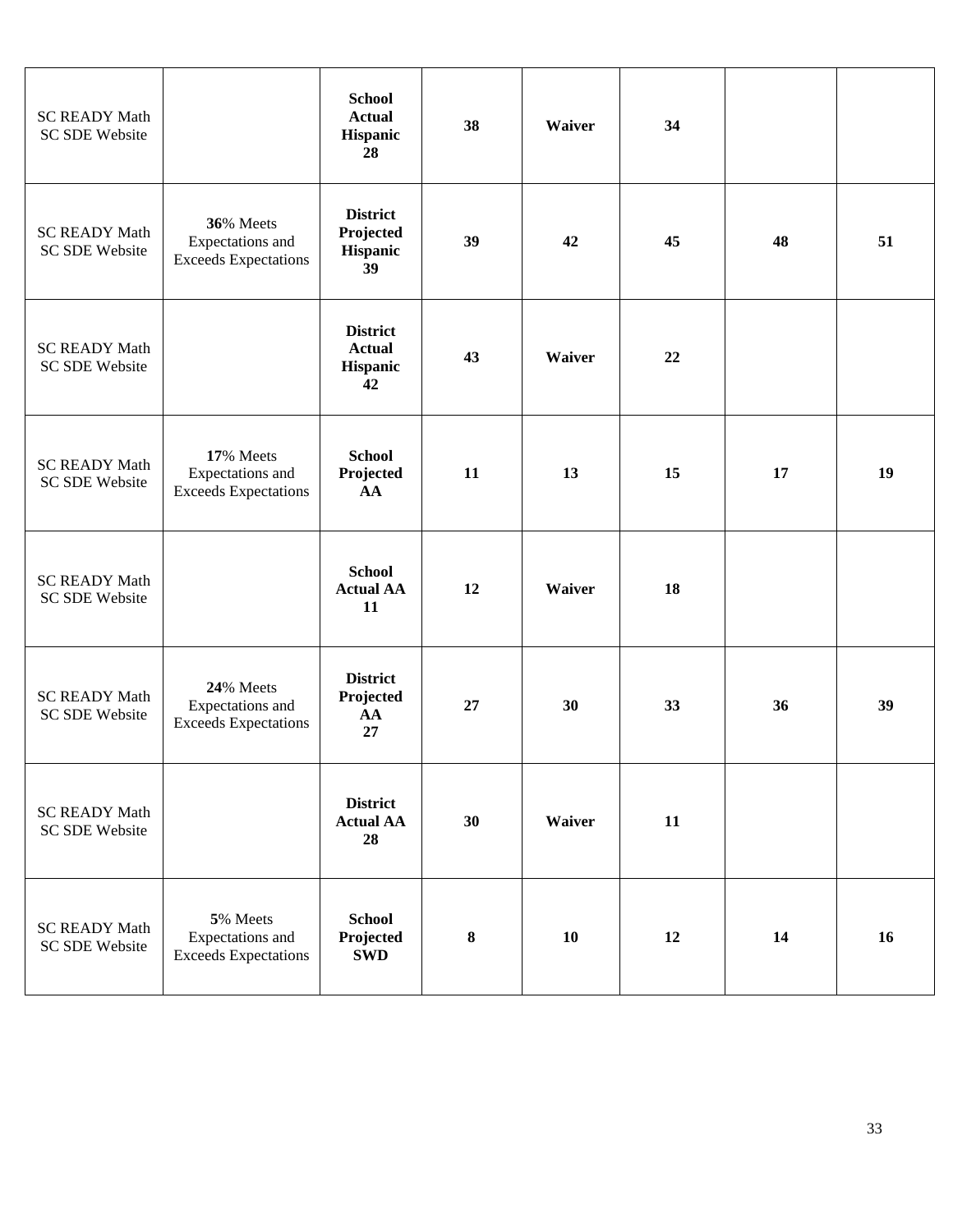| <b>SC READY Math</b><br>SC SDE Website        |                                                              | <b>School</b><br><b>Actual</b><br><b>SWD</b><br>6    | $\overline{7}$ | Waiver | $\bf{8}$ |    |    |
|-----------------------------------------------|--------------------------------------------------------------|------------------------------------------------------|----------------|--------|----------|----|----|
| <b>SC READY Math</b><br>SC SDE Website        | 15% Meets<br>Expectations and<br><b>Exceeds Expectations</b> | <b>District</b><br>Projected<br><b>SWD</b><br>18     | 18             | 21     | 24       | 27 | 30 |
| <b>SC READY Math</b><br>SC SDE Website        |                                                              | <b>District</b><br><b>Actual</b><br><b>SWD</b><br>16 | 20             | Waiver | 5        |    |    |
| <b>SC READY Math</b><br>SC SDE Website        | 11% Meets<br>Expectations and<br><b>Exceeds Expectations</b> | <b>School</b><br>Projected<br><b>LEP</b>             | 26             | 28     | 30       | 32 | 34 |
| <b>SC READY Math</b><br>SC SDE Website        |                                                              | <b>School</b><br><b>Actual LEP</b><br>26             | 34             | Waiver | 37       |    |    |
| <b>SC READY Math</b><br><b>SC SDE Website</b> | 37% Meets<br>Expectations and<br><b>Exceeds Expectations</b> | <b>District</b><br>Projected<br><b>LEP</b><br>40     | 40             | 43     | 46       | 49 | 52 |
| <b>SC READY Math</b><br>SC SDE Website        |                                                              | <b>District</b><br><b>Actual LEP</b><br>42           | 46             | Waiver | 22       |    |    |
| <b>SC READY Math</b><br>SC SDE Website        | 33% Meets<br>Expectations and<br><b>Exceeds Expectations</b> | <b>School</b><br>Projected<br>SIP                    | 22             | 23     | 24       | 25 | 26 |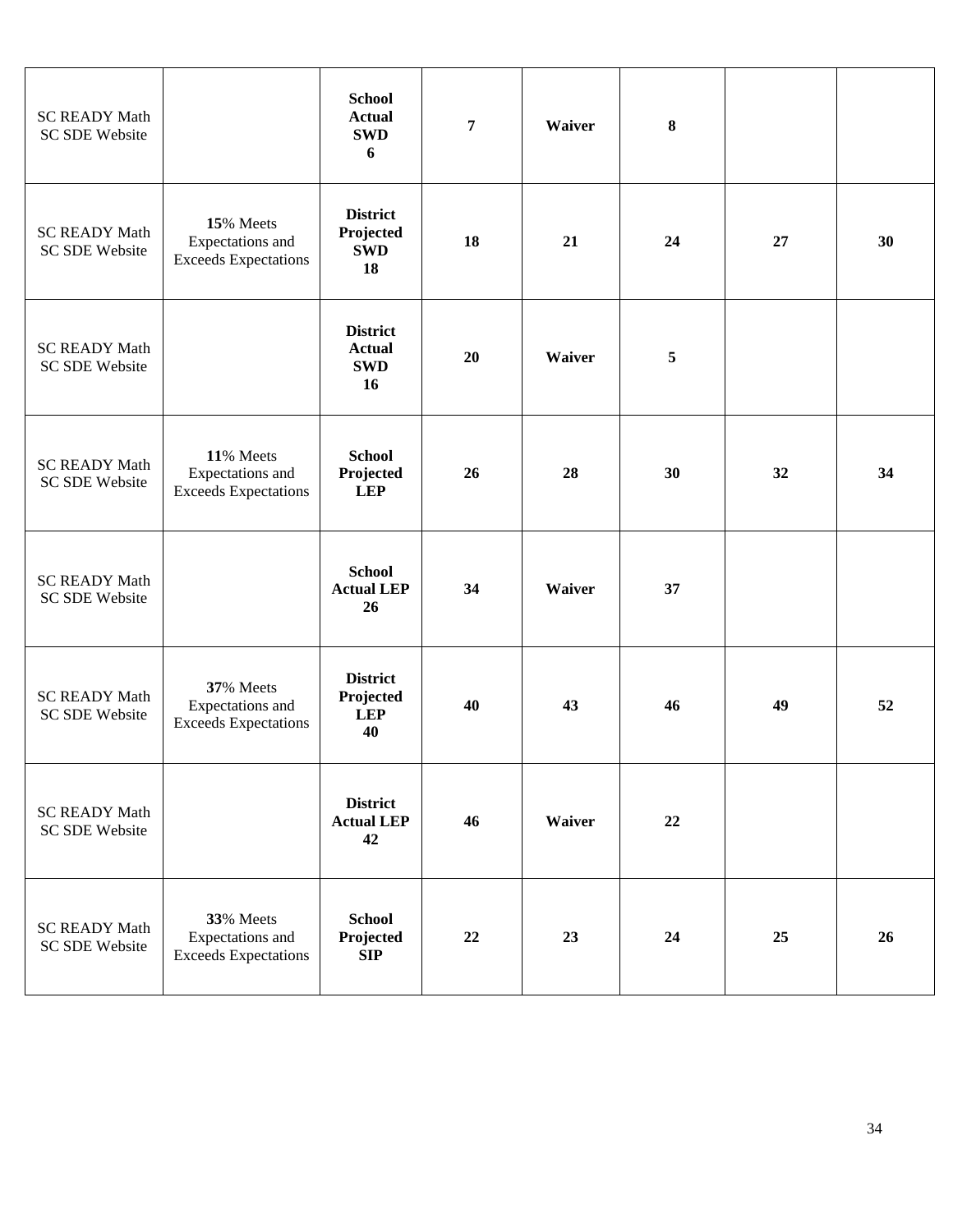| <b>READY Math SC</b><br>SDE Website           |                                                              | <b>School</b><br><b>Actual SIP</b><br>21             | 29 | Waiver | 30 |    |    |
|-----------------------------------------------|--------------------------------------------------------------|------------------------------------------------------|----|--------|----|----|----|
| <b>SC READY Math</b><br><b>SC SDE Website</b> | 33% Meets<br>Expectations and<br><b>Exceeds Expectations</b> | <b>District</b><br>Projected<br><b>SIP</b><br>36     | 36 | 39     | 42 | 45 | 48 |
| <b>SC READY Math</b><br><b>SC SDE Website</b> |                                                              | <b>District</b><br><b>Actual</b><br><b>SIP</b><br>38 | 43 | Waiver | 20 |    |    |

| <b>ACTION PLAN FOR STRATEGY #1:</b> Implement middle school-focused, emotional, and academic<br>support systems to help students be successful |                                             | <b>EVALUATION</b>                   |                                 |                                 |                                                                           |
|------------------------------------------------------------------------------------------------------------------------------------------------|---------------------------------------------|-------------------------------------|---------------------------------|---------------------------------|---------------------------------------------------------------------------|
| <b>ACTIVITY</b>                                                                                                                                | <b>TIMELINE</b><br>(Start and<br>End Dates) | <b>PERSON</b><br><b>RESPONSIBLE</b> | <b>ESTIMATED</b><br><b>COST</b> | <b>FUNDING</b><br><b>SOURCE</b> | <b>INDICATORS OF</b><br><b>IMPLEMENTATION</b>                             |
| 1. Identify at-risk middle<br>school students and<br>provide early intervention<br>supports.                                                   | 2018-2023                                   | <b>School Counselors</b>            | <b>TBD</b>                      | <b>TBD</b>                      | GCS ource to identify<br>and track students and<br>provide interventions. |
| 2. Match mentors to<br>students who need<br>support.                                                                                           | 2018-2023                                   | <b>School Counselors</b>            | <b>TBD</b>                      | <b>TBD</b>                      | Log and reflection<br>sheets.                                             |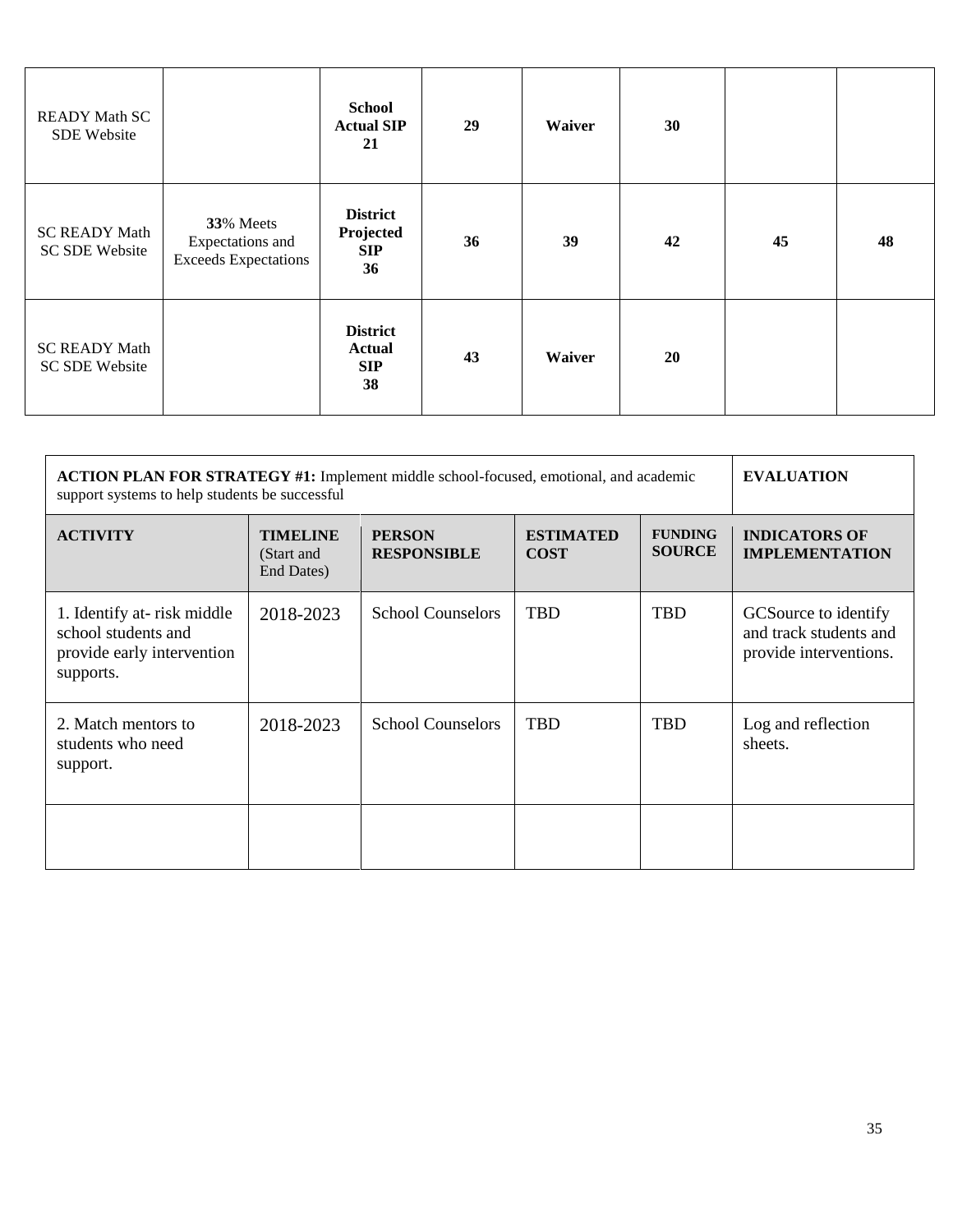#### **LITERACY INTERVENTION**

Performance Goal Area: **⊠**Student Achievement\* □Teacher/Administrator Quality\* □School Climate (Parent Involvement, Safe and Healthy Schools, etc.)\* *(\* required)* ☐District Priority

Gifted and Talented Requires □Gifted and Talented: Academic □Gifted and Talented: Artistic □Gifted and Talented: Social and Emotional *1 Academic Goal and 1 Additional Goal* ☐Gifted and Talented: Other

**PERFORMANCE GOAL: 6** 100% of middle schools will have targeted literacy intervention classes by 2023.

| DATA SOURCE(s): | 2016-17 | 2017-18                                | $2018 - 19$ | $2019 - 20$ | $2020 - 21$ | $2021 - 22$ | $2022 - 23$ |
|-----------------|---------|----------------------------------------|-------------|-------------|-------------|-------------|-------------|
| PowerSchool     | 100     | <b>School</b><br>Projected             | 100         | 100         | 100         | <b>100</b>  | 100         |
| PowerSchool     |         | <b>School Actual</b><br><b>YES</b>     | <b>YES</b>  | <b>YES</b>  | <b>YES</b>  |             |             |
| PowerSchool     | 50      | <b>District</b><br>Projected           | 75          | 100         | 100         | 100         | 100         |
| PowerSchool     |         | <b>District</b><br><b>Actual</b><br>89 | 100         | 100         | 100         |             |             |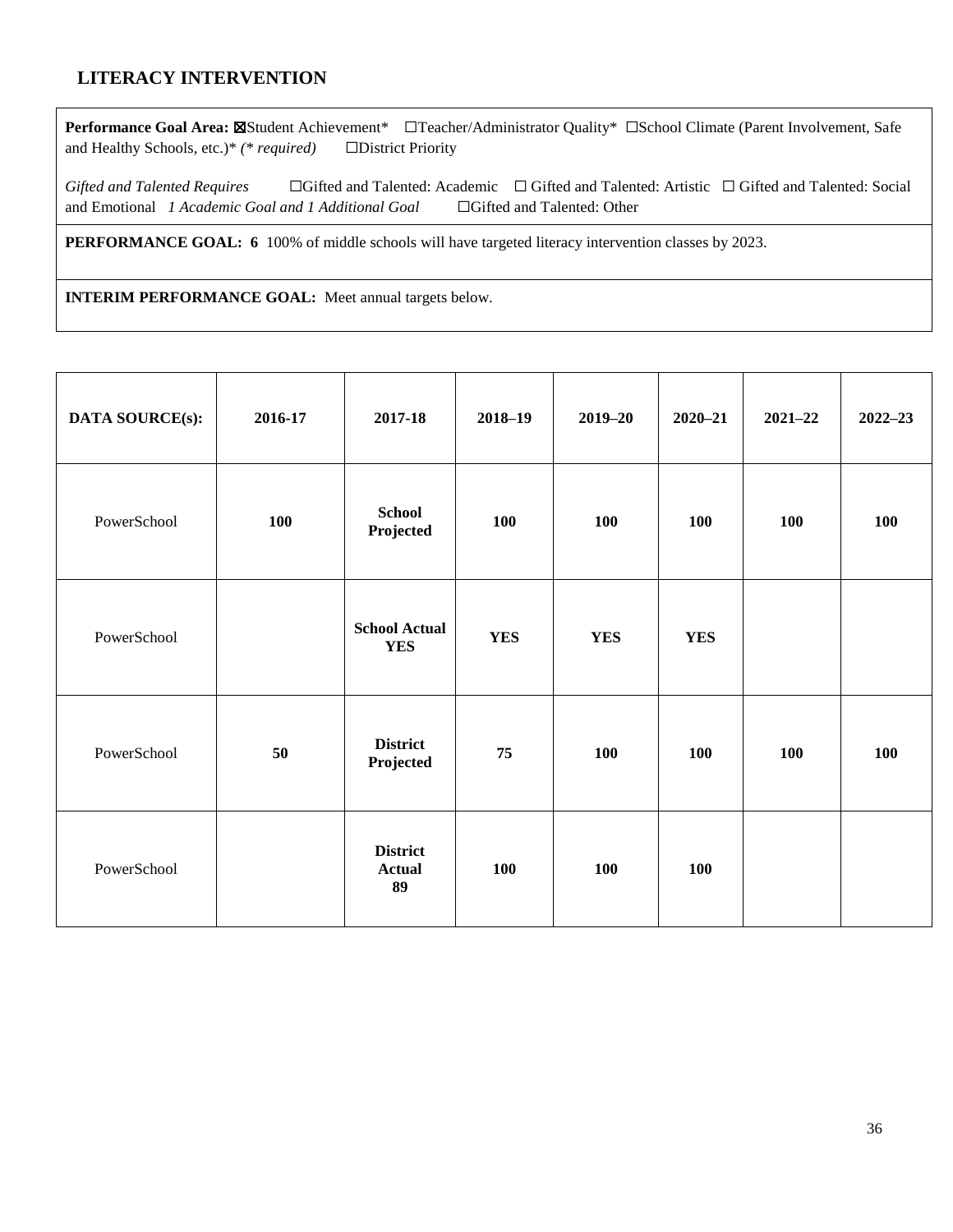| <b>ACTION PLAN FOR STRATEGY #1:</b> Implement tiered intervention to support student learning.           |                                              | <b>EVALUATION</b>                   |                                 |                                 |                                                                             |
|----------------------------------------------------------------------------------------------------------|----------------------------------------------|-------------------------------------|---------------------------------|---------------------------------|-----------------------------------------------------------------------------|
| <b>ACTIVITY</b>                                                                                          | <b>TIMELINE</b><br>(Start and End)<br>Dates) | <b>PERSON</b><br><b>RESPONSIBLE</b> | <b>ESTIMATED</b><br><b>COST</b> | <b>FUNDING</b><br><b>SOURCE</b> | <b>INDICATORS OF</b><br><b>IMPLEMENTATION</b>                               |
| 1. Provide strategic<br>interventions in<br>reading to support<br>students to perform at<br>grade level. | 2018-2023                                    | Identified<br><b>Teachers</b>       | <b>TBD</b>                      | <b>TBD</b>                      | Analysis of data using<br>Language Live<br>reports and R180/S44<br>reports. |
|                                                                                                          |                                              |                                     |                                 |                                 |                                                                             |
|                                                                                                          |                                              |                                     |                                 |                                 |                                                                             |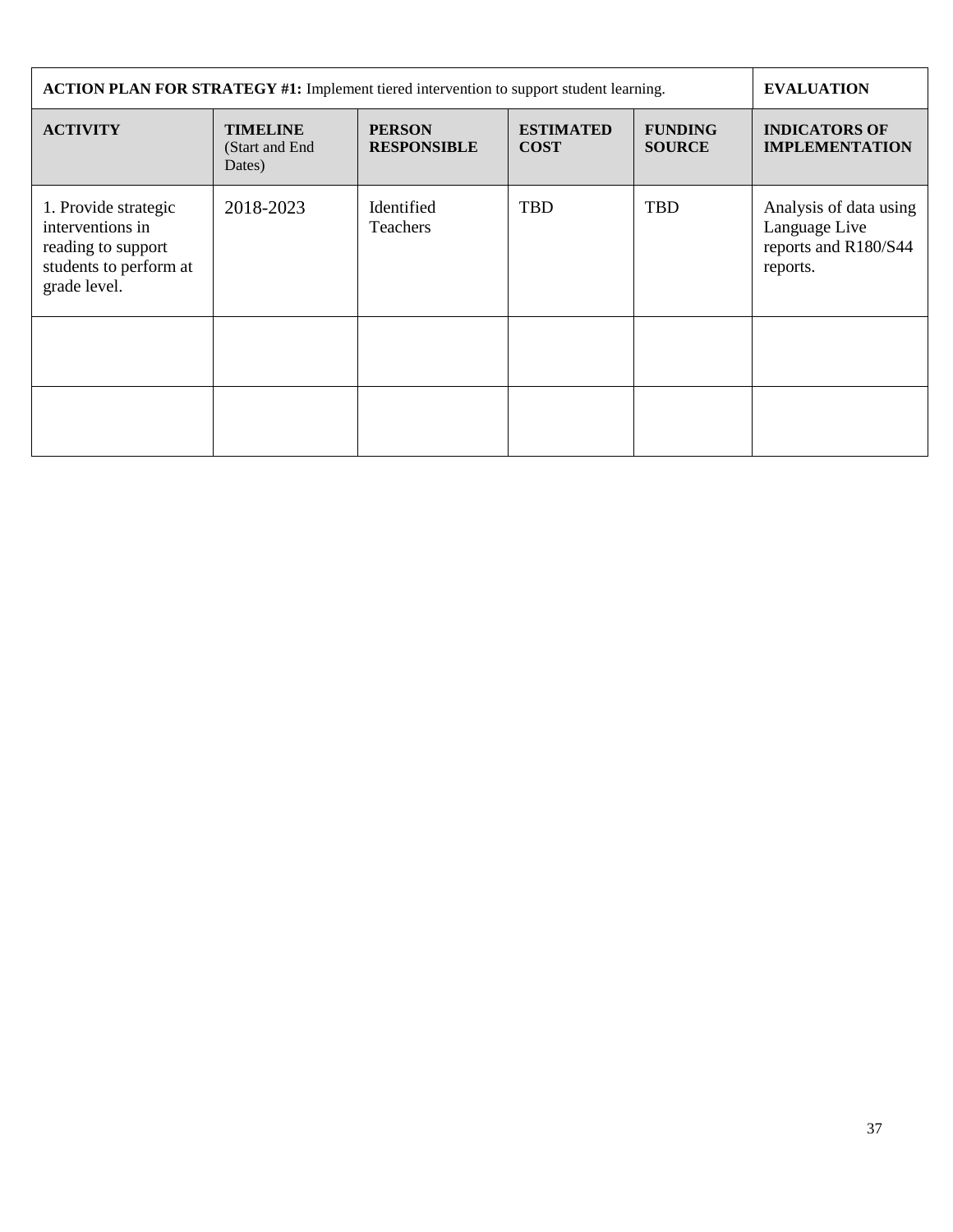#### **QUALIFIED, DIVERSE TEACHERS**

**Performance Goal Area:** ☐Student Achievement\* ☒Teacher/Administrator Quality\* ☐School Climate (Parent Involvement, Safe and Healthy Schools, etc.)\* *(\* required)* ☐District Priority

Gifted and Talented Requires □Gifted and Talented: Academic □Gifted and Talented: Artistic □Gifted and Talented: Social and Emotional *1 Academic Goal and 1 Additional Goal* ☐Gifted and Talented: Other

**PERFORMANCE GOAL: 1** The school will have qualified, diverse teachers (gender and ethnicity) by 2023.

| <b>DATA</b><br>SOURCE(s): | <b>AVERAGE</b><br><b>BASELINE</b>                                              |                                  | 2018-19                                      | $2019 - 20$                                                      | $2020 - 21$                                                      | $2021 - 22$                                           | $2022 - 23$                                           |
|---------------------------|--------------------------------------------------------------------------------|----------------------------------|----------------------------------------------|------------------------------------------------------------------|------------------------------------------------------------------|-------------------------------------------------------|-------------------------------------------------------|
| Employment<br>report      | Baseline will be<br>established at the<br>end of the 2019-<br>2020 school year | <b>School</b><br>Projected       |                                              | <b>Maintain</b><br><b>Teacher</b><br><b>Diversity</b>            | <b>Maintain</b><br><b>Teacher</b><br><b>Diversity</b>            | <b>Maintain</b><br><b>Teacher</b><br><b>Diversity</b> | <b>Maintain</b><br><b>Teacher</b><br><b>Diversity</b> |
|                           |                                                                                | <b>School Actual</b>             |                                              | <b>Gender Diversity</b><br>Yes<br><b>Ethnic Diversity</b><br>Yes | <b>Gender Diversity</b><br>Yes<br><b>Ethnic Diversity</b><br>Yes |                                                       |                                                       |
| Employment<br>report      | Baseline will be<br>established at the<br>end of the 2017-<br>2018 school year | <b>District</b><br>Projected     | 92                                           | 94                                                               | 96                                                               | 98                                                    | 100                                                   |
|                           |                                                                                | <b>District</b><br><b>Actual</b> | <b>Gender Div-96</b><br><b>Ethnic Div-91</b> | <b>Gender Div-99</b><br><b>Ethnic Div-96</b>                     | <b>Gender Div-100</b><br><b>Ethnic Div-97</b>                    |                                                       |                                                       |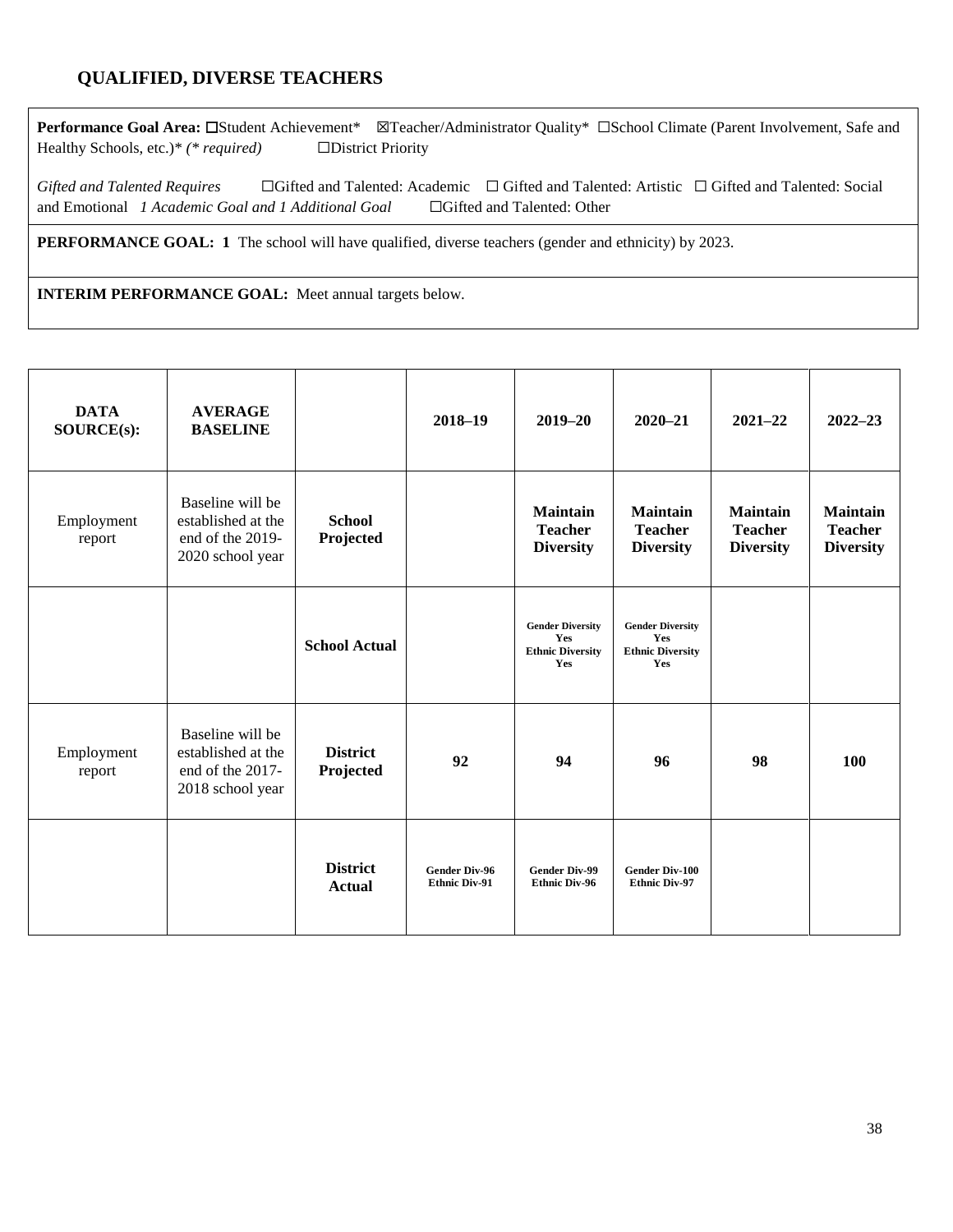| <b>ACTION PLAN FOR STRATEGY #1:</b> Seek and support diverse candidates in teaching.                             |                                              | <b>EVALUATION</b>                   |                                 |                                 |                                               |
|------------------------------------------------------------------------------------------------------------------|----------------------------------------------|-------------------------------------|---------------------------------|---------------------------------|-----------------------------------------------|
| <b>ACTIVITY</b>                                                                                                  | <b>TIMELINE</b><br>(Start and End)<br>Dates) | <b>PERSON</b><br><b>RESPONSIBLE</b> | <b>ESTIMATED</b><br><b>COST</b> | <b>FUNDING</b><br><b>SOURCE</b> | <b>INDICATORS OF</b><br><b>IMPLEMENTATION</b> |
| 1. Provide opportunities<br>for career exposure<br>in the teaching field.                                        | 2018-2023                                    | School counselors                   | <b>TBD</b>                      | <b>TBD</b>                      | Career Fairs                                  |
| 2. Create a plan to<br>advocate within our<br>counseling programs<br>to encourage<br>teaching as a<br>profession | 2018-2023                                    | School counselors                   | <b>TBD</b>                      | N/A                             | Plan created                                  |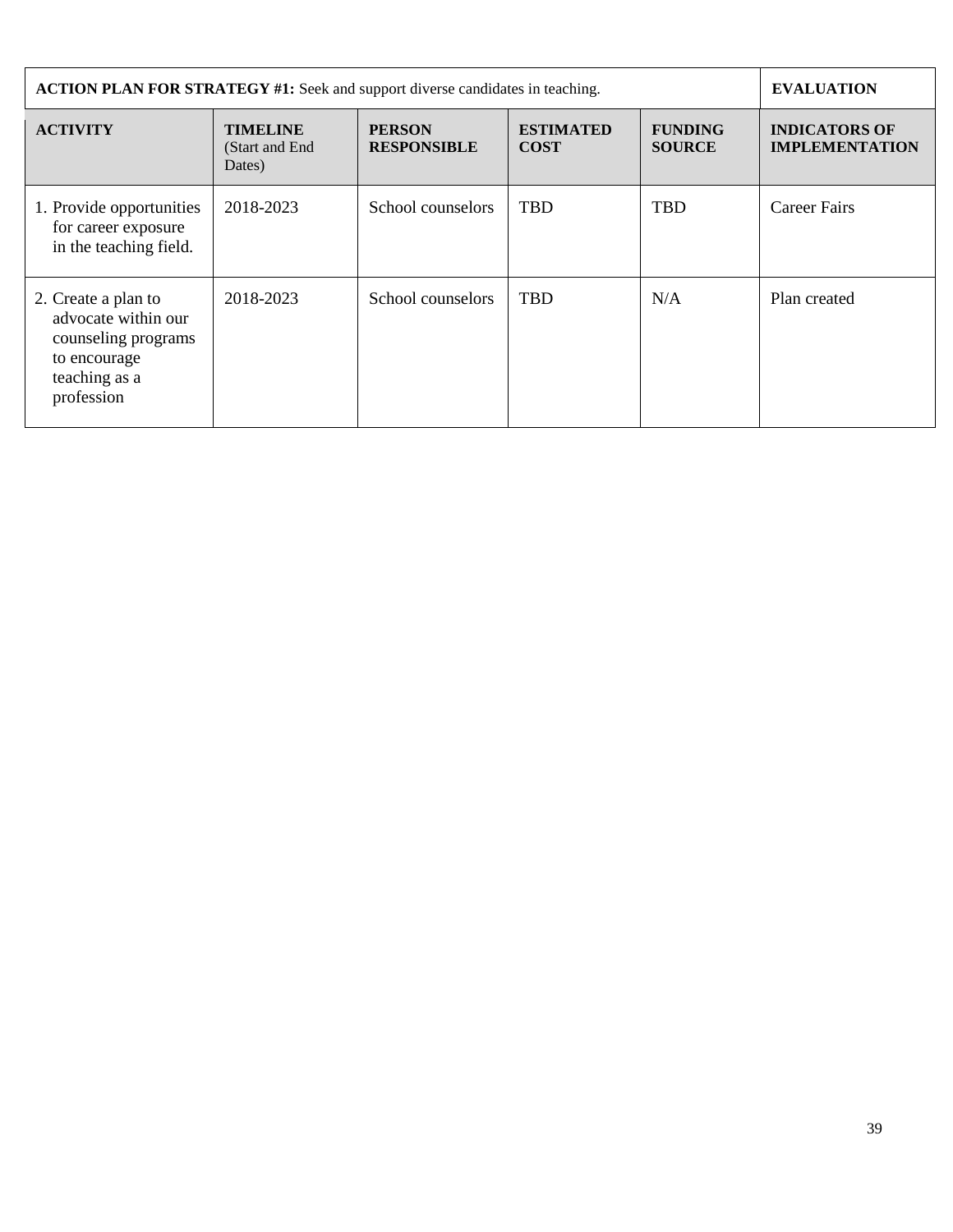#### **SDE SURVEY ON SAFETY**

Performance Goal Area: □Student Achievement\* □Teacher/Administrator Quality\* ⊠School Climate (Parent Involvement, Safe and Healthy Schools, etc.)\* *(\* required)* ☐District Priority

Gifted and Talented Requires □Gifted and Talented: Academic □Gifted and Talented: Artistic □Gifted and Talented: Social and Emotional *1 Academic Goal and 1 Additional Goal* ☐Gifted and Talented: Other

**PERFORMANCE GOAL:** 1 Achieve and maintain a rate of 90% among parents, students, and teachers who agree or strongly agree they feel safe during the school day on the South Carolina Department of Education Survey.

| <b>DATA</b><br>SOURCE(s):              | 2016-17 | 2017-18                                       | $2018 - 19$ | $2019 - 20$                                                                | $2020 - 21$ | $2021 - 22$ | $2022 - 23$ |
|----------------------------------------|---------|-----------------------------------------------|-------------|----------------------------------------------------------------------------|-------------|-------------|-------------|
| SC SDE School<br>Report Card<br>Survey | 87      | <b>School</b><br>Projected<br><b>Students</b> | $\geq 90$   | $\geq 90$                                                                  | $\geq 90$   | $\geq 90$   | $\geq 90$   |
|                                        |         | <b>School Actual</b><br><b>Students</b><br>82 | 90.5        | Data point not<br>available due to<br>statewide<br>closure on<br>3/17/2020 | 92          |             |             |
| SC SDE School<br>Report Card<br>Survey | 100     | <b>School</b><br>Projected<br><b>Teachers</b> | $\geq 90$   | $\geq 90$                                                                  | $\geq 90$   | $\geq 90$   | $\geq 90$   |
|                                        |         | <b>School Actual</b><br><b>Teachers</b><br>79 | 100         | Data point not<br>available due to<br>statewide<br>closure on<br>3/17/2020 | 100         |             |             |
| SC SDE School<br>Report Card<br>Survey | 94      | <b>School</b><br>Projected<br><b>Parents</b>  | $\geq 90$   | $\geq 90$                                                                  | $\geq 90$   | $\geq 90$   | $\geq 90$   |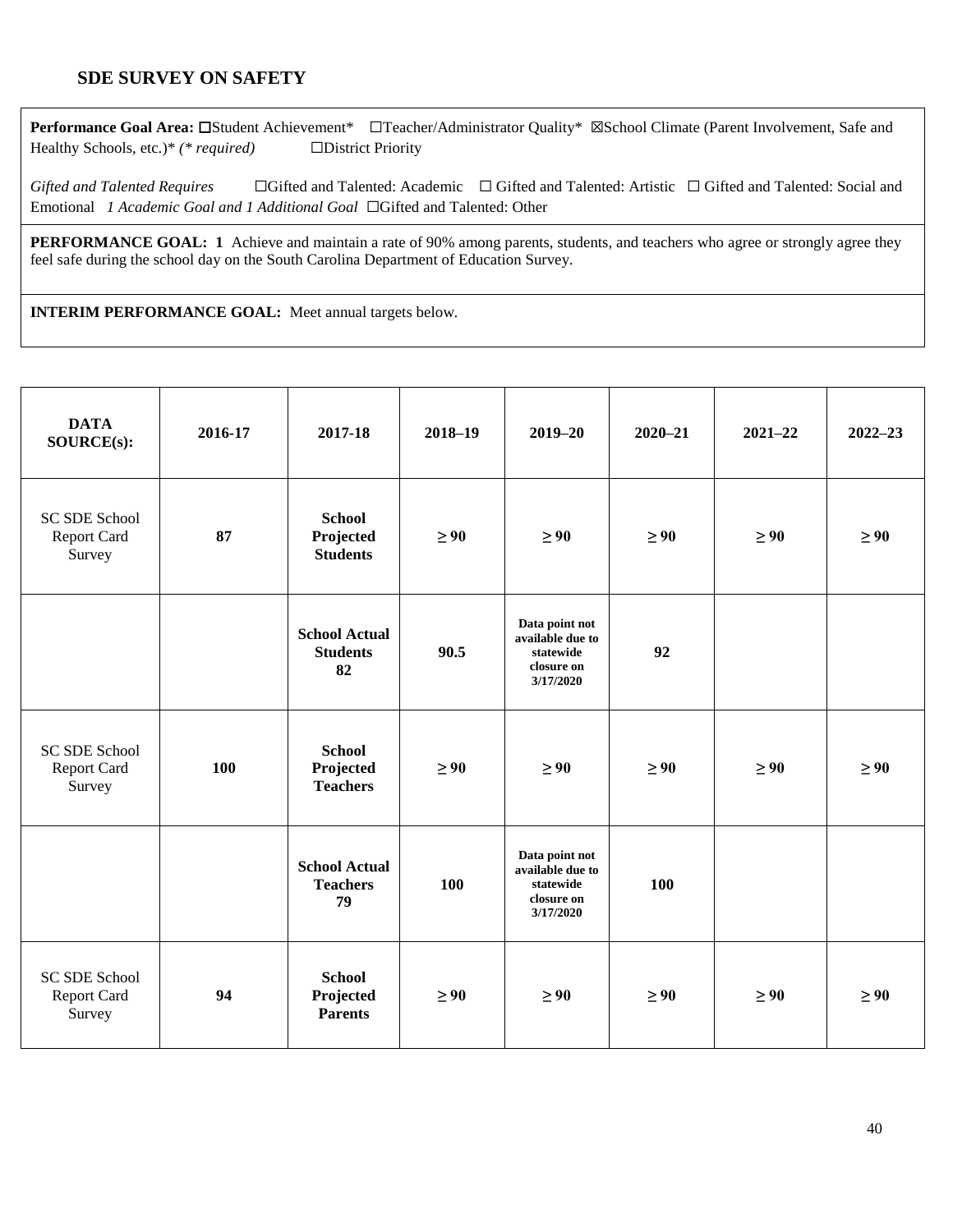|                                               |    | <b>School Actual</b><br><b>Parents</b><br>86              | 89.8      | Data point not<br>available due to<br>statewide<br>closure on<br>3/17/2020 | 93        |           |           |
|-----------------------------------------------|----|-----------------------------------------------------------|-----------|----------------------------------------------------------------------------|-----------|-----------|-----------|
| <b>SC SDE School</b><br>Report Card<br>Survey | 92 | <b>District</b><br>Projected<br><b>Students</b>           | $\geq 90$ | $\geq 90$                                                                  | $\geq 90$ | $\geq 90$ | $\geq 90$ |
|                                               |    | <b>District</b><br><b>Actual</b><br><b>Students</b><br>86 | 89        | Data point not<br>available due to<br>statewide<br>closure on<br>3/17/2020 | 93        |           |           |
| <b>SC SDE School</b><br>Report Card<br>Survey | 98 | <b>District</b><br>Projected<br><b>Teachers</b>           | $\geq 90$ | $\geq 90$                                                                  | $\geq 90$ | $\geq 90$ | $\geq 90$ |
|                                               |    | <b>District</b><br><b>Actual</b><br><b>Teachers</b><br>97 | 97        | Data point not<br>available due to<br>statewide<br>closure on<br>3/17/2020 | 92        |           |           |
| <b>SC SDE School</b><br>Report Card<br>Survey | 97 | <b>District</b><br>Projected<br><b>Parents</b>            | $\geq 90$ | $\geq 90$                                                                  | $\geq 90$ | $\geq 90$ | $\geq 90$ |
|                                               |    | <b>District</b><br><b>Actual</b><br><b>Parents</b><br>88  | 89        | Data point not<br>available due to<br>statewide<br>closure on<br>3/17/2020 | 98        |           |           |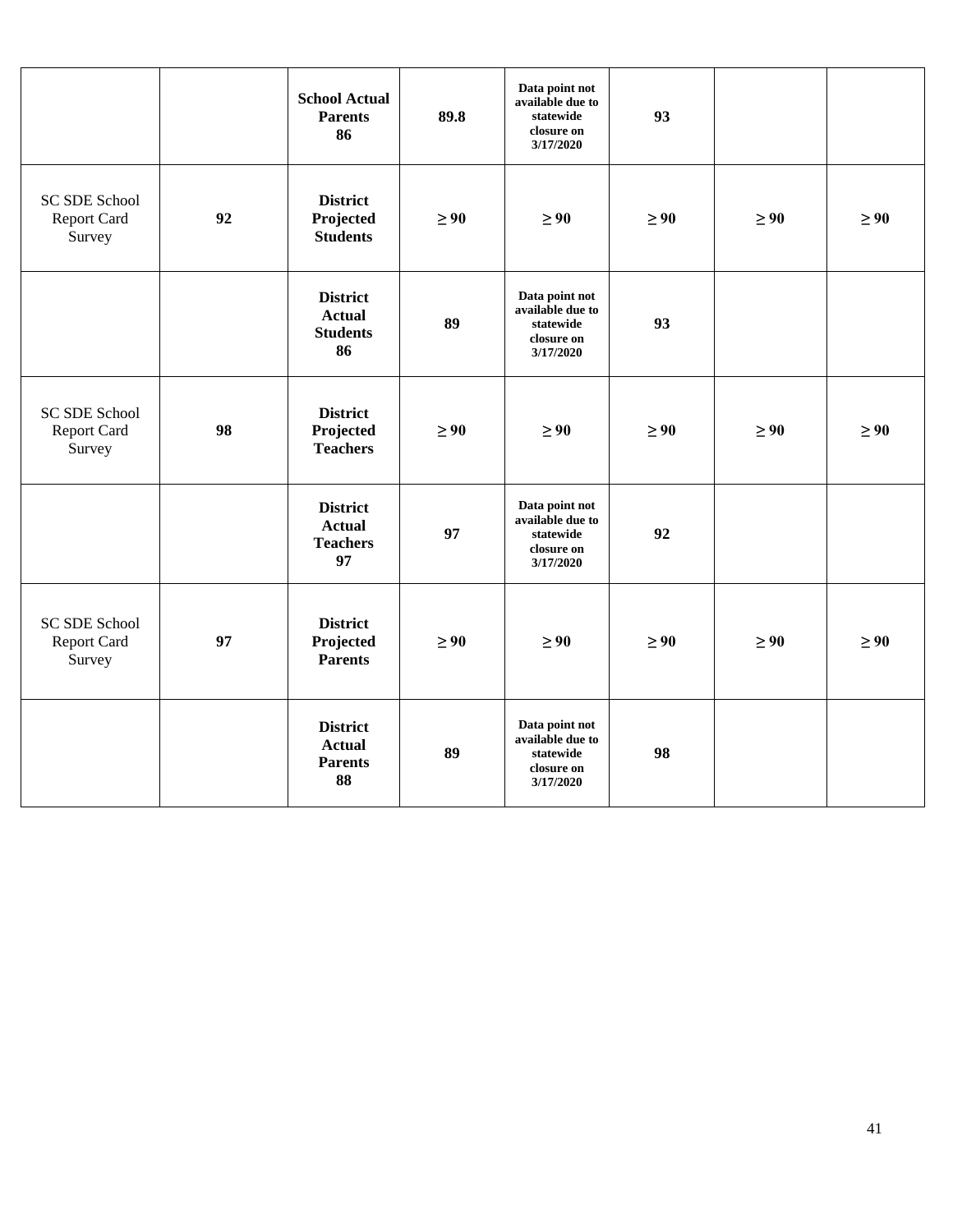| <b>ACTION PLAN FOR STRATEGY #1:</b> Enhance lines of communication between the school and stakeholders<br>regarding existing safety measures.                                                                                    |                                              | <b>EVALUATION</b>                                        |                                 |                                 |                                                            |
|----------------------------------------------------------------------------------------------------------------------------------------------------------------------------------------------------------------------------------|----------------------------------------------|----------------------------------------------------------|---------------------------------|---------------------------------|------------------------------------------------------------|
| <b>ACTIVITY</b>                                                                                                                                                                                                                  | <b>TIMELINE</b><br>(Start and End)<br>Dates) | <b>PERSON</b><br><b>RESPONSIBLE</b>                      | <b>ESTIMATED</b><br><b>COST</b> | <b>FUNDING</b><br><b>SOURCE</b> | <b>INDICATORS OF</b><br><b>IMPLEMENTATION</b>              |
| 1. Communicate clearly<br>and effectively with all<br>stakeholders that district-<br>wide emergency response<br>plans are in place and<br>include explanations of the<br>training and drills that take<br>place at each location | 2018-2023                                    | Administration                                           | $\overline{0}$                  | N/A                             | Newsletters, Social<br>Media Posts, SIC and<br>PTA Agendas |
| 2. Continue to utilize.<br>social media, tip lines,<br>phone blasts and media<br>outlets to encourage<br>parents, students, teachers<br>and community members<br>to report any concerns or<br>issues                             | 2018-2023                                    | School<br>Counselors,<br>Administration,<br>Front Office | $\Omega$                        | N/A                             | Tips received from<br>multiple stakeholder<br>groups       |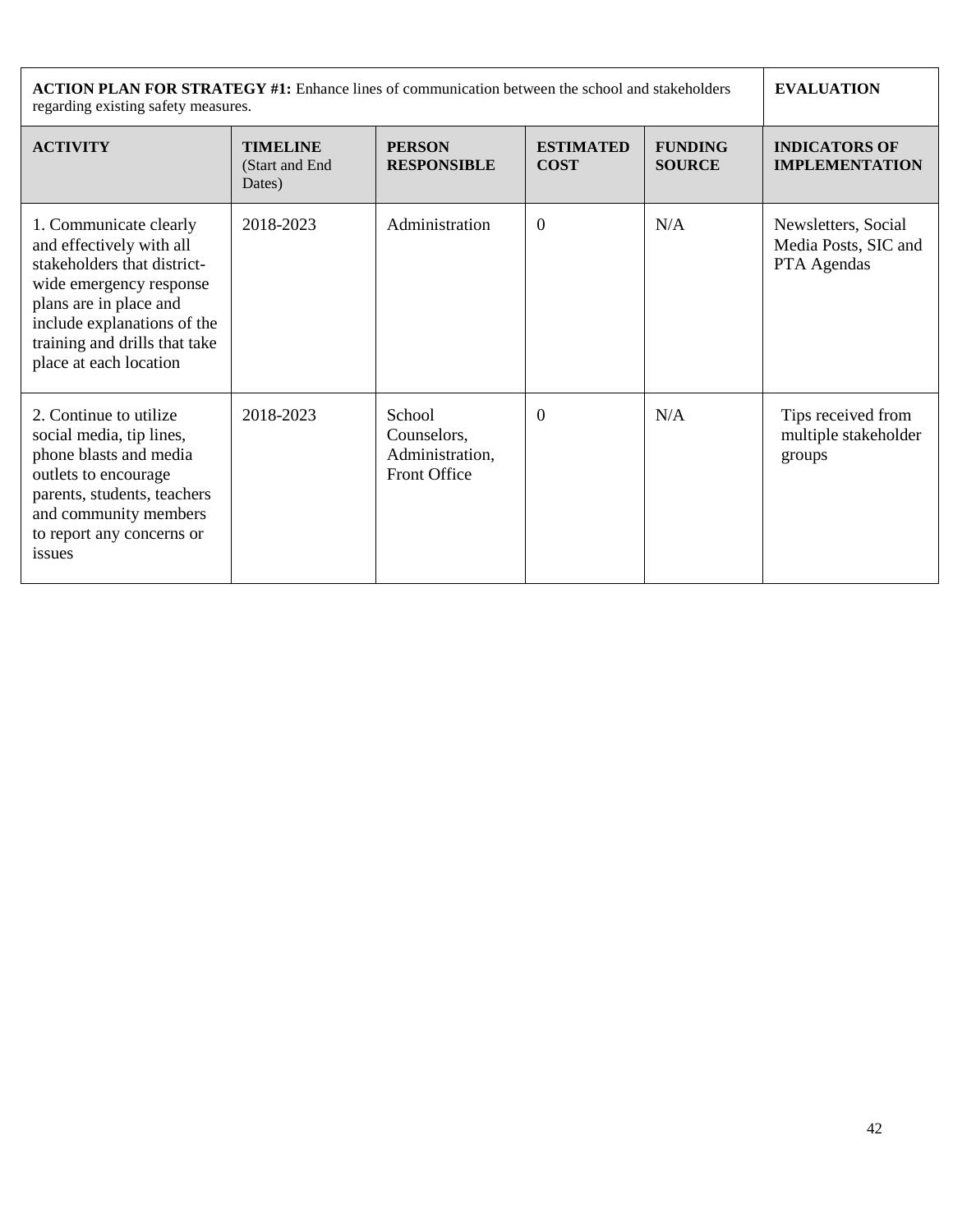#### **SAFE SCHOOL ENVIRONMENT**

Performance Goal Area: □Student Achievement\* □Teacher/Administrator Quality\* ⊠School Climate (Parent Involvement, Safe and Healthy Schools, etc.)\* *(\* required)* ☐District Priority

Gifted and Talented Requires □ Gifted and Talented: Academic □ Gifted and Talented: Artistic □ Gifted and Talented: Social and Emotional *1 Academic Goal and 1 Additional Goal* ☐Gifted and Talented: Other

**PERFORMANCE GOAL: 2** The school will proactively address student behavior so the percentage of students recommended for expulsion each year is maintained at less than 1% of the total student population.

**PERFORMANCE GOAL: 3** The school will continue to contribute to a safe school environment and positively impact student behavior as indicated by an annual expulsion rate of less than .07 %.

| <b>DATA</b><br>SOURCE(s):  | 2016-17                           | 2017-18                          | $2018 - 19$ | $2019 - 20$ | $2020 - 21$ | $2021 - 22$ | $2022 - 23$ |
|----------------------------|-----------------------------------|----------------------------------|-------------|-------------|-------------|-------------|-------------|
| GCS<br>Expulsion<br>Report | $\bf{0}$                          | <b>School</b><br>Projected       | $\leq1.0$   | $\leq1.0$   | $\leq1.0$   | $\leq1.0$   | $\leq1.0$   |
|                            |                                   | <b>School Actual</b><br>$\bf{0}$ | 0.7         | 0.6         | 0.5         |             |             |
| GCS<br>Expulsion<br>Report | 0.7                               | <b>District</b><br>Projected     | $\leq1.0$   | $\leq1.0$   | $\leq 1.0$  | $\leq 1.0$  | $\leq1.0$   |
|                            |                                   | <b>District Actual</b><br>0.8    | 0.15        | 0.9         | 0.3         |             |             |
| <b>DATA</b><br>SOURCE(s):  | <b>AVERAGE</b><br><b>BASELINE</b> |                                  | $2018 - 19$ | $2019 - 20$ | $2020 - 21$ | $2021 - 22$ | $2022 - 23$ |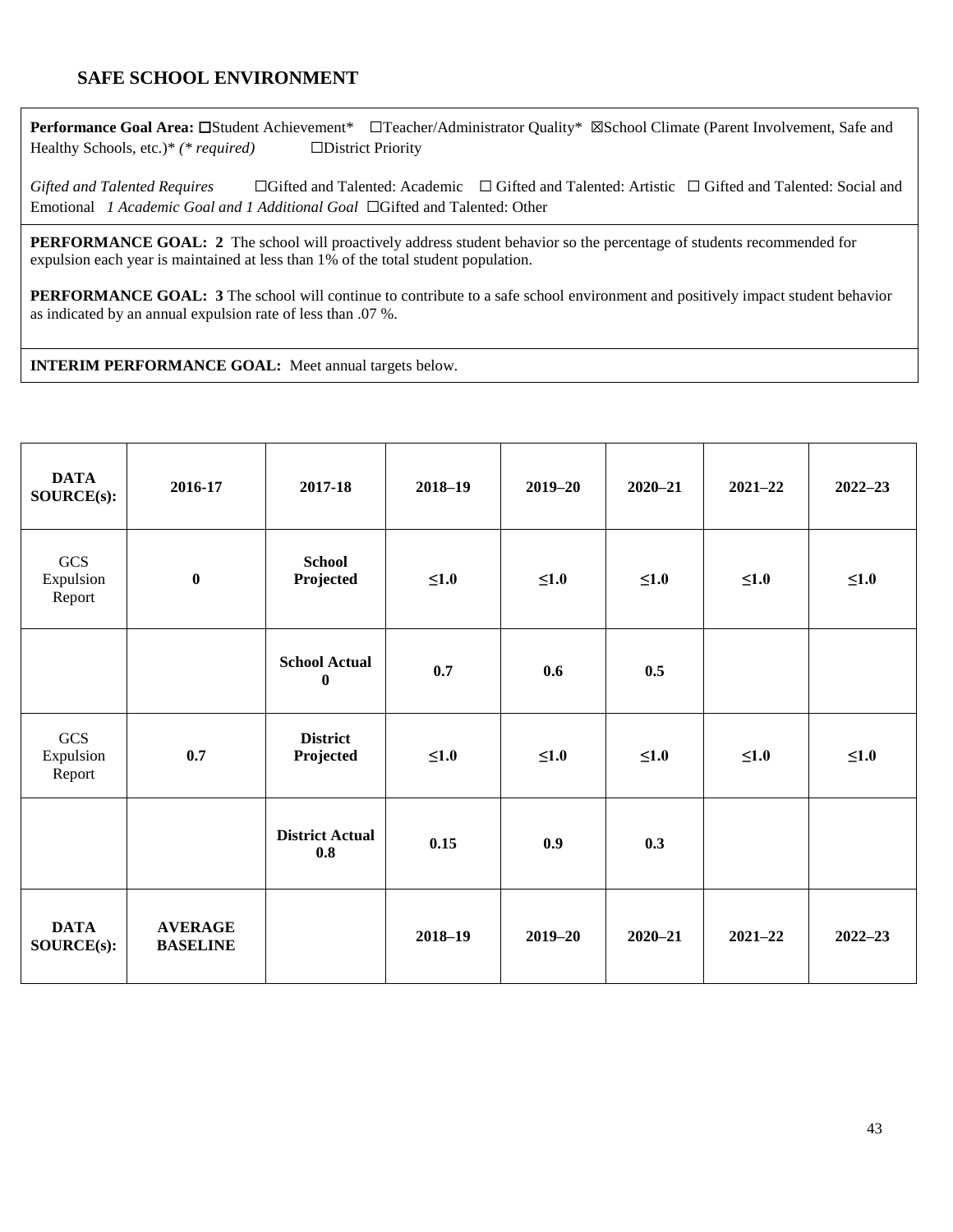| GCS<br>Expulsion<br>Report | $\boldsymbol{0}$ | <b>School</b><br>Projected       | $\leq .07$ | $\leq .07$ | $\leq .07$ | $\leq .07$ | $\leq .07$ |
|----------------------------|------------------|----------------------------------|------------|------------|------------|------------|------------|
|                            |                  | <b>School Actual</b><br>$\bf{0}$ | $\bf{0}$   | $\pmb{0}$  | $\bf{0}$   |            |            |
| GCS<br>Expulsion<br>Report | .04              | <b>District</b><br>Projected     | $\leq .07$ | $\leq .07$ | $\leq .07$ | $\leq .07$ | $\leq .07$ |
|                            |                  | <b>District Actual</b><br>0.4    | $1.5\,$    | 0.9        | 0.3        |            |            |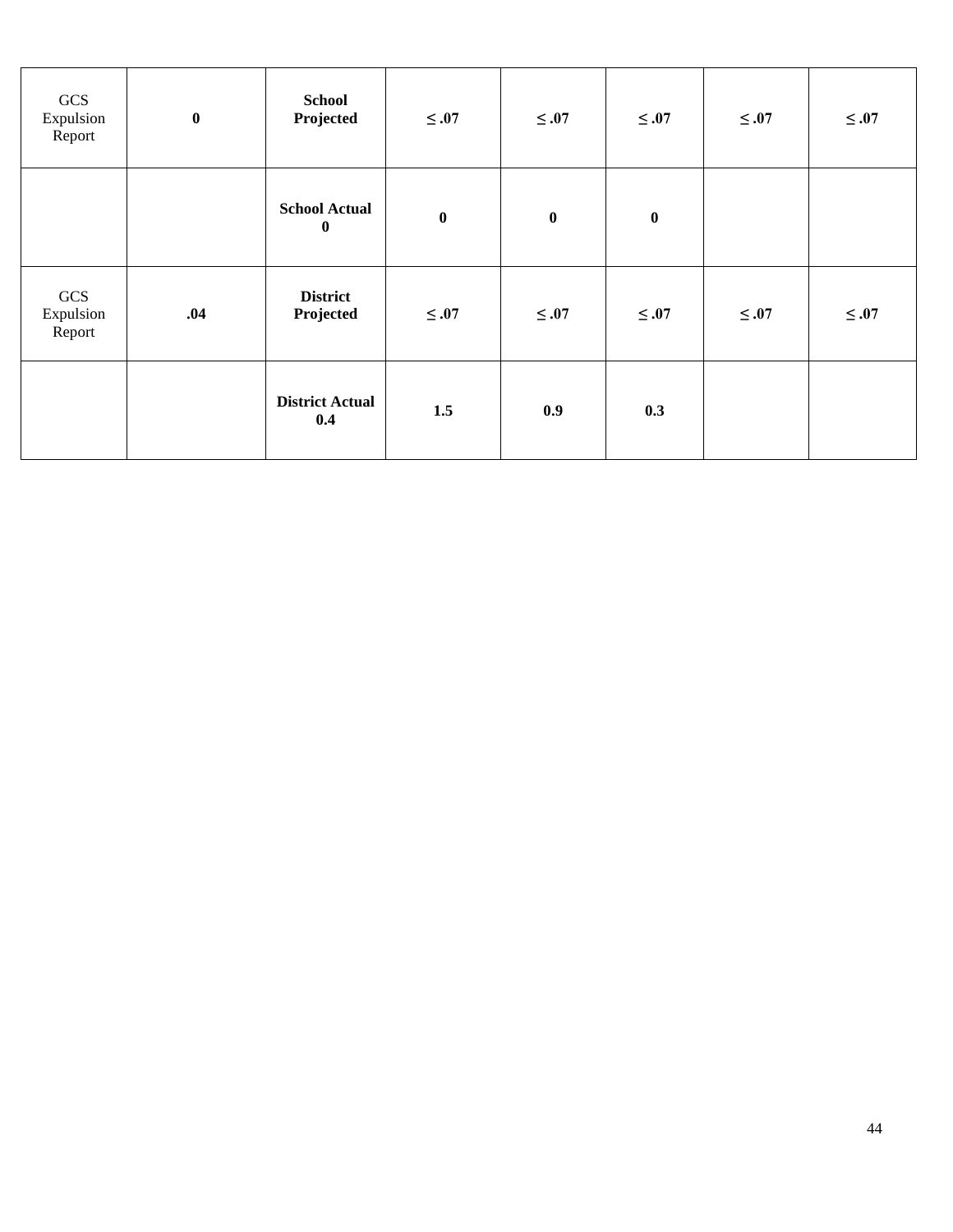| ACTION PLAN FOR STRATEGY #1: Identify consequences other than suspension for inappropriate behavior<br>that is not a danger to others. |                                              | <b>EVALUATION</b>                   |                                 |                                 |                                                                                                                                       |
|----------------------------------------------------------------------------------------------------------------------------------------|----------------------------------------------|-------------------------------------|---------------------------------|---------------------------------|---------------------------------------------------------------------------------------------------------------------------------------|
| <b>ACTIVITY</b>                                                                                                                        | <b>TIMELINE</b><br>(Start and End)<br>Dates) | <b>PERSON</b><br><b>RESPONSIBLE</b> | <b>ESTIMATED</b><br><b>COST</b> | <b>FUNDING</b><br><b>SOURCE</b> | <b>INDICATORS OF</b><br><b>IMPLEMENTATION</b>                                                                                         |
| 1. Cross train school<br>personnel to support<br>alternatives.                                                                         | 2018-2023                                    | School Team                         | $\overline{0}$                  | N/A                             | Non-traditional<br>personnel are<br>assisting with<br>discipline (i.e. mental<br>health counselor,<br>school counselor,<br>Star Aide) |
| 2. Further develop peer<br>mentoring programs to<br>support students and develop<br>empathy.                                           | 2018-2023                                    | School<br>Counselors                | $\theta$                        | N/A                             | Peer mentoring in<br>schools                                                                                                          |
| 3. Ensure every student<br>connected with a caring adult.                                                                              | 2018-2023                                    | School<br>Counselors                | $\theta$                        | N/A                             | Students connected<br>with adults in school<br>buildings or buses                                                                     |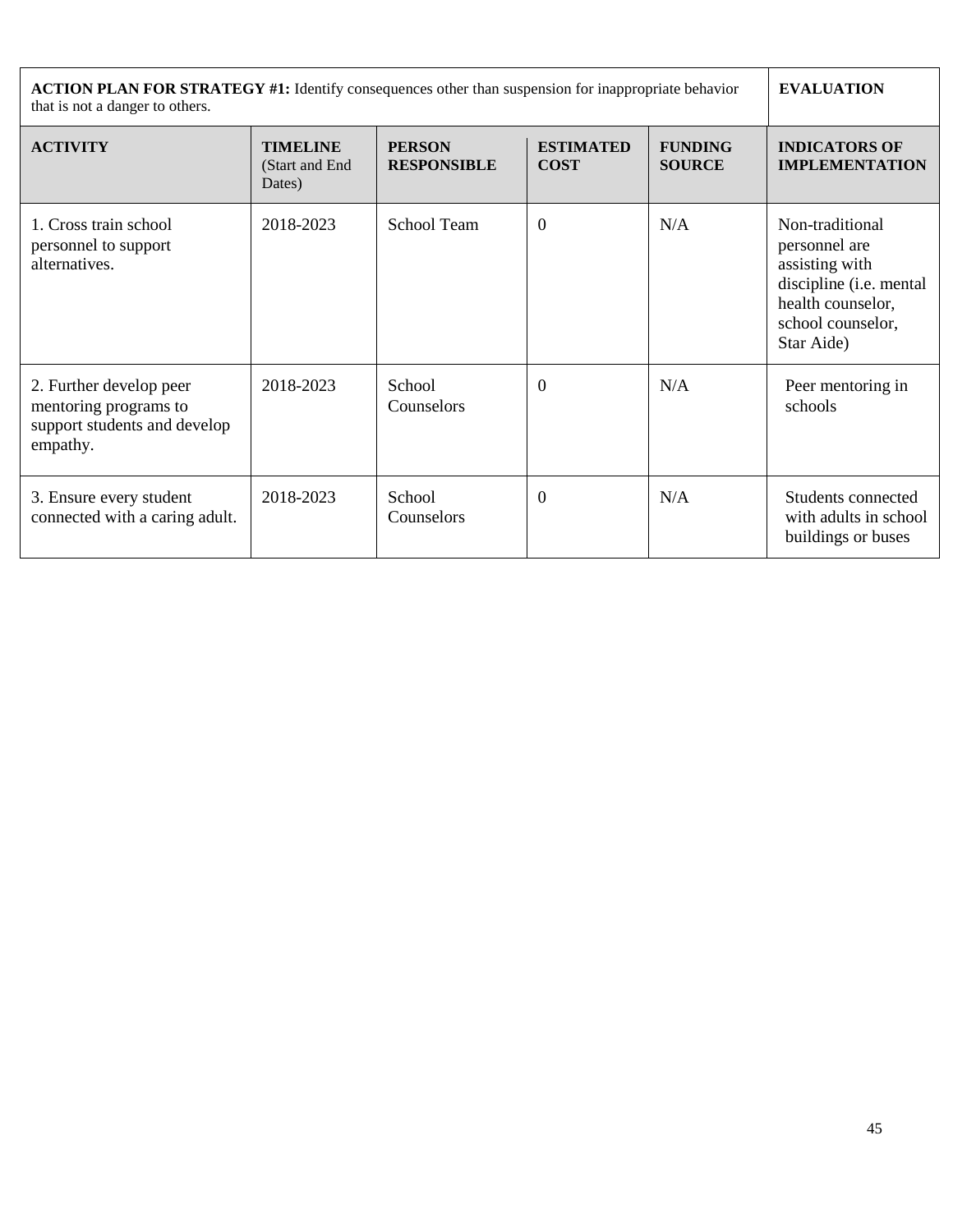#### **CARING SCHOOL ENVIRONMENT**

Performance Goal Area: □Student Achievement\* □Teacher/Administrator Quality\* ⊠School Climate (Parent Involvement, Safe and Healthy Schools, etc.)\* *(\* required)* ☐District Priority

Gifted and Talented Requires □Gifted and Talented: Academic □Gifted and Talented: Artistic □Gifted and Talented: Social and Emotional *1 Academic Goal and 1 Additional Goal* □ □Gifted and Talented: Other

**PERFORMANCE GOAL:** 4 The school will demonstrate a caring environment as indicated by an increase in the percent of middle school students who describe their teacher as caring on the Cognia Culture and Climate Survey.

| <b>DATA</b><br>SOURCE(s):                  |                                                | 2017-18                                | $2018 - 19$ | $2019 - 20$ | $2020 - 21$                                                                       | $2021 - 22$                                                 | $2022 - 23$                                          |
|--------------------------------------------|------------------------------------------------|----------------------------------------|-------------|-------------|-----------------------------------------------------------------------------------|-------------------------------------------------------------|------------------------------------------------------|
| Cognia Culture &<br><b>Climate Surveys</b> | <b>Baseline</b><br>established in<br>2017-2018 | <b>School</b><br>Projected             | 56          | 58          | 60                                                                                | 62                                                          | 64                                                   |
|                                            |                                                | <b>School Actual</b><br>54             | 53          | 54          | Data point not<br>available due to<br>statewide school<br>closure on<br>3/17/2020 | Note:<br><b>Cognia</b> surveys<br>have been<br>discontinued | Note:<br>Cognia surveys<br>have been<br>discontinued |
| Cognia Culture &<br><b>Climate Surveys</b> | <b>Baseline</b><br>established in<br>2017-2018 | <b>District</b><br>Projected           | 54          | 58          | 62                                                                                | 66                                                          | 70                                                   |
|                                            |                                                | <b>District</b><br><b>Actual</b><br>52 | 50          | 52          | Data point not<br>available due to<br>statewide school<br>closure on<br>3/17/2020 | Note:<br><b>Cognia</b> surveys<br>have been<br>discontinued | Note:<br>Cognia surveys<br>have been<br>discontinued |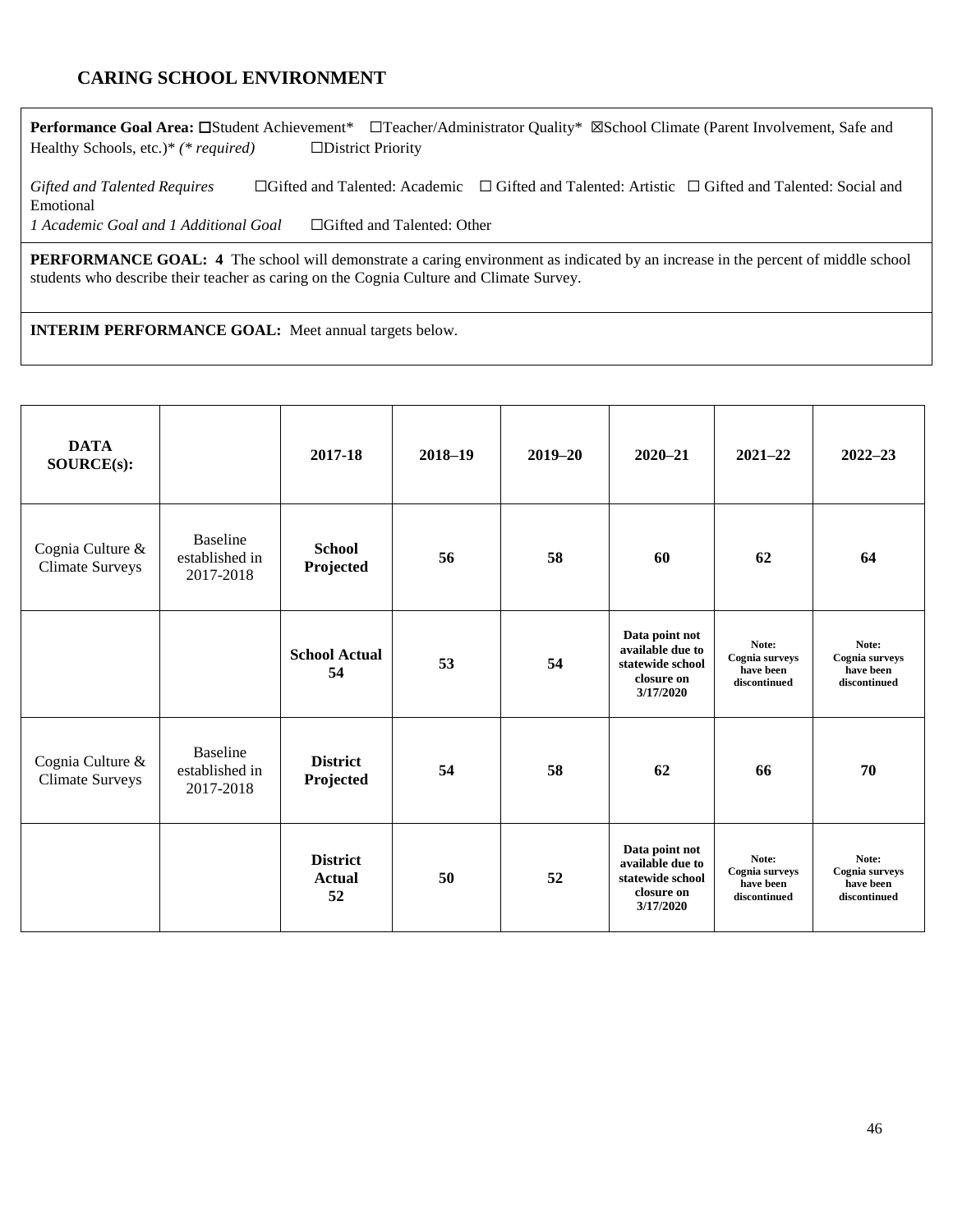| <b>ACTION PLAN FOR STRATEGY #1:</b> Empower all adults (teachers, custodians, bus drivers, resource officers,<br>administrators etc.) to establish a positive rapport with students. | <b>EVALUATION</b>                            |                                                        |                                 |                                 |                                                                            |
|--------------------------------------------------------------------------------------------------------------------------------------------------------------------------------------|----------------------------------------------|--------------------------------------------------------|---------------------------------|---------------------------------|----------------------------------------------------------------------------|
| <b>ACTIVITY</b>                                                                                                                                                                      | <b>TIMELINE</b><br>(Start and End)<br>Dates) | <b>PERSON</b><br><b>RESPONSIBLE</b>                    | <b>ESTIMATED</b><br><b>COST</b> | <b>FUNDING</b><br><b>SOURCE</b> | <b>INDICATORS OF</b><br><b>IMPLEMENTATION</b>                              |
| 1. Enhance professional<br>development to increase staff<br>awareness and understanding of<br>community being served                                                                 | 2018-2023                                    | School team<br>Dir. of<br>Leadership and<br>Staff Dvp. | <b>TBD</b>                      | Local                           | Bus ride to<br>communities<br>Visit to community                           |
| 2. Establish protocols among all<br>adults to communicate positively<br>with students (RAM Card,<br>School-wide Expectations)                                                        | 2018-2023                                    | School team                                            | $\theta$                        | <b>NA</b>                       | Documentation of<br>communicating<br>protocol to staff                     |
| 3. Provide opportunities for<br>support staff to be inclusive in<br>school culture.                                                                                                  | 2018-2023                                    | School<br>team/PTA                                     | $\overline{0}$                  | <b>NA</b>                       | Support staff<br>included in decision<br>making and support<br>of students |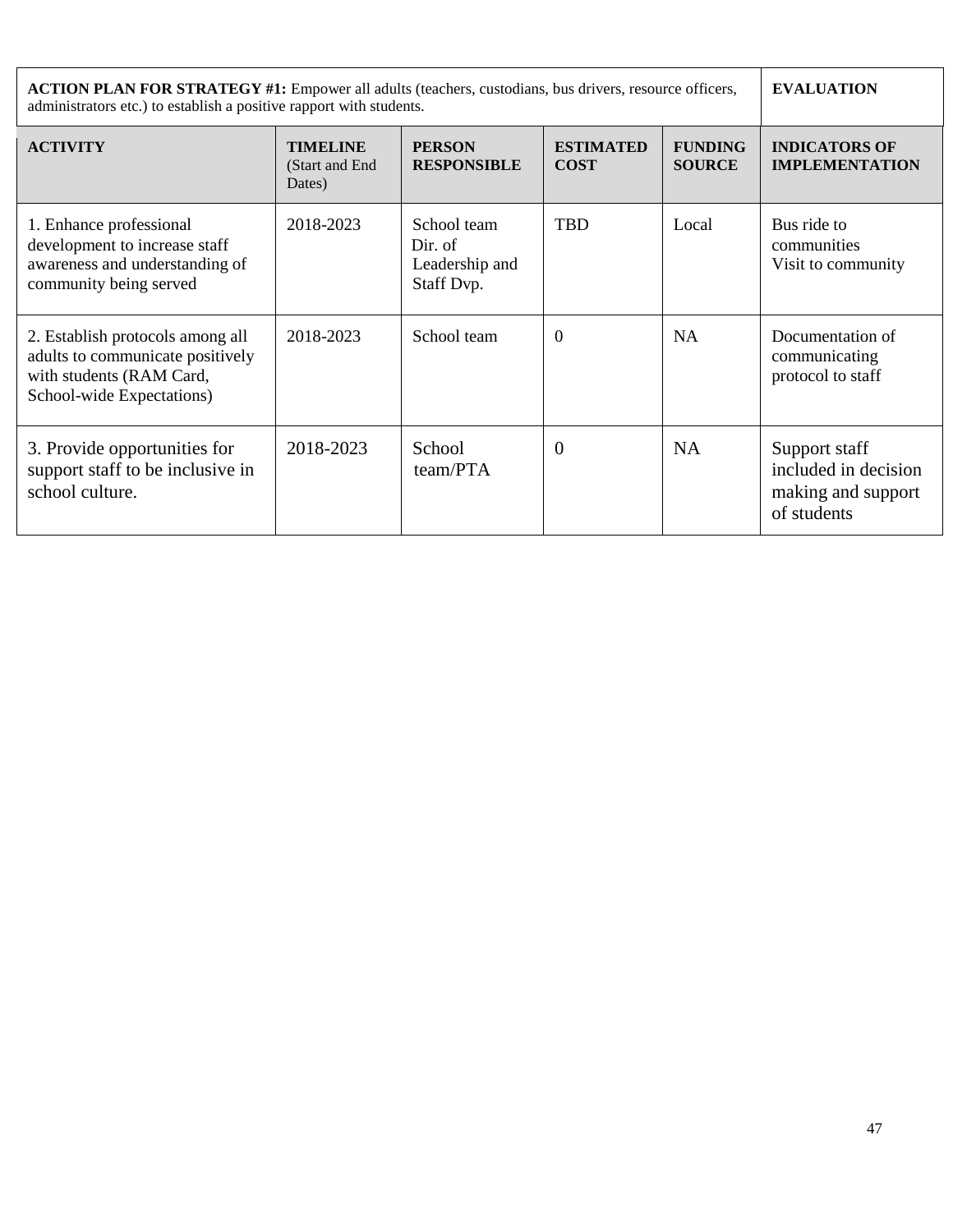#### **STUDENT ATTENDANCE**

Performance Goal Area: □Student Achievement\* □Teacher/Administrator Quality\* ⊠School Climate (Parent Involvement, Safe and Healthy Schools, etc.)\* *(\* required)* ☐District Priority

Gifted and Talented Requires □Gifted and Talented: Academic □Gifted and Talented: Artistic □Gifted and Talented: Social and Emotional *1 Academic Goal and 1 Additional Goal* ☐Gifted and Talented: Other

**PERFORMANCE GOAL: 5** Achieve and maintain a student attendance rate of 95% or higher.

**INTERIM PERFORMANCE GOAL:** Maintain an annual student attendance rate of 95% or higher.

| <b>DATA</b><br>SOURCE(s):                                              | 2016-17 | 2017-18                                | $2018 - 19$ | $2019 - 20$ | $2020 - 21$ | $2021 - 22$ | $2022 - 23$ |
|------------------------------------------------------------------------|---------|----------------------------------------|-------------|-------------|-------------|-------------|-------------|
| <b>ESSA Federal</b><br>Accountability and<br>SDE School Report<br>Card | 95      | <b>School</b><br>Projected             | 95          | 95          | 95          | 95          | 95          |
|                                                                        |         | <b>School</b><br><b>Actual</b><br>94.9 | 96          | 96          | 92          |             |             |
| <b>ESSA Federal</b><br>Accountability and<br>SDE School Report<br>Card | 95      | <b>District</b><br>Projected           | 95          | 95          | 95          | 95          | 95          |
|                                                                        |         | <b>District</b><br><b>Actual</b>       | 95          | 96          | 92          |             |             |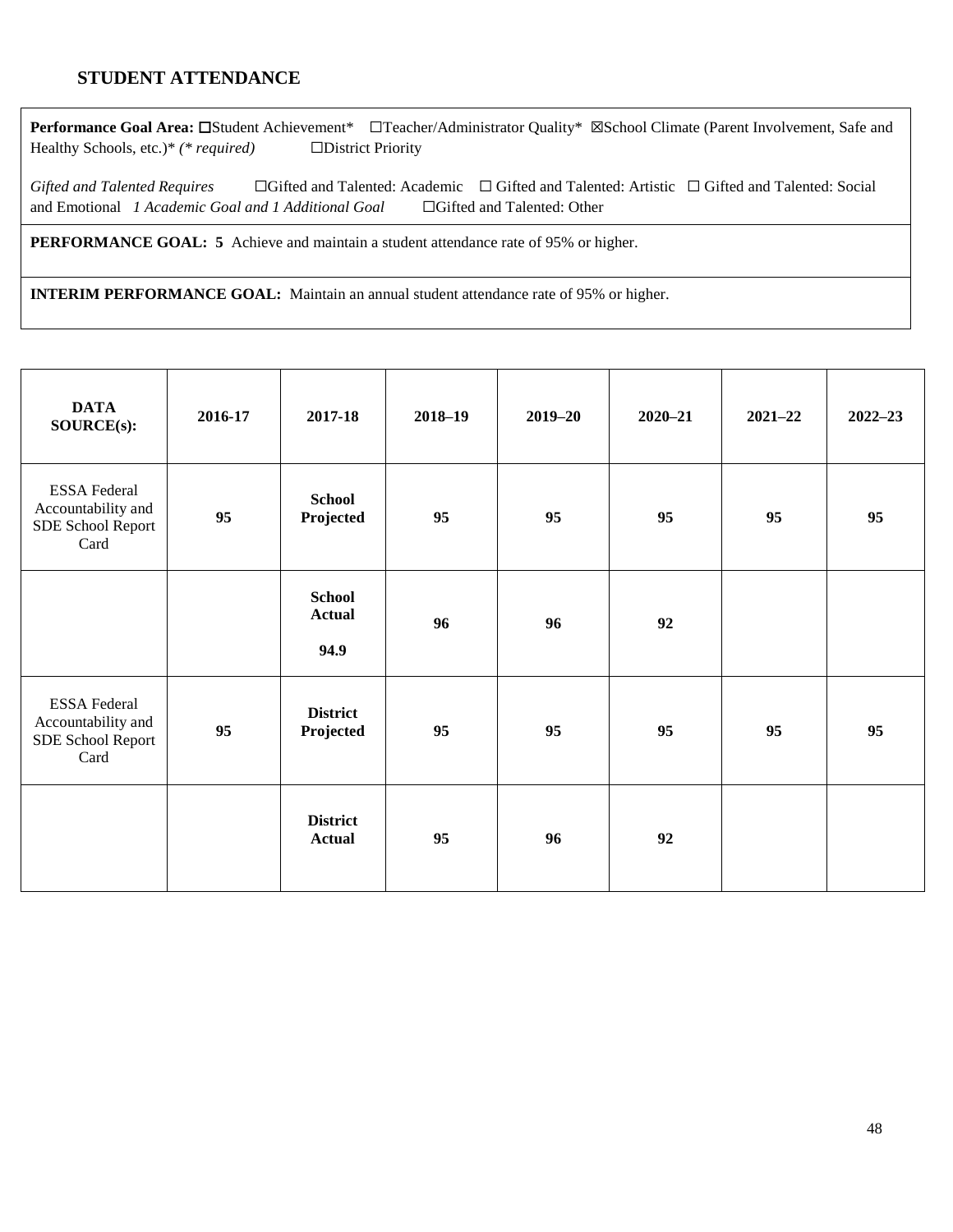| <b>ACTION PLAN FOR STRATEGY #1:</b> Develop system to respond to attendance trends.                   | <b>EVALUATION</b>                            |                                                                    |                                 |                                 |                                                                        |
|-------------------------------------------------------------------------------------------------------|----------------------------------------------|--------------------------------------------------------------------|---------------------------------|---------------------------------|------------------------------------------------------------------------|
| <b>ACTIVITY</b>                                                                                       | <b>TIMELINE</b><br>(Start and End)<br>Dates) | <b>PERSON</b><br><b>RESPONSIBLE</b>                                | <b>ESTIMATED</b><br><b>COST</b> | <b>FUNDING</b><br><b>SOURCE</b> | <b>INDICATORS OF</b><br><b>IMPLEMENTATION</b>                          |
| 1. Consistently monitor<br>attendance trends                                                          | 2018-2023                                    | Attendance<br><b>Clerk</b><br>Admin team<br>School<br>Counselor    | $\Omega$                        | N/A                             | Attendance reports<br>Review of attendance<br>policies                 |
| 2. Use data from GC Source,<br>teacher/staff, and parent<br>referrals to identify at-risk<br>students | 2018-2023                                    | OnTrack<br>Coordinator<br>Attendance<br><b>Clerk</b><br>Admin team | $\theta$                        | N/A                             | Students are<br>identified and<br>appropriate supports<br>are assigned |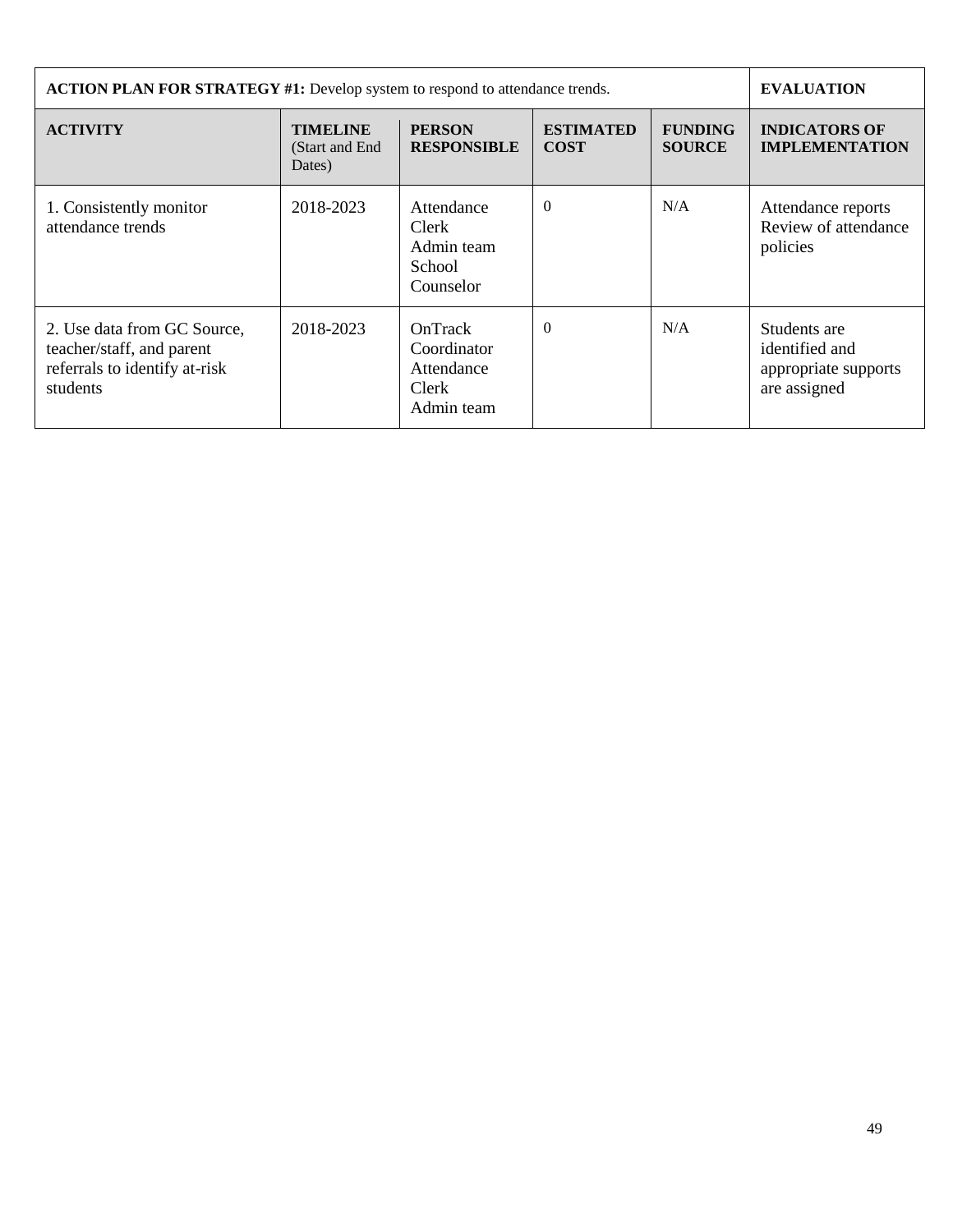#### **ENVIRONMENT: MENTAL/SOCIAL/EMOTIONAL HEALTH**

Performance Goal Area: □Student Achievement\* □Teacher/Administrator Quality\* ⊠School Climate (Parent Involvement, Safe and Healthy Schools, etc.)\* *(\* required)* ☐District Priority

Gifted and Talented Requires □Gifted and Talented: Academic □Gifted and Talented: Artistic □Gifted and Talented: Social and Emotional *1 Academic Goal and 1 Additional Goal* ☐Gifted and Talented: Other

**PERFORMANCE GOAL: 6** The school will create and sustain an environment that supports mental and social/emotional health, as indicated by an annual decrease in the percent of middle school students who, on the AdvancED Climate and Culture Survey, report feeling afraid, lonely, or angry while they are at school.

| <b>DATA</b><br>SOURCE(s):                  | 2016-17                                    | 2017-18                                                                             | $2018 - 19$                                            | $2019 - 20$                                            | $2020 - 21$                                                                       | $2021 - 22$                                                 | $2022 - 23$                                                 |
|--------------------------------------------|--------------------------------------------|-------------------------------------------------------------------------------------|--------------------------------------------------------|--------------------------------------------------------|-----------------------------------------------------------------------------------|-------------------------------------------------------------|-------------------------------------------------------------|
| Cognia Culture &<br><b>Climate Surveys</b> | Afraid $-5$<br>$Lonely - 10$<br>Angry $-8$ | <b>School</b><br>Projected                                                          | Afraid $\leq 7$<br>Lonely $\leq 13$<br>Angry $\leq 14$ | Afraid $\leq$ 7<br>Lonely $\leq 13$<br>Angry $\leq 14$ | Afraid $\leq 6$<br>Lonely $\leq 12$<br>Angry $\leq 13$                            | Afraid $\leq 6$<br>Lonely $\leq 12$<br>Angry $\leq 13$      | Afraid $\leq$ 5<br>Lonely $\leq 11$<br>Angry $\leq 12$      |
|                                            |                                            | <b>School Actual</b><br>Afraid $\leq 6$<br>Lonely $\leq 13$<br>Angry $\leq 6$       | Afraid $< 7$<br>Lonely $\leq 13$<br>Angry $\leq 12$    | Afraid $\leq 6$<br>Lonely $\leq 14$<br>Angry $\leq 12$ | Data point not<br>available due to<br>statewide school<br>closure on<br>3/17/2020 | Note:<br><b>Cognia</b> surveys<br>have been<br>discontinued | Note:<br>Cognia surveys<br>have been<br>discontinued        |
| Cognia Culture &<br><b>Climate Surveys</b> | Afraid $-7$<br>$Lonely - 14$<br>Angry 15   | <b>District</b><br>Projected                                                        | Afraid $\leq 7$<br>Lonely $\leq 13$<br>Angry $\leq 14$ | Afraid $\leq 7$<br>Lonely $\leq 13$<br>Angry $\leq 14$ | Afraid $\leq 6$<br>Lonely $\leq 12$<br>Angry $\leq 13$                            | Afraid $\leq 6$<br>Lonely $\leq 12$<br>Angry $\leq 13$      | Afraid $\leq$ 5<br>Lonely $\leq 11$<br>Angry $\leq 12$      |
|                                            |                                            | <b>District</b><br>Actual<br>Afraid $\leq 7$<br>Lonely $\leq 14$<br>Angry $\leq 14$ | Afraid $\leq 7$<br>Lonely $\leq 16$<br>Angry $\leq 14$ | Afraid $\leq 7$<br>Lonely $\leq 16$<br>Angry $\leq 15$ | Data point not<br>available due to<br>statewide school<br>closure on<br>3/17/2020 | Note:<br>Cognia surveys<br>have been<br>discontinued        | Note:<br><b>Cognia</b> surveys<br>have been<br>discontinued |